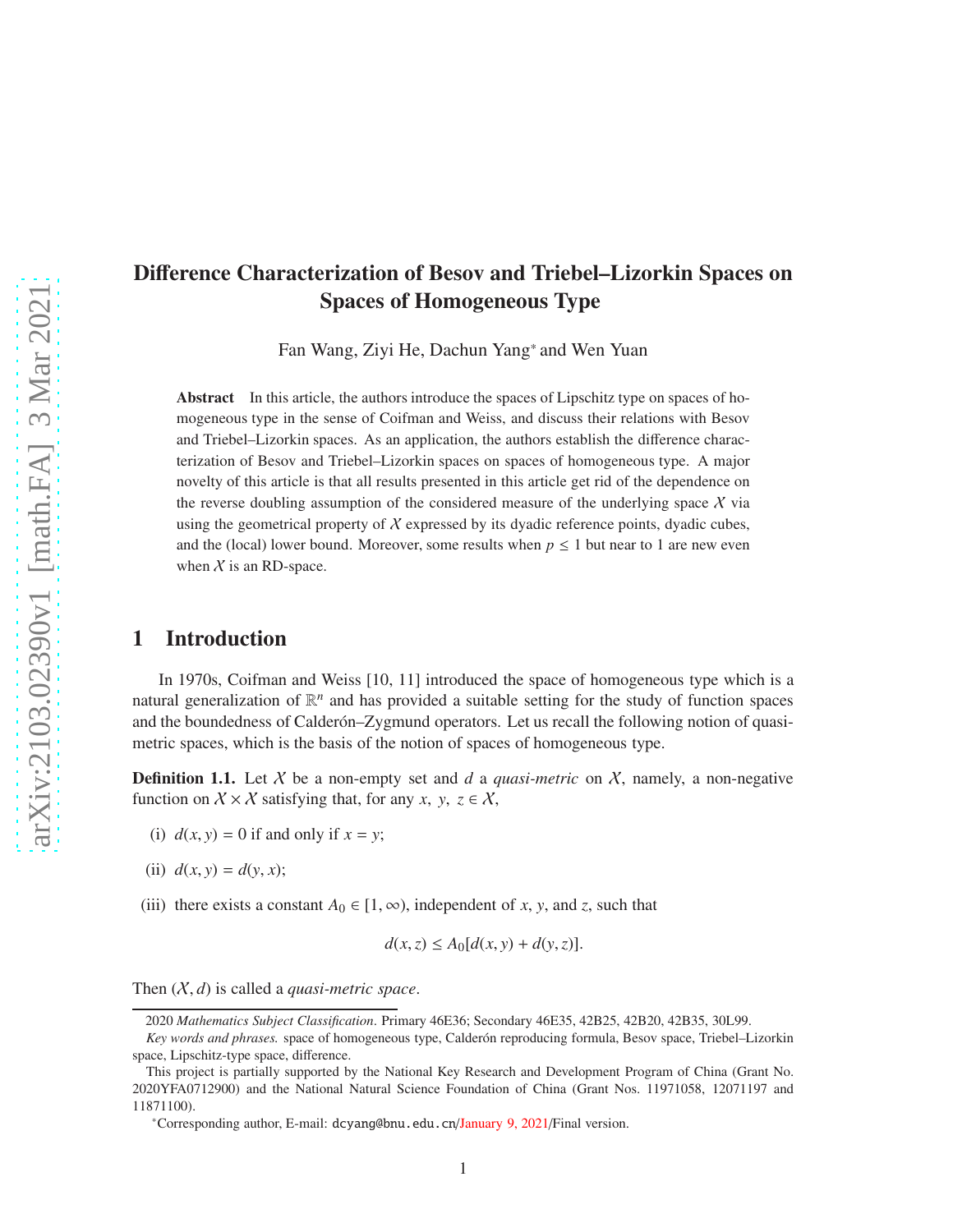If  $A_0 = 1$ , then *d* becomes a *metric* and  $(X, d)$  is called a *metric space*. The *ball B* of X, centered at  $x_0 \in \mathcal{X}$  with radius  $r \in (0, \infty)$ , is defined by setting

$$
B := \{x \in \mathcal{X} : d(x, x_0) < r\} =: B(x_0, r).
$$

We denote by  $\tau B$  the ball with the same center as that of *B* but of radius  $\tau$  times that of *B* for any ball  $B \subset \mathcal{X}$  and  $\tau \in (0, \infty)$ .

Now, let us recall the notion of spaces of homogeneous type in the sense of Coifman and Weiss  $([10, 11]).$ 

**Definition 1.2.** Let  $(X, d)$  be a quasi-metric space and  $\mu$  a measure on X. The triple  $(X, d, \mu)$  is called a *space of homogeneous type* if  $\mu$  has the following doubling property: there exists a positive constant  $C_{(\mu)} \in [1, \infty)$  such that, for any ball  $B \subset \mathcal{X}$ ,

$$
\mu(2B) \le C_{(\mu)}\mu(B).
$$

Note that the above doubling condition implies that, for any ball *B* and any  $\lambda \in [1, \infty)$ ,

(1.1) 
$$
\mu(\lambda B) \leq C_{(\mu)} \lambda^{\omega} \mu(B),
$$

where  $\omega := \log_2 C_{(\mu)}$  is called the *upper dimension* of X. If  $A_0 = 1$ , then  $(X, d, \mu)$  is called a *metric measure space of homogeneous type* or, simply, a *doubling metric measure space*.

In recent years, function spaces and their applications on spaces of homogeneous type, with some additional assumptions, have been extensively investigated; see, for instance, [2, 12, 26, 49, 53] for the Ahlfors *d*-regular space case, and [24, 25, 55, 57, 58] for the RD-space case. Recall that an *RD-space* is a doubling metric measure space satisfying the following *reverse doubling condition*: there exist positive constants  $\tilde{C}_{(\mu)} \in (0, 1]$  and  $\kappa \in (0, \omega]$  such that, for any ball  $B(x, r)$ with  $r \in (0, \text{diam } \mathcal{X}/2)$  and  $\lambda \in [1, \text{diam } \mathcal{X}/(2r)),$ 

$$
\widetilde{C}_{(\mu)}\lambda^{\kappa}\mu(B(x,r)) \leq \mu(B(x,\lambda r));
$$

here and thereafter, diam  $X := \sup\{d(x, y) : x, y \in X\}.$ 

Recently, Auscher and Hytönen established a wavelet system on  $(X, d, \mu)$  in [4] based on [32, Theorem 2.2]. Motivated by this, He et al. [29, Definition 2.7] introduced a new kind of approximations of the identity with exponential decay (see also Definitions 2.4 and 2.8 below for details). He et al. [29] also established (in)homogeneous continuous/discrete Calder on reproducing formulae (which are re-stated in Lemmas 2.7 and 2.10 below) on a space of homogeneous type by using these approximations of the identity. Using the wavelet system in  $[4]$  and the Calder  $\delta$ n reproducing formulae in [29], a real-variable theory of function spaces on a space of homogeneous type has been developed rapidly. For instance, Han et al. [22] established the wavelet reproducing formulae by using the wavelets in [4]. Then Han et al. [20] characterized the atomic Hardy spaces via discrete Littlewood–Paley square functions in [29] by using those formulae. Later, Han et al. [21] introduced a new kind of Hardy spaces by using another kind of distribution spaces. Right after the Calder on reproducing formulae were established in [29], He et al. [28] obtained a complete real-variable theory of atomic Hardy spaces on a space  $(X, d, \mu)$  of homogeneous type with  $\mu(X) = \infty$  which is equivalent to diam  $X = \infty$  (see, for instance, Nakai and Yabuta [41, Lemma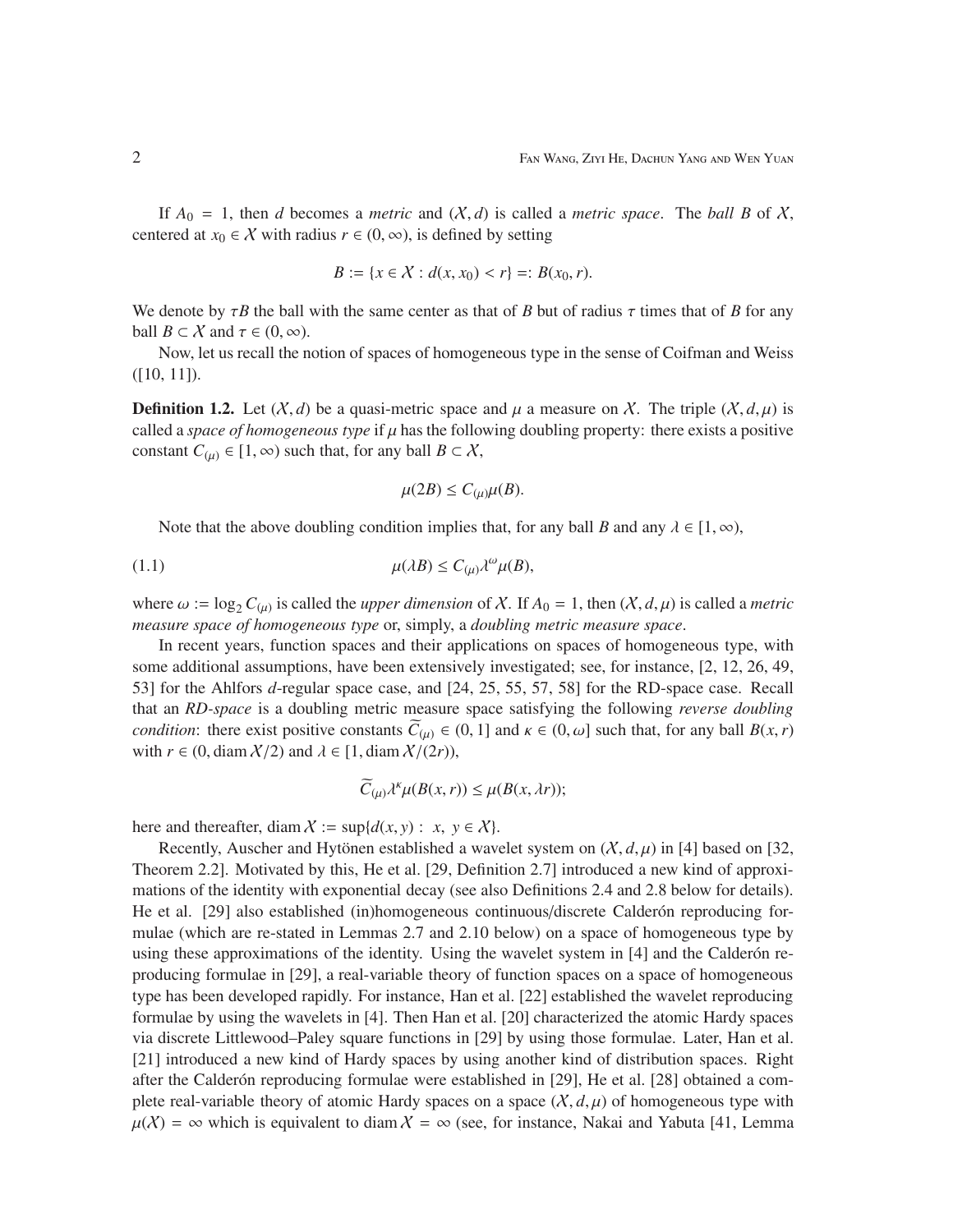5.1] or Auscher and Hytönen [4, Lemma 8.1]). Besides, He et al. [31] established a real-variable theory of local Hardy spaces on  $(X, d, \mu)$  without the assumption  $\mu(X) = \infty$ . We point out that, in both [28] and [31], He et al. gave a complete answer to an open question asked by Coifman and Weiss [11, p. 642] on the radial maximal function characterization of Hardy spaces over spaces of homogeneous type (see also [9, p. 5]). Later, Fu et al. [14] obtained a real-variable theory of Musielak–Orlicz Hardy spaces on  $X$ . Besides, Zhou et al. [57] established a real-variable theory of Hardy–Lorentz spaces on spaces of homogeneous type. On another hand, Duong and Yan [13] investigated Hardy spaces defined by means of the area integral function associated with the Poisson semigroup. Later, Song and Yan [42] obtained various maximal function characterizations of Hardy spaces associated with operators. Moreover, Bui et al. [8, 9, 7, 6] obtained various maximal function characterizations of a new local-type Hardy spaces associated with operators. Besides, S. Yang and D. Yang [53] established atomic and maximal function characterizations of Musielak– Orlicz–Hardy spaces associated to non-negative self-adjoint operators on spaces of homogeneous type.

As a unified frame of many well-known classical concrete function spaces, the study on Besov and Triebel–Lizorkin spaces has a long history. We refer the reader to monographs [5, 44, 45, 46, 47] for a comprehensive treatment of these function spaces and their history on  $\mathbb{R}^n$ . Also, Besov and Triebel–Lizorkin spaces on spaces of homogeneous type with some additional assumptions were also studied; see, for instance,  $[23, 27, 50, 51, 52]$ . Han et al.  $[25]$  and Müller and Yang [40] introduced and studied Besov and Triebel–Lizorkin spaces on RD-spaces. Later, in [56], Yang and Zhou established a new characterization of these Besov and Triebel–Lizorkin spaces. Besides, Koskela et al. introduced the Hajłasz–Besov and Triebel–Lizorkin spaces on RD-spaces in [38, 39]. Later, Grafakos et al. [17] developed a systematic theory on the multilinear analysis of Besov and Triebel–Lizorkin spaces on RD-spaces. Besides, in [40], Müller and Yang also introduced the spaces of Lipschitz type on RD-spaces and discussed their relations with Besov and Triebel–Lizorkin spaces in [25]. As an application, a difference characterization of those Besov and Triebel–Lizorkin spaces was obtained. On one hand, using the wavelet reproducing formulae in [22], Han et al. [19] introduced Besov and Triebel–Lizorkin spaces on spaces of homogeneous type and established embedding theorems. On the other hand, Wang et al. [48] also introduced Besov and Triebel–Lizorkin spaces on space of homogenous type, based on the Calderón reproducing formulae established in [29], and established the boundedness of Caderón-Zygmund operators on these spaces as an application. Later, He et al. [30] obtained characterizations of Besov and Triebel–Lizorkin spaces via wavelets, molecules, Lusin area functions, and Littlewood–Paley *g* ∗  $^*_{\lambda}$ -functions and, moreover, He et al. also showed that two kinds of Besov and Triebel–Lizorkin spaces studied, respectively, in [19] and [48] coincide.

To complete the theory of Besov and Triebel– Lizorkin spaces on spaces of homogenous type, it is natural to ask whether or not we can also establish a difference characterization for Besov and Triebel–Lizorkin spaces on space of homogenous type. The main target of this article is to give an affirmative answer to this question.

Precisely speaking, in this article, we introduce spaces of Lipschitz type on spaces of homogeneous type (see Definitions 3.6 and 3.8 below), and discuss their relations with Besov and Triebel–Lizorkin spaces introduced in [48]. As an application, we obtain a difference characterization of Besov and Triebel–Lizorkin spaces (see Theorems 4.13 and 5.8 below).

The organization of the remainder of of this article is as follows.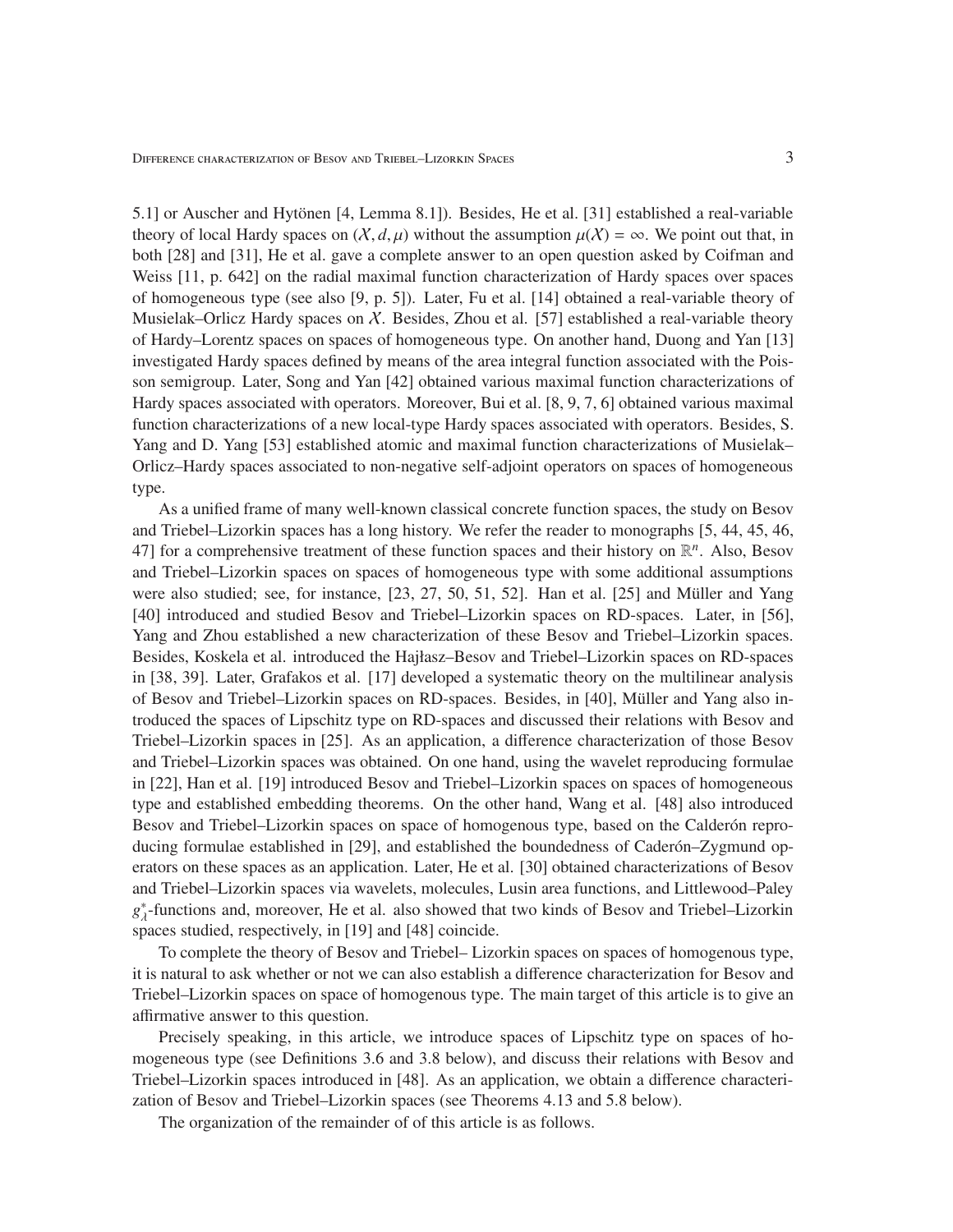In Section 2, we make some preliminaries via recalling the Calder on reproducing formulae, the dyadic cube system, and some basic properties of the spaces of homogeneous type.

In Section 3, we recall the notion of Besov and Triebel–Lizorkin spaces on spaces of homogeneous type introduced in [48], and introduce the Lipschitz-type spaces on spaces of homogenous type.

In Section 4, we discuss the relations between Lipschitz-type spaces and homogeneous Besov and Triebel–Lizorkin spaces, while the inhomogeneous counterparts are given in Section 5.

We point out that all the proofs get rid of the dependence on the reverse doubling assumption of the considered underlying space by using the Calder on reproducing formulae (see Lemmas 2.6, 2.7, 2.6, and 2.7 below) in which the related approximation of the identity includes the terms of exponential decay, consisting of the side length of related dyadic cubes and the distance between point and dyadic reference points, so that one can fully use the geometrical properties of  $X$ . To deal with the case  $p \le 1$  but near to 1, we use the (local) lower bound of X, which also reflects the geometrical properties of X. Moreover, some results in the case  $p \le 1$  but near to 1 are new even when the underlying space is an RD-space [see Propositions 4.6(iv) and 5.4(iv) below]. To obtain these results, we introduce some new Lipschitz-type spaces  $\dot{L}_t(s, p, q, u; \lambda)$  and  $L_t(s, p, q, u; \lambda)$ (see Definition 3.8 below), in which we add a parameter  $u$  that enables us to use the boundedness of the Hardy–Littlewood maximal operator on  $L^p(\mathcal{X})$  with  $p \in (1, \infty]$ .

Finally, let us make some conventions on notation. Throughout this article,  $A_0$  always denotes the positive constant appearing in the *quasi-triangle inequality* of *d* (see Definition 1.1), the parameter  $\omega$  means the *upper dimension* in Definition 1.2 [see (1.1)], and  $\eta$  is defined to be the smoothness index of the exp-ATI in Definition 2.4 below. Moreover,  $\delta$  is a small positive number, for instance,  $\delta \leq (2A_0)^{-10}$ , coming from the construction of the dyadic cubes on X (see Lemma 2.3). For any *r*, *a*,  $b \in \mathbb{R}$ , define  $r_+ := \max\{0, r\}$ ,  $a \wedge b := \min\{a, b\}$ , and  $a \vee b := \max\{a, b\}$ . The symbol *C* denotes a positive constant which is independent of the main parameters involved, but may vary from line to line. We use  $C_{(\alpha,\beta,...)}$  to denote a positive constant depending on the indicated parameters  $\alpha$ ,  $\beta$ , .... The symbol  $A \leq B$  means that  $A \leq CB$  for some positive constant *C*, while *A* ∼ *B* means *A*  $\leq B \leq A$ . If  $f \leq Cg$  and  $g = h$  or  $g \leq h$ , we then write  $f \leq g \sim h$  or *f* ≤ *g* ≤ *h*, *rather than f* ≤ *g* = *h* or *f* ≤ *g* ≤ *h*. For any *r* ∈ (0, ∞) and *x*, *y* ∈ *X* with *x* ≠ *y*, define  $V(x, y) := \mu(B(x, d(x, y)))$  and  $V_r(x) := \mu(B(x, r))$ . For any  $\beta, \gamma \in (0, \eta)$  and  $s \in (-(\beta \wedge \gamma), \beta \wedge \gamma)$ , we let

(1.2) 
$$
p(s, \beta \wedge \gamma) := \max \left\{ \frac{\omega}{\omega + (\beta \wedge \gamma)}, \frac{\omega}{\omega + (\beta \wedge \gamma) + s} \right\},\,
$$

where  $\omega$  and  $\eta$  are, respectively, as in (1.1) and Definition 2.4. The operator *M* always denotes the *central Hardy–Littlewood maximal operator* which is defined by setting, for any locally integral function *f* on *X* and any  $x \in X$ ,

(1.3) 
$$
M(f)(x) := \sup_{r \in (0,\infty)} \frac{1}{\mu(B(x,r))} \int_{B(x,r)} |f(y)| d\mu(y).
$$

Finally, for any set  $E \subset X$ , we use  $\mathbf{1}_E$  to denote its characteristic function and, for any set *J*, we use #*J* to denote its *cardinality*. For any  $p \in [1, \infty]$ , we use  $p'$  to denote its conjugate index, namely,  $1/p + 1/p' = 1.$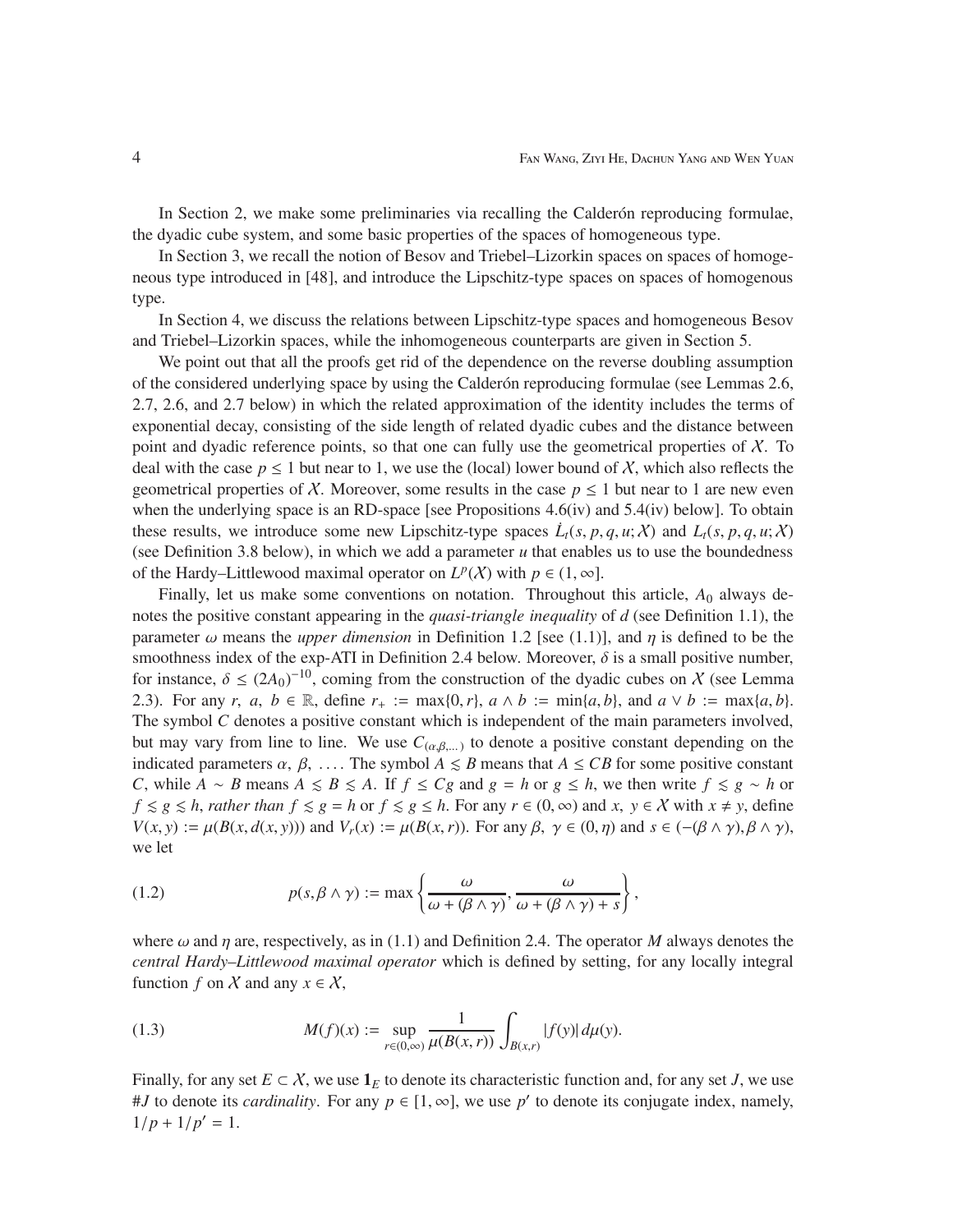### 2 Preliminaries

In this section, we make some preliminaries. Let us begin with the notion of Lebesgue spaces.

**Definition 2.1.** The *Lebesgue space L<sup>p</sup>*( $X$ ) for any given  $p \in (0, \infty]$  is defined by setting, when  $p \in (0, \infty)$ ,

$$
L^p(X) := \left\{ f \text{ is measurable on } X: ||f||_{L^p(X)} := \left[ \int_X |f(x)|^p \, d\mu(x) \right]^{1/p} < \infty \right\},
$$

and

$$
L^{\infty}(\mathcal{X}) := \left\{ f \text{ is measurable on } \mathcal{X} : ||f||_{L^{\infty}(\mathcal{X})} := \operatorname{ess} \sup_{x \in \mathcal{X}} |f(x)| < \infty \right\}.
$$

For any given  $p \in (0, \infty)$ , the *locally p-integrable Lebesgue spaces*  $L^p_{loc}(\mathcal{X})$  is defined by setting

$$
L_{loc}^{p}(\mathcal{X}) := \{ f \text{ is measurable on } \mathcal{X} : \text{ for any } x \in \mathcal{X}, \text{ there exists an } r \in (0, \infty) \text{ such that } ||f||_{L^{p}(B(x,r))} < \infty \}.
$$

Now, we recall the notions of test functions and distributions, whose following versions were originally given in [25] (see also [24]).

**Definition 2.2.** Let  $x_1 \in \mathcal{X}$ ,  $r \in (0, \infty)$ ,  $\beta \in (0, 1]$ , and  $\gamma \in (0, \infty)$ . A measurable function f on X is called a *test function of type*  $(x_1, r, \beta, \gamma)$ , if there exists a positive constant *C* such that

(i) for any  $x \in \mathcal{X}$ ,

(2.1) 
$$
|f(x)| \leq C \frac{1}{V_r(x_1) + V(x_1, x)} \left[ \frac{r}{r + d(x_1, x)} \right]^\gamma;
$$

(ii) for any *x*,  $y \in X$  satisfying  $d(x, y) \le (2A_0)^{-1}[r + d(x_1, x)],$ 

$$
(2.2) \t|f(x) - f(y)| \le C \left[ \frac{d(x, y)}{r + d(x_1, x)} \right]^{\beta} \frac{1}{V_r(x_1) + V(x_1, x)} \left[ \frac{r}{r + d(x_1, x)} \right]^{\gamma}.
$$

The set of all test functions of type  $(x_1, r, \beta, \gamma)$  is denoted by  $G(x_1, r, \beta, \gamma)$ . For any  $f \in G(x_1, r, \beta, \gamma)$ , its norm  $||f||_{\mathcal{G}(x_1,r,\beta,\gamma)}$  is defined by setting

$$
||f||_{\mathcal{G}(x_1,r,\beta,\gamma)} := \inf\{C \in (0,\infty) : (2.1) \text{ and } (2.2) \text{ hold true}\}.
$$

Its subspace  $\hat{G}(x_1, r, \beta, \gamma)$  is defined by setting

$$
\mathring{\mathcal{G}}(x_1, r, \beta, \gamma) := \left\{ f \in \mathcal{G}(x_1, r, \beta, \gamma) : \int_X f(x) \, d\mu(x) = 0 \right\}
$$

equipped with the norm  $\|\cdot\|_{\mathring{\mathcal{G}}(x_1,r,\beta,\gamma)} := \|\cdot\|_{\mathscr{G}(x_1,r,\beta,\gamma)}$ . Both  $\mathcal{G}(x_1,r,\beta,\gamma)$  and  $\mathring{\mathcal{G}}(x_1,r,\beta,\gamma)$  are called the *spaces of test functions* on X.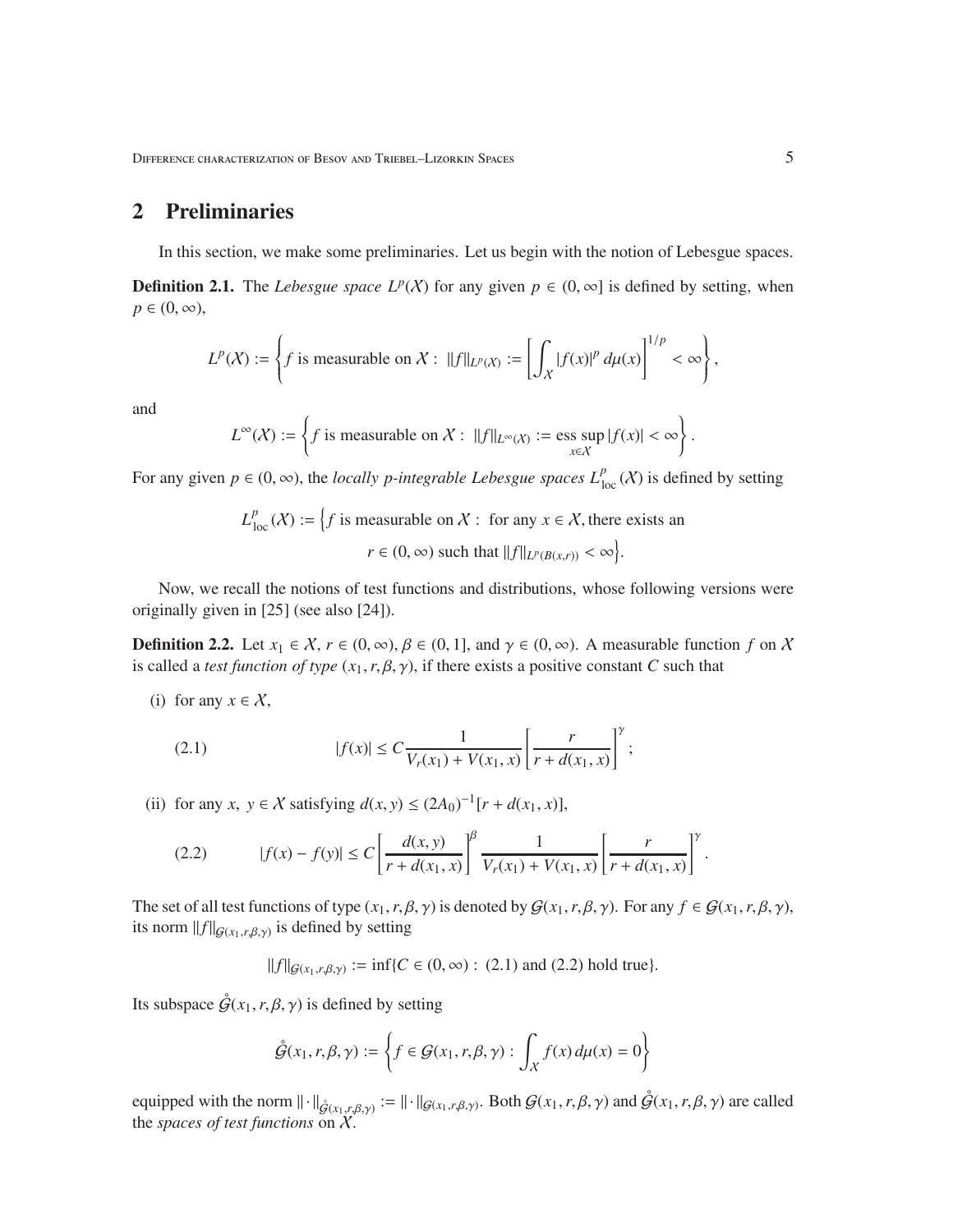Note that, for any fixed  $x_1, x_2 \in \mathcal{X}$  and  $r_1, r_2 \in (0, \infty), \mathcal{G}(x_1, r_1, \beta, \gamma) = \mathcal{G}(x_2, r_2, \beta, \gamma)$  and  $\tilde{\mathcal{G}}(x_1,r_1,\beta,\gamma) = \tilde{\mathcal{G}}(x_2,r_2,\beta,\gamma)$  with equivalent norms, but the positive equivalence constants may depend on  $x_1, x_2, r_1$ , and  $r_2$ . Thus, for fixed  $x_0 \in \mathcal{X}$  and  $r_0 \in (0, \infty)$ , we may denote  $\mathcal{G}(x_0, r_0, \beta, \gamma)$ and  $\tilde{\mathcal{G}}(x_0, r_0, \beta, \gamma)$  simply, respectively, by  $\mathcal{G}(\beta, \gamma)$  and  $\tilde{\mathcal{G}}(\beta, \gamma)$ .

Fix  $\epsilon \in (0, 1]$  and  $\beta, \gamma \in (0, \epsilon]$ . Let  $\mathcal{G}_0^{\epsilon}(\beta, \gamma)$  [resp.,  $\overset{\circ}{\mathcal{G}}_0^{\epsilon}(\beta, \gamma)$ ] be the completion of the set  $\mathcal{G}(\epsilon, \epsilon)$ [resp.,  $\hat{\mathcal{G}}(\epsilon, \epsilon)$ ] in  $\mathcal{G}(\beta, \gamma)$  [resp.,  $\hat{\mathcal{G}}(\beta, \gamma)$ ]. Furthermore, the norm of  $\mathcal{G}_0^{\epsilon}(\beta, \gamma)$  [resp.,  $\hat{\mathcal{G}}_0^{\epsilon}(\beta, \gamma)$ ] is defined by setting  $\|\cdot\|_{\mathcal{G}_{0}^{\epsilon}(\beta,\gamma)} := \|\cdot\|_{\mathcal{G}(\beta,\gamma)}$  [resp.,  $\|\cdot\|_{\mathcal{G}_{0}^{\epsilon}(\beta,\gamma)} := \|\cdot\|_{\mathcal{G}(\beta,\gamma)}$ ]. The dual space  $(\mathcal{G}_{0}^{\epsilon}(\beta,\gamma))'$ [resp.,  $(\hat{\mathcal{G}}_0^{\epsilon}(\beta, \gamma))'$ ] is defined to be the set of all continuous linear functionals from  $\mathcal{G}_0^{\epsilon}(\beta, \gamma)$  [resp.,  $\hat{\mathcal{G}}_0^{\epsilon}(\beta, \gamma)$  to  $\mathbb{C}$ , equipped with the weak-\* topology. The spaces  $(\mathcal{G}_0^{\epsilon}(\beta, \gamma))'$  and  $(\hat{\mathcal{G}}_0^{\epsilon}(\beta, \gamma))'$  are called the *spaces of distributions* on X.

The following lemma, which comes from [32, Theorem 2.2], establishes the dyadic cube system of  $(X, d, \mu)$ .

**Lemma 2.3.** Let constants  $0 < c_0 \le C_0 < \infty$  and  $\delta \in (0, 1)$  be such that  $12A_0^3C_0\delta \le c_0$ . Assume *that a set of points,* { $z_\alpha^k : k \in \mathbb{Z}, \alpha \in \mathcal{A}_k$ }  $\subset X$  *with*  $\mathcal{A}_k$  *for any*  $k \in \mathbb{Z}$  *being a set of indices, has the following properties: for any*  $k \in \mathbb{Z}$ *,* 

 $d(z_\alpha^k, z_\beta^k) \ge c_0 \delta^k$  *if*  $\alpha \ne \beta$ , and  $\min_{\alpha \in \mathcal{A}_k} d(x, z_\alpha^k) < C_0 \delta^k$  for any  $x \in \mathcal{X}$ .

*Then there exists a family of sets,*  $\{Q_{\alpha}^k : k \in \mathbb{Z}, \alpha \in \mathcal{A}_k\}$ *, satisfying* 

- (i) *for any*  $k \in \mathbb{Z}$ ,  $\bigcup_{\alpha \in \mathcal{A}_k} Q_{\alpha}^k = \mathcal{X}$  *and*  $\{Q_{\alpha}^k : \alpha \in \mathcal{A}_k\}$  *is disjoint;*
- (ii) *if l,*  $k \in \mathbb{Z}$  *and*  $k \leq l$ *, then, for any*  $\alpha \in \mathcal{A}_k$  *and*  $\beta \in \mathcal{A}_l$ *, either*  $Q_\beta^l \subset Q_\alpha^k$  *or*  $Q_\beta^l \cap Q_\alpha^k = \emptyset$ *;*

(iii) *for any*  $k \in \mathbb{Z}$  *and*  $\alpha \in \mathcal{A}_k$ *,*  $B(z_\alpha^k, (3A_0^2)^{-1}c_0\delta^k) \subset Q_\alpha^k \subset B(z_\alpha^k, 2A_0C_0\delta^k)$ *.* 

Throughout this article, for any  $k \in \mathbb{Z}$ , define

$$
\mathcal{G}_k := \mathcal{A}_{k+1} \setminus \mathcal{A}_k \quad \text{and} \quad \mathcal{Y}^k := \left\{ z_\alpha^{k+1} \right\}_{\alpha \in \mathcal{G}_k} =: \left\{ y_\alpha^k \right\}_{\alpha \in \mathcal{G}_k}
$$

and, for any  $x \in \mathcal{X}$ , define

$$
d(x, \mathcal{Y}^k) := \inf_{y \in \mathcal{Y}^k} d(x, y) \quad \text{and} \quad V_{\delta^k}(x) := \mu(B(x, \delta^k)).
$$

Now, we recall the notion of approximations of the identity with exponential decay from [29].

**Definition 2.4.** A sequence  $\{Q_k\}_{k\in\mathbb{Z}}$  of bounded linear integral operators on  $L^2(X)$  is called an *approximation of the identity with exponential decay* (for short, exp-ATI) if there exist constants  $C, \nu \in (0, \infty), a \in (0, 1]$ , and  $\eta \in (0, 1)$  such that, for any  $k \in \mathbb{Z}$ , the kernel of the operator  $Q_k$ , a function on  $X \times X$ , which is still denoted by  $Q_k$ , satisfies the following conditions:

(i) (the *identity condition*)  $\sum_{k=-\infty}^{\infty} Q_k = I$  in  $L^2(X)$ , where *I* denotes the *identity operator* on  $L^2(X);$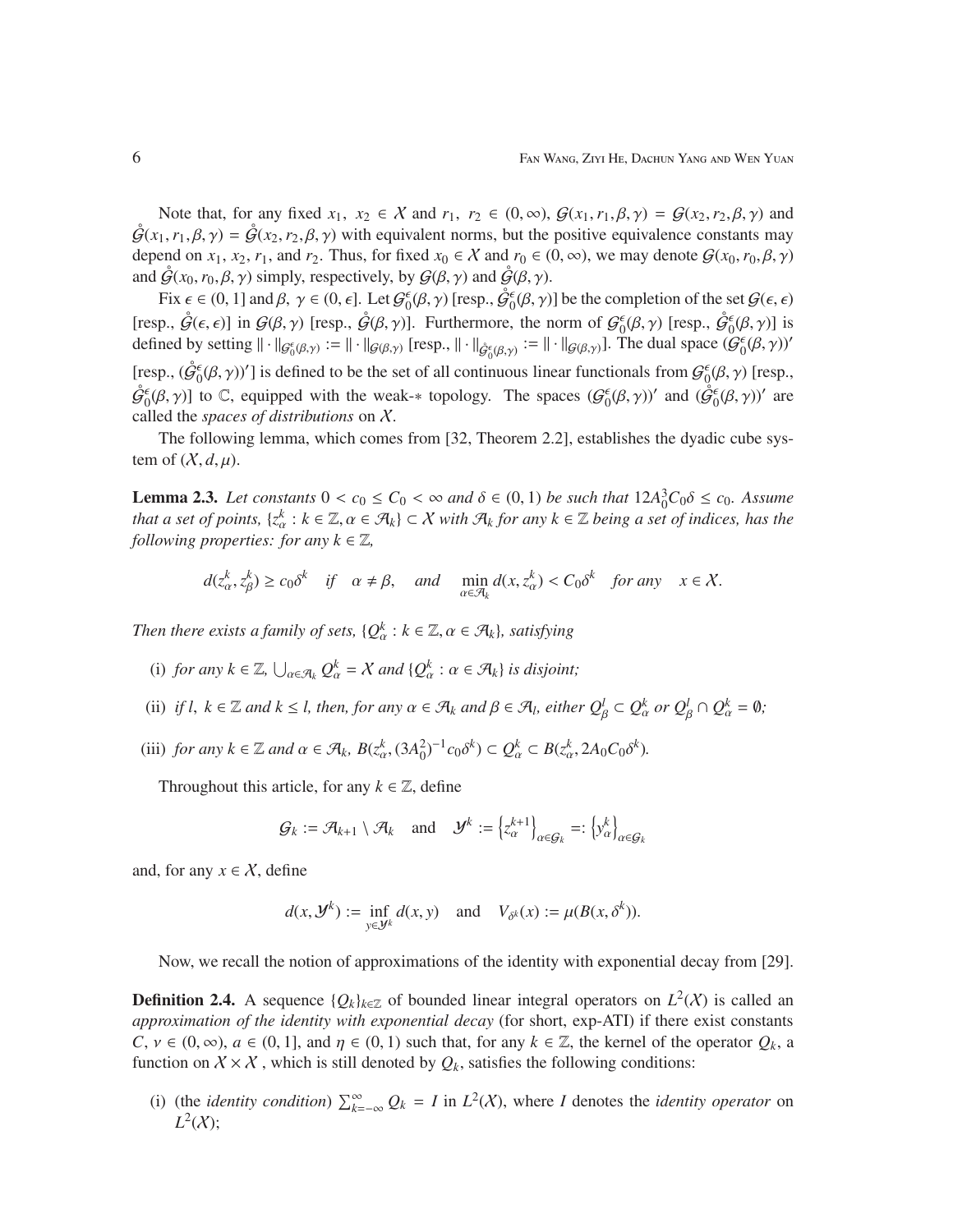(ii) (the *size condition*) for any  $x, y \in \mathcal{X}$ ,

$$
|Q_k(x,y)| \leq C \frac{1}{\sqrt{V_{\delta^k}(x)V_{\delta^k}(y)}} \exp\left\{-\nu \left[\frac{d(x,y)}{\delta^k}\right]^a\right\} h_k(x,y),
$$

here and thereafter,

$$
h_k(x,y) := \exp\left\{-\nu \left[\frac{\max\{d(x,\mathcal{Y}^k), d(y,\mathcal{Y}^k)\}}{\delta^k}\right]^a\right\};
$$

(iii) (the *regularity condition*) for any *x*, *x'*, *y*  $\in$  *X* with  $d(x, x') \leq \delta^k$ ,

$$
|Q_k(x, y) - Q_k(x', y)| + |Q_k(y, x) - Q_k(y, x')|
$$
  
\n
$$
\leq C \left[ \frac{d(x, x')}{\delta^k} \right]^\eta \frac{1}{\sqrt{V_{\delta^k}(x)V_{\delta^k}(y)}} \exp\left\{-\nu \left[ \frac{d(x, y)}{\delta^k} \right]^\alpha \right\} h_k(x, y);
$$

(iv) (the *second difference regularity condition*) for any *x*, *x'*, *y*, *y'*  $\in X$  with  $d(x, x') \leq \delta^k$  and  $d(y, y') \leq \delta^k$ ,

$$
\begin{aligned} \left\| \left[ Q_k(x, y) - Q_k(x', y) \right] - \left[ Q_k(x, y') - Q_k(x', y') \right] \right\| \\ &\leq C \left[ \frac{d(x, x')}{\delta^k} \right]^\eta \left[ \frac{d(y, y')}{\delta^k} \right]^\eta \frac{1}{\sqrt{V_{\delta^k}(x) V_{\delta^k}(y)}} \exp \left\{ -\nu \left[ \frac{d(x, y)}{\delta^k} \right]^\alpha \right\} h_k(x, y); \end{aligned}
$$

(v) (the *cancellation condition*) for any  $x, y \in X$ ,

$$
\int_X Q_k(x, y') d\mu(y') = 0 = \int_X Q_k(x', y) d\mu(x').
$$

The existence of such an exp-ATI on spaces of homogeneous type is guaranteed by [4, Theorem 7.1], due to  $\mu(\mathcal{X}) = \infty$ , with  $\eta$  the same as in [4, Theorem 3.1] which might be very small (see also [29, Remark 2.8(i)]). However, if *d* is a metric, then  $\eta$  can be taken arbitrarily close to 1 (see [33, Corollary 6.13]).

The following lemma states some basic properties of exp-ATIs. One can find more details in [29, Remarks 2.8 and 2.9, and Proposition 2.10]. In what follows, for any  $\gamma \in (0, \infty)$ ,  $k \in \mathbb{Z}$ , and *x*, *y* ∈  $X$ , let

(2.3) 
$$
R_{\gamma}(x,y;k) := \frac{1}{V_{\delta^k}(x) + V(x,y)} \left[ \frac{\delta^k}{\delta^k + d(x,y)} \right]^{\gamma}.
$$

**Lemma 2.5.** *Let*  $\{Q_k\}_{k\in\mathbb{Z}}$  *be an* exp-ATI *and*  $\eta \in (0,1)$  *as in Definition 2.4. Then, for any given*  $\Gamma \in (0, \infty)$ *, there exists a positive constant C such that, for any*  $k \in \mathbb{Z}$ *, the kernel*  $Q_k$  *has the following properties:*

(i) *for any x*,  $y \in X$ ,

$$
(2.4) \t\t |Q_k(x,y)| \le CR_\Gamma(x,y;k);
$$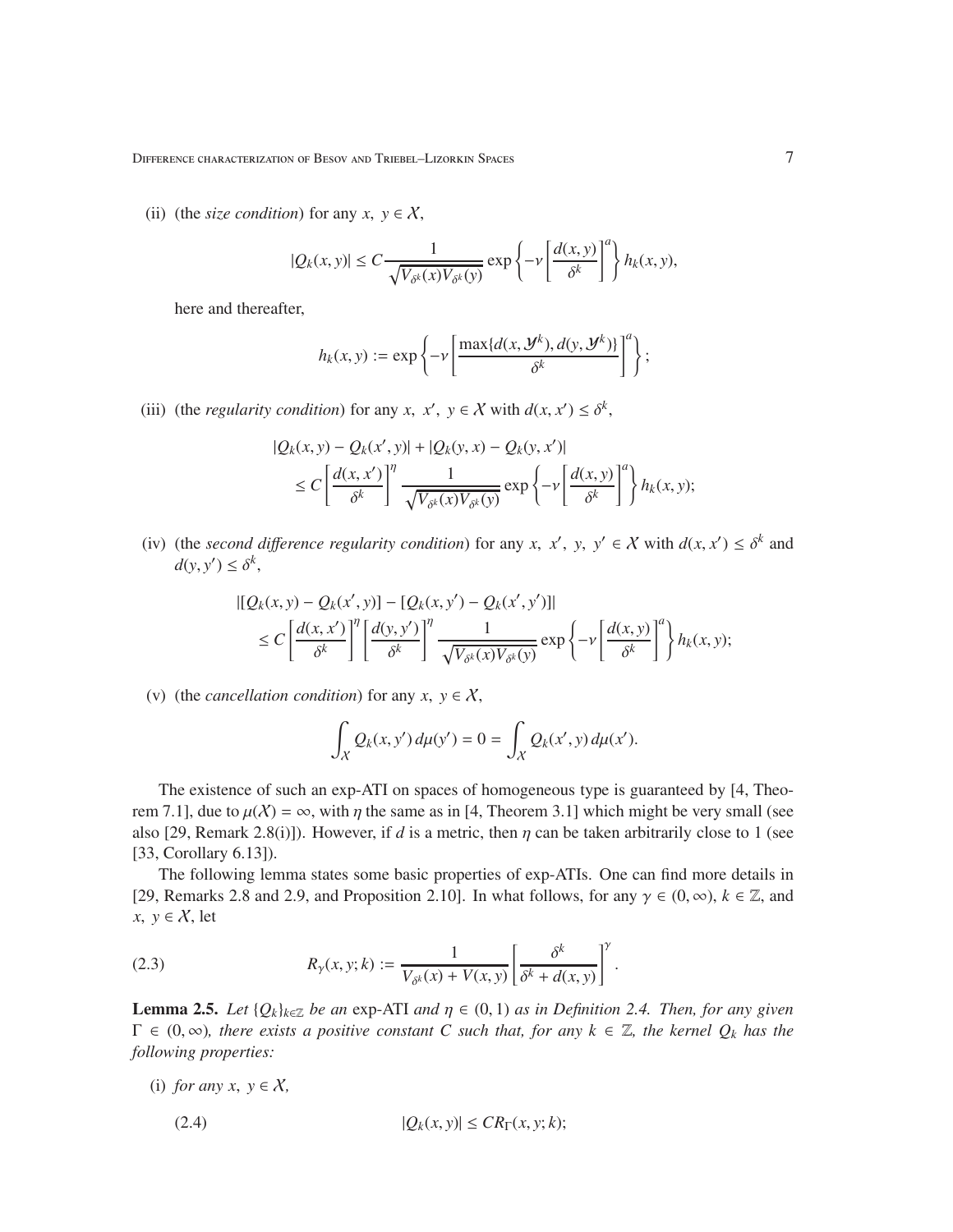(ii) for any x, 
$$
x', y \in X
$$
 with  $d(x, x') \le (2A_0)^{-1}[\delta^k + d(x, y)],$   

$$
|Q_k(x, y) - Q_k(x', y)| + |Q_k(y, x) - Q_k(y, x')| \le C \left[ \frac{d(x, x')}{\delta^k + d(x, y)} \right]^n R_\Gamma(x, y; k);
$$

(iii) for any x, x', y, y'  $\in X$  with  $d(x, x') \le (2A_0)^{-2} [\delta^k + d(x, y)]$  and  $d(y, y') \le (2A_0)^{-2} [\delta^k + d(x, y)]$ *d*(*x*, *y*)]*,*

$$
\begin{aligned} |[Q_k(x, y) - Q_k(x', y)] - [Q_k(x, y') - Q_k(x', y')]| \\ \leq C \left[ \frac{d(x, x')}{\delta^k + d(x, y)} \right]^{\eta} \left[ \frac{d(y, y')}{\delta^k + d(x, y)} \right]^{\eta} R_{\Gamma}(x, y; k). \end{aligned}
$$

Using the above exp-ATI, He et al. [29, Theorem 4.18] established the following homogeneous continuous/ discrete Calder on reproducing formulae. We point out that these homogeneous reproducing formulae need the assumption that  $\mu(\chi) = \infty$ .

**Lemma 2.6.** *Let*  $\beta$ ,  $\gamma \in (0, \eta)$  *with*  $\eta$  *as in Definition 2.4, and*  $\{Q_k\}_{k=-\infty}^{\infty}$  *be an* exp-ATI. Then *there exists a sequence*  ${\{\widetilde{Q}_k\}}_{k=-\infty}^{\infty}$  *of bounded linear integral operators on*  $L^2(X)$  *such that, for any*  $f \in (\mathring{\mathcal{G}}_0^\eta)$  $\int_0^{\eta}(\beta,\gamma)$ ',

$$
f = \sum_{k=-\infty}^{\infty} \widetilde{Q}_k Q_k f \quad in \quad (\hat{\mathcal{G}}_0^{\eta}(\beta, \gamma))',
$$

*and, moreover, there exists a positive constant C such that, for any*  $k \in \mathbb{Z}$ *, the kernel of*  $\widetilde{Q}_k$ *, still denoted by*  $\widetilde{Q}_k$ *, satisfies that* 

(i) *for any x*,  $y \in X$ ,

$$
(2.5) \qquad \qquad \left|\widetilde{Q}_k(x,y)\right| \leq CR_\gamma(x,y;k);
$$

(ii) *for any x, x', y*  $\in$  *X with d*(*x, x'*)  $\leq$   $(2A_0)^{-1}[\delta^k + d(x, y)]$ ,

(2.6) 
$$
\left|\widetilde{Q}_k(x,y)-\widetilde{Q}_k(x',y)\right|\leq C\left[\frac{d(x,x')}{\delta^k+d(x,y)}\right]^{\beta}R_{\gamma}(x,y;k);
$$

(iii) *for any*  $x \in \mathcal{X}$ ,

(2.7) 
$$
\int_X \widetilde{Q}_k(x, y) d\mu(y) = 0 = \int_X \widetilde{Q}_k(y, x) d\mu(y),
$$

*where*  $R_\gamma(x, y; k)$  *is as in (2.3).* 

To recall the homogeneous discrete Calderón reproducing formula obtained in [29, Theorem 5.11], we need more notions. Let  $j_0 \in \mathbb{N}$  be sufficiently large such that  $\delta^{j_0} \leq (2A_0)^{-3}C_0$ . Based on Lemma 2.3, for any  $k \in \mathbb{Z}$  and  $\alpha \in \mathcal{A}_k$ , let

$$
\mathcal{N}(k,\alpha) := \{ \tau \in \mathcal{A}_{k+j_0} : \ Q_{\tau}^{k+j_0} \subset Q_{\alpha}^k \}
$$

and  $N(k, \alpha) := #N(k, \alpha)$ . From Lemma 2.3, it follows that there exists a positive constant *C*, independent of *k* and  $\alpha$ , such that  $N(k, \alpha) \leq C\delta^{-j_0\omega}$  and  $\bigcup_{\tau \in \mathcal{N}(k,\alpha)} Q_{\tau}^{k+j_0} = Q_{\alpha}^k$ . We rearrange the set  $\{Q_{\tau}^{k+j_0}: \tau \in \mathcal{N}(k, \alpha)\}\$ as  $\{Q_{\alpha}^{k,m}\}_{m=1}^{N(k, \alpha)}\}$  $N(k,\alpha)$ . Denote by  $y_{\alpha}^{k,m}$  an arbitrary point in  $Q_{\alpha}^{k,m}$ , and  $z_{\alpha}^{k,m}$  the "center" of  $Q_{\alpha}^{k,m}$ .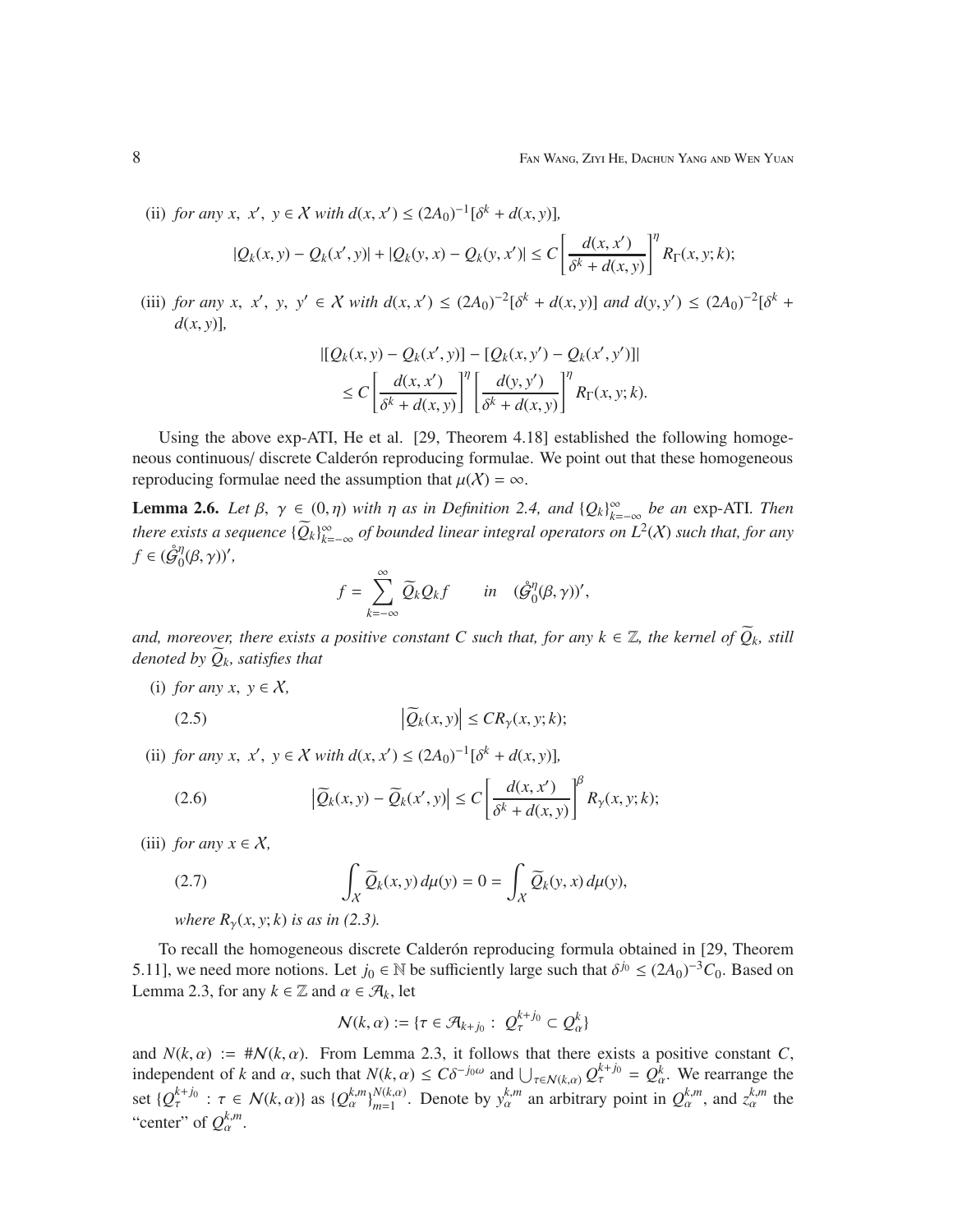**Lemma 2.7.** *Let*  ${Q_k}_{k=-\infty}^{\infty}$  *be an* exp-ATI *and*  $\beta$ ,  $\gamma \in (0, \eta)$  *with*  $\eta$  *as in Definition 2.4. For any*  $k \in \mathbb{Z}, \ \alpha \in \mathcal{A}_k$ , and  $m \in \{1, \ldots, N(k, \alpha)\}\$ , suppose that  $y_\alpha^{k,m}$  is an arbitrary point in  $Q_\alpha^{k,m}$ . Then *there exists a sequence*  ${\{\widetilde{Q}_k\}}_{k=-\infty}^{\infty}$  *of bounded linear integral operators on L*<sup>2</sup>(*X*) *such that, for any*  $f \in (\mathring{\mathcal{G}}_0^\eta)$  $\int_0^{\eta}(\beta,\gamma)$ ',

$$
f(\cdot) = \sum_{k=-\infty}^{\infty} \sum_{\alpha \in \mathcal{A}_k} \sum_{m=1}^{N(k,\alpha)} \mu\left(Q_{\alpha}^{k,m}\right) \widetilde{Q}_k(\cdot,y_{\alpha}^{k,m}) Q_k f\left(y_{\alpha}^{k,m}\right) \quad in \quad (\mathring{\mathcal{G}}_0^{\eta}(\beta,\gamma))'.
$$

*Moreover, there exists a positive constant C, independent of*  $y_\alpha^{k,m}$  with  $k \in \mathbb{Z}$ ,  $\alpha \in \mathcal{A}_k$ *, and m*  $\in$  $\{1, \ldots, N(k, \alpha)\}\$ , and f, such that, for any  $k \in \mathbb{Z}$ , the kernel of  $\mathbb{Q}_k$  satisfies (2.5), (2.6), and (2.7).

Now, we recall the inhomogeneous approximation of the identity with exponential decay (see  $[29,$  Definition 6.1]), which is the basis of inhomogeneous Calder on reproducing formulae.

**Definition 2.8.** Let  $\eta \in (0, 1)$  be as in Definition 2.4. A sequence  $\{Q_k\}_{k=0}^{\infty}$  of bounded linear integral operators on *L* 2 (X) is called an *inhomogeneous approximation of the identity with exponential decay* (for short, exp-IATI) if  ${Q_k}_{k=0}^{\infty}$  has the following properties:

- (i)  $\sum_{k=0}^{\infty} Q_k = I$  in  $L^2(X)$ ;
- (ii) for any  $k \in \mathbb{N}$ ,  $Q_k$  satisfies (ii) through (v) of Definition 2.4;
- (iii)  $Q_0$  satisfies (ii), (iii), and (iv) of Definition 2.4 with  $k = 0$  but without the term

$$
\exp\left\{-\nu \left[\max\left\{d(x,\mathcal{Y}^0),d(y,\mathcal{Y}^0)\right\}\right]^a\right\};
$$

moreover, for any  $x \in \mathcal{X}$ ,

$$
\int_X Q_0(x, y) d\mu(y) = 1 = \int_X Q_0(y, x) d\mu(y).
$$

Note that the existence of such an exp-IATI does not need the assumption that  $\mu(X) = \infty$ .

Next, we state the inhomogeneous continuous and discrete Calder on reproducing formulae which were obtained, respectively, in [29, Theorem 6.8] and [29, Theorem 6.13].

**Lemma 2.9.** *Let*  $\beta$ ,  $\gamma \in (0, \eta)$  *with*  $\eta$  *as in Definition 2.4, and*  $\{Q_k\}_{k \in \mathbb{Z}_+}$  *an* exp-IATI. Then there *exist an*  $N \in \mathbb{N}$  *and a sequence*  ${\{\widetilde{Q}_k\}_{k\in\mathbb{Z}_+}}$  *of bounded linear integral operators on*  $L^2(X)$  *such that, for any*  $f \in {\mathcal{G}}_{0}^{\eta}$  $\int_0^\eta(\beta,\gamma)$ ',

$$
f = \sum_{k=0}^{\infty} \widetilde{Q}_k Q_k f \qquad in \quad (G_0^{\eta}(\beta, \gamma))',
$$

*where, for any k*  $\in \mathbb{Z}_+$ *, the kernel of*  $\widetilde{Q}_k$ *, still denoted by*  $\widetilde{Q}_k$ *, satisfies* (2.5), (2.6), and the following *integral condition: for any*  $x \in X$ ,

$$
\int_X \widetilde{Q}_k(x, y) d\mu(y) = \int_X \widetilde{Q}_k(y, x) d\mu(y) = \begin{cases} 1 & \text{if } k \in \{0, \dots, N\}, \\ 0 & \text{if } k \in \{N+1, N+2, \dots\}. \end{cases}
$$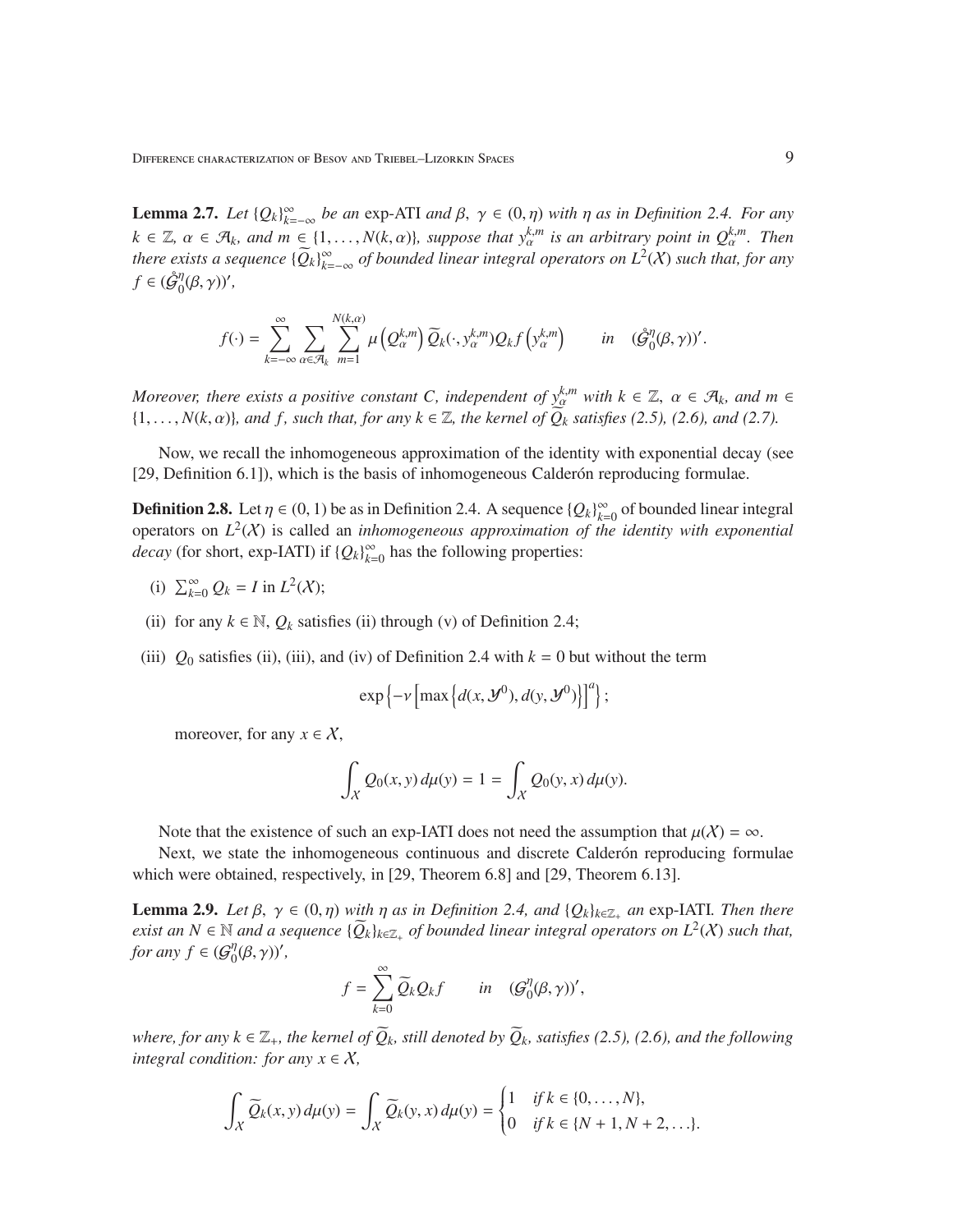**Lemma 2.10.** *Let*  $\beta$ ,  $\gamma \in (0, \eta)$  *with*  $\eta$  *as in Definition 2.4, and*  $\{Q_k\}_{k \in \mathbb{Z}_+}$  *an* exp-IATI. For any  $k \in \mathbb{Z}_+$ ,  $\alpha \in \mathcal{A}_k$ , and  $m \in \{1, \ldots, N(k, \alpha)\}$ , suppose that  $y_\alpha^{k,m}$  is an arbitrary point in  $Q_\alpha^{k,m}$ . Then *there exist an*  $N \in \mathbb{N}$  *and a sequence*  $\{\widetilde{Q}_k\}_{k \in \mathbb{Z}_+}$  *of bounded linear integral operators on*  $L^2(X)$  *such that, for any*  $f \in {\mathcal{G}}_{0}^{\eta}$  $_{0}^{\eta}(\beta,\gamma)$ ',

$$
f(\cdot) = \sum_{\alpha \in \mathcal{A}_0} \sum_{m=1}^{N(0,\alpha)} \int_{Q_{\alpha}^{0,m}} \widetilde{Q}_0(\cdot, y) d\mu(y) Q_{\alpha,1}^{0,m}(f)
$$
  
+ 
$$
\sum_{k=1}^{N} \sum_{\alpha \in \mathcal{A}_k} \sum_{m=1}^{N(k,\alpha)} \mu(Q_{\alpha}^{k,m}) \widetilde{Q}_k(\cdot, y_{\alpha}^{k,m}) Q_{\alpha,1}^{k,m}(f)
$$
  
+ 
$$
\sum_{k=N+1}^{\infty} \sum_{\alpha \in \mathcal{A}_k} \sum_{m=1}^{N(k,\alpha)} \mu(Q_{\alpha}^{k,m}) \widetilde{Q}_k(\cdot, y_{\alpha}^{k,m}) Q_k f(y_{\alpha}^{k,m})
$$

 $in \left(\mathcal{G}^\eta_0\right)$  $\mathcal{O}_0(\beta, \gamma)$ ', where, for any  $k \in \{0, \ldots, N\}$ ,  $\alpha \in \mathcal{A}_k$ , and  $m \in \{1, \ldots, N(k, \alpha)\}$ ,

$$
Q_{\alpha,1}^{k,m}(f):=\frac{1}{\mu(Q_\alpha^{k,m})}\int_{Q_\alpha^{k,m}}Q_kf(u)\,d\mu(u).
$$

*Moreover, for any*  $k \in \mathbb{Z}_+$ *, the kernel of*  $\widetilde{Q}_k$ *, still denoted by*  $\widetilde{Q}_k$ *, satisfies the same conditions as in Lemma 2.9 with the positive constant C independent of*  $y_\alpha^{k,m}$ *, where*  $\alpha \in \mathcal{A}_k$  *and*  $m \in$  $\{1, \ldots, N(k, \alpha)\}.$ 

## 3 Besov and Triebel–Lizorkin spaces and spaces of Lipschitz-type on spaces of homogeneous type

In this section, we introduce some notions of function spaces on spaces of homogeneous type. Let us begin with the notions of Besov and Triebel–Lizorkin spaces on spaces of homogeneous type; see [48, Definitions 3.1, 4.1, 5.1 and 5.8].

**Definition 3.1.** Let  $\beta$ ,  $\gamma \in (0, \eta)$  with  $\eta$  as in Definition 2.4,  $s \in (-(\beta \land \gamma), \beta \land \gamma)$ , and  $p, q \in (0, \infty)$ satisfy

$$
\beta \in \left(\max\left\{0, -s+\omega\left(\frac{1}{p}-1\right)_+\right\}, \eta\right) \quad \text{and} \quad \gamma \in \left(\max\left\{s, \omega\left(\frac{1}{p}-1\right)_+\right\}, \eta\right)
$$

with  $\omega$  as in (1.1). Let  $\{Q_k\}_{k\in\mathbb{Z}}$  be an exp-ATI.

(i) Let  $p \in (p(s, \beta \land \gamma), \infty]$  with  $p(s, \beta \land \gamma)$  as in (1.2), and  $q \in (0, \infty]$ . The *homogenous Besov space*  $\dot{B}^s_{p,q}(X)$  is defined by setting

$$
\dot{B}^s_{p,q}(X):=\left\{f\in\left(\mathring{\mathcal{G}}_0^{\eta}(\beta,\gamma)\right)':\; \|f\|_{\dot{B}^s_{p,q}(X)}:=\left[\sum_{k\in\mathbb{Z}}\delta^{-ksq}\|Q_k(f)\|_{L^p(X)}^q\right]^{1/q}<\infty\right\}
$$

with usual modifications made when  $p = \infty$  or  $q = \infty$ .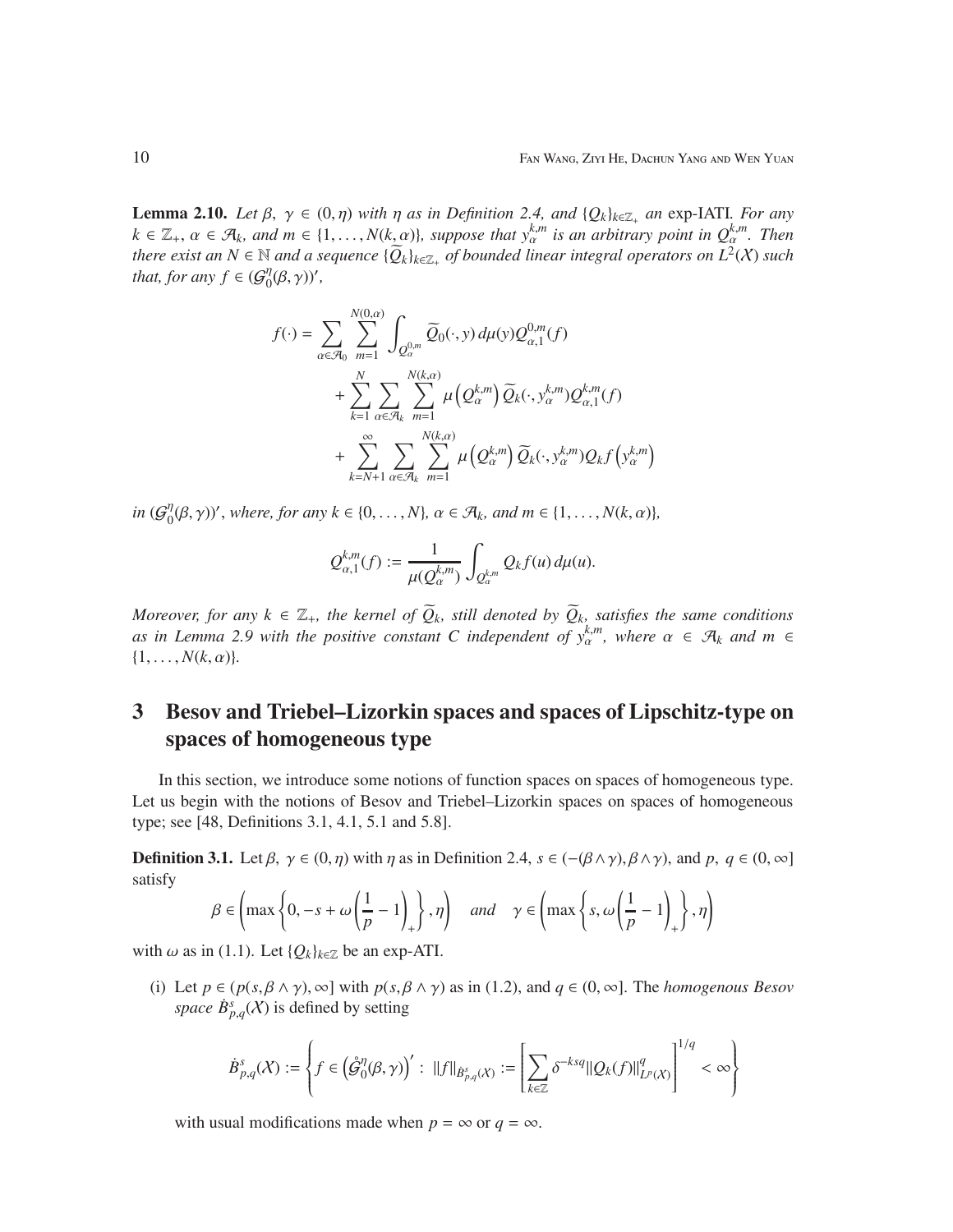(ii) Let  $p \in (p(s, \beta \wedge \gamma), \infty)$  and  $q \in (p(s, \beta \wedge \gamma), \infty]$ . The *homogenous Triebel–Lizorkin space*  $\dot{F}^s_{p,q}(X)$  is defined by setting

$$
\dot{F}^s_{p,q}(X):=\left\{f\in \left(\mathring{\mathcal{G}}^{\eta}_0(\beta,\gamma)\right)'\,\colon\,\|f\|_{\dot{F}^s_{p,q}(X)}:=\left\|\left[\sum_{k\in\mathbb{Z}}\delta^{-ksq}|Q_k(f)|^q\right]^{1/q}\right\|_{L^p(X)}<\infty\right\}
$$

with usual modification made when  $q = \infty$ .

For any measurable set  $E \subset X$  with  $\mu(E) \in (0, \infty)$ , and for any non-negative measurable function *f*, let

$$
m_E(f) := \frac{1}{\mu(E)} \int_E f(x) \, d\mu(x).
$$

Now, we recall the notion of inhomogeneous Besov and Triebel–Lizorkin spaces on spaces of homogeneous type.

**Definition 3.2.** Let  $\beta$ ,  $\gamma \in (0, \eta)$  with  $\eta$  as in Definition 2.4,  $s \in (-(\beta \land \gamma), \beta \land \gamma)$ , and  $p, q \in (0, \infty]$ satisfy

$$
\beta \in \left(\max\left\{0, -s+\omega\left(\frac{1}{p}-1\right)_+\right\}, \eta\right) \quad \text{and} \quad \gamma \in \left(\omega\left(\frac{1}{p}-1\right)_+, \eta\right)
$$

with  $\omega$  as in (1.1). Let  $\{Q_k\}_{k \in \mathbb{Z}_+}$  be an exp-IATI and  $N \in \mathbb{N}$  as in Lemma 2.10.

(i) Let  $p \in (p(s, \beta \land \gamma), \infty]$  with  $p(s, \beta \land \gamma)$  as in (1.2), and  $q \in (0, \infty]$ . The *inhomogeneous Besov space*  $B_{p,q}^s(X)$  is defined by setting

$$
B_{p,q}^s(X):=\left\{f\in (G_0^\eta(\beta,\gamma))':\; \|f\|_{B_{p,q}^s(X)}:=\left\{\sum_{k=0}^N\sum_{\alpha\in\mathcal{A}_k}\sum_{m=1}^{N(k,\alpha)}\mu\left(Q_\alpha^{k,m}\right)\left[m_{Q_\alpha^{k,m}}\left(\left|Q_k(f)\right|\right)^p\right]\right\}^{1/p} \right\}^{1/p}
$$

with usual modifications made when  $p = \infty$  or  $q = \infty$ .

(ii) Let *p* ∈ (*p*(*s*, β∧γ), ∞) and *q* ∈ (*p*(*s*, β∧γ), ∞]. The *inhomogeneous Triebel–Lizorkin space*  $F_{p,q}^s(X)$  is defined by setting

$$
F_{p,q}^s(X):=\left\{f\in (G_0^\eta(\beta,\gamma))':\; \|f\|_{F_{p,q}^s(X)}:=\left\{\sum_{k=0}^N\sum_{\alpha\in\mathcal{A}_k}\sum_{m=1}^{N(k,\alpha)}\mu\left(Q_\alpha^{k,m}\right)\left[m_{Q_\alpha^{k,m}}\left(\left|Q_k(f)\right|\right)\right]^\rho\right\}^{1/p}\\\quad+\left\|\left[\sum_{k=N+1}^\infty\delta^{-ksq}|Q_k(f)|^q\right]^{1/q}\right\|_{L^p(X)}<\infty\right\}
$$

with usual modification made when  $q = \infty$ .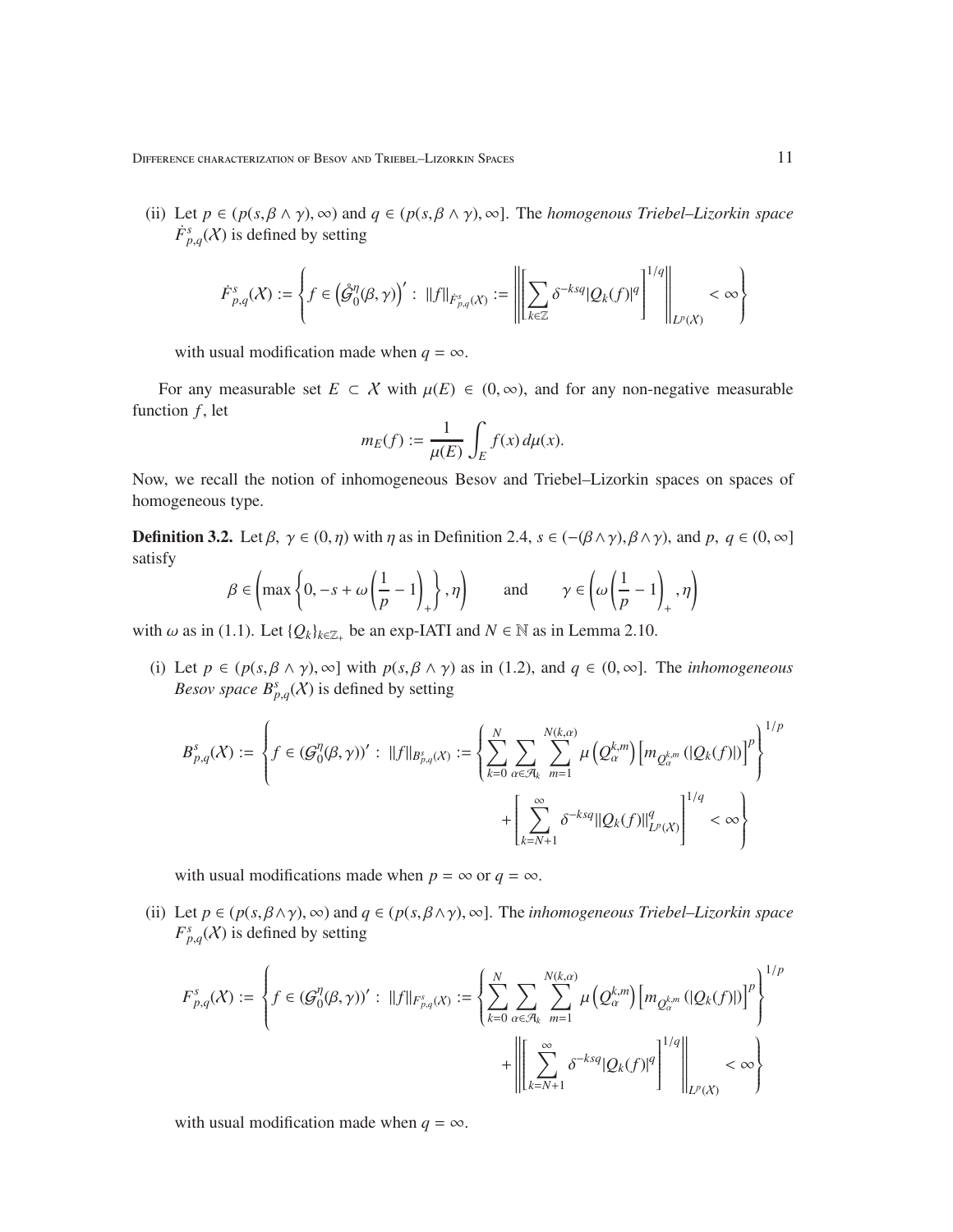**Definition 3.3.** Let  $\beta$ ,  $\gamma \in (0, \eta)$ ,  $s \in (-(\beta \wedge \gamma), \beta \wedge \gamma)$ , and  $q \in (p(s, \beta \wedge \gamma), \infty]$  with  $\eta$  as in Definition 2.4 and  $p(s, \beta \wedge \gamma)$  as in (1.2). Let  $\{Q_k\}_{k \in \mathbb{Z}}$  be an exp-ATI. For any  $k \in \mathbb{Z}$  and  $\alpha \in \mathcal{A}_k$ , let  $Q_{\alpha}^{k}$  be as in Lemma 2.3. Then the *homogeneous Triebel– Lizorkin space*  $\dot{F}_{\infty,q}^{s}(\mathcal{X})$  is defined by setting

$$
\dot{F}^s_{\infty,q}(X) := \left\{ f \in (\mathring{\mathcal{G}}_0^{\eta}(\beta, \gamma))' : ||f||_{\dot{F}^s_{\infty,q}(X)} := \sup_{l \in \mathbb{Z}} \sup_{\alpha \in \mathcal{A}_l} \left[ \frac{1}{\mu(Q_{\alpha}^l)} \right] \times \int_{Q_{\alpha}^l} \sum_{k=l}^{\infty} \frac{1}{\delta^{-ksq} |Q_k(f)(x)|^q} d\mu(x) \right]^{1/q} < \infty \right\}
$$

with usual modification made when  $q = \infty$ .

**Definition 3.4.** Let  $\beta$ ,  $\gamma \in (0, \eta)$  with  $\eta$  as in Definition 2.4, and  $s \in (-(\beta \land \gamma), \beta \land \gamma)$ . Let  $\{Q_k\}_{k \in \mathbb{Z}}$  be an exp-IATI and  $N \in \mathbb{N}$  as in Lemma 2.10. The *inhomogeneous Triebel–Lizorkin space*  $F_{\infty,q}^s(X)$ is defined by setting

$$
F_{\infty,q}^s(X) := \left\{ f \in (G_0^{\eta}(\beta, \gamma))': ||f||_{F_{\infty,q}^s(X)} := \max \left[ \sup_{k \in \{0, \ldots, N\}} \sup_{\alpha \in \mathcal{A}_k} \sup_{m \in \{1, \ldots, N(k,\alpha)\}} m_{Q_{\alpha}^{k,m}}(|Q_k(f)|), \right. \\ \left. \sup_{l \in \mathbb{N}, \ l > N} \sup_{\alpha \in \mathcal{A}_l} \left\{ \frac{1}{\mu(Q_{\alpha}^l)} \int_{Q_{\alpha}^l} \sum_{k=l}^{\infty} \delta^{-ksq} |Q_k(f)(x)|^q d\mu(x) \right\}^{1/q} \right\} < \infty \right\}
$$

with usual modification made when  $q = \infty$ .

- **Remark 3.5.** (i) Recall that homogeneous Besov and Triebel–Lizorkin spaces on  $X$  need to require  $\mu(X) = \infty$  which is not necessary for inhomogeneous Besov and Triebel–Lizorkin spaces on  $X$ .
	- (ii) It was proved in [48] that those spaces defined in Definitions 3.1, 3.2, 3.3, and 3.4 are independent of the choices of  $\beta$ ,  $\gamma$ , and exp-(I)ATIs (see [48, Propositions 3.12, 3.15, 4.3, 4.4, 5.4, 5.5, 5.10, and 5.11]), which makes those spaces well defined.

Next, we introduce the notion of Lipschitz-type spaces on spaces of homogeneous type, which originates from [43, 36, 34]; see also [40, Definition 3.1].

**Definition 3.6.** Let *p*,  $q \in (0, \infty)$ ,  $s \in (0, \infty)$ , and  $\widetilde{C} \in (0, \infty)$  be a constant.

(i) A function  $f \in L^p_{loc}(\mathcal{X})$  is said to belong to the *Lipschitz-type space*  $\dot{L}(s, p, q; \mathcal{X})$  if

$$
\|f\|_{\dot{L}(s,p,q;{\mathcal X})}:=\left\{\sum_{k=-\infty}^\infty \delta^{-ksq}\left[\int_{{\mathcal X}}\frac{1}{\mu(B(x,\widetilde{C}\delta^k))}\int_{B(x,\widetilde{C}\delta^k)}\left|f(x)-f(y)\right|^p d\mu(y)\,d\mu(x)\right]^{q/p}\right\}^{1/q},
$$

with usual modifications made when  $p = \infty$  or  $q = \infty$ , is finite.

(ii) A function  $f \in L^p(X)$  is said to belong to the *Lipschitz-type space*  $L(s, p, q; X)$  if

$$
||f||_{\dot{L}(s,p,q;X)} < \infty.
$$

Moreover, for any  $f \in L(s, p, q; \mathcal{X})$ , let

$$
||f||_{L(s,p,q;X)} := ||f||_{L^p(X)} + ||f||_{\dot{L}(s,p,q;X)}.
$$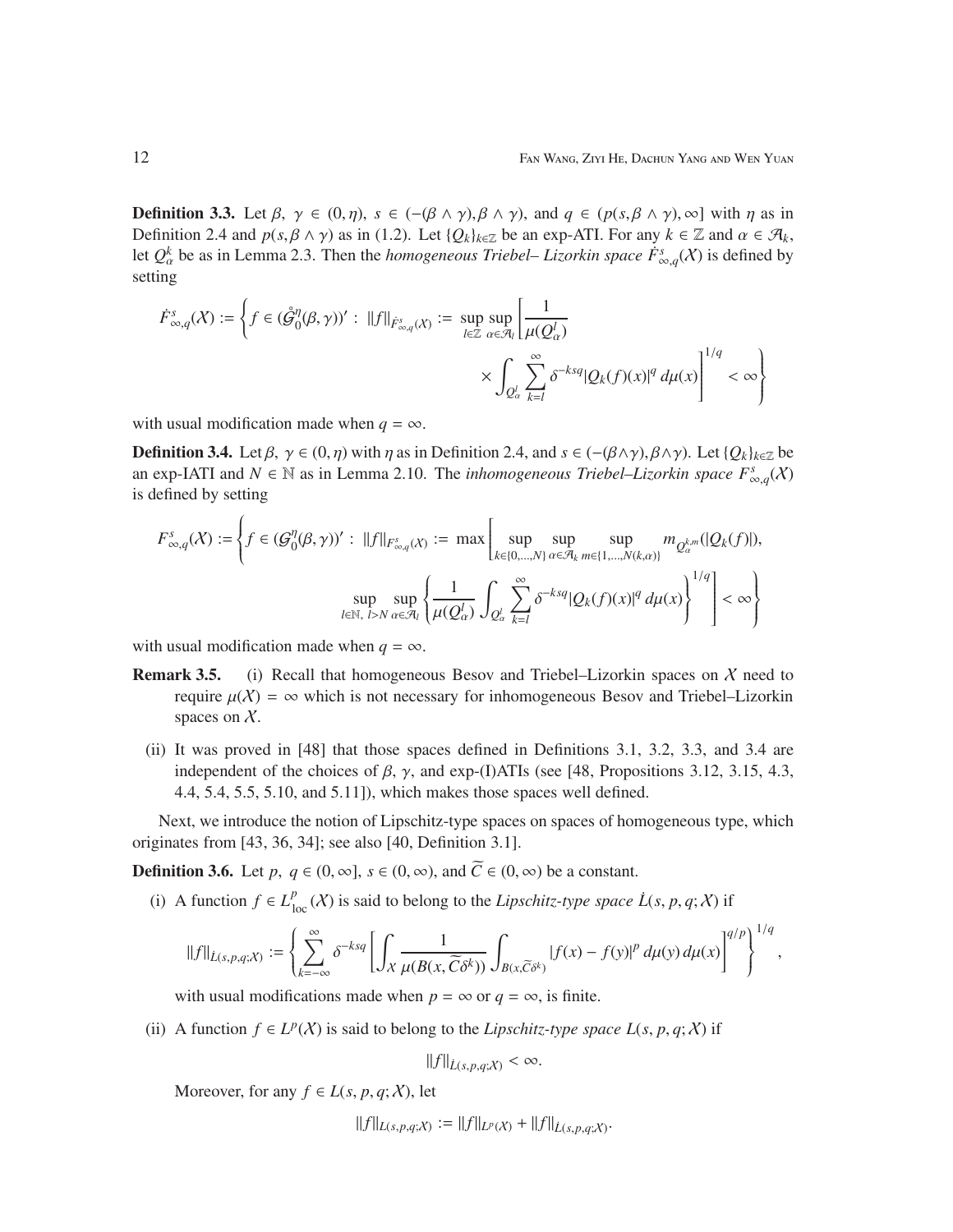(iii) A function  $f \in L^1_{loc}(\mathcal{X})$  is said to belong to the *Lipschitz-type space*  $\dot{L}_b(s, p, q; \mathcal{X})$  if

$$
||f||_{\dot{L}_b(s,p,q;X)} := \left(\sum_{k=-\infty}^{\infty} \delta^{-ksq} \left\{ \int_X \left[ \frac{1}{\mu(B(x,\widetilde{C}\delta^k))} \int_{B(x,\widetilde{C}\delta^k)} |f(x)-f(y)| \, d\mu(y) \right]^p \, d\mu(x) \right\}^{q/p} \right)^{1/q},
$$

with usual modifications made when  $p = \infty$  or  $q = \infty$ , is finite.

(iv) A function  $f \in L^p(X)$  is said to belong to the *Lipschitz-type space*  $L_b(s, p, q; X)$  if

$$
||f||_{\dot{L}_b(s,p,q;X)} < \infty.
$$

Moreover, for any  $f \in L_b(s, p, q; \mathcal{X})$ , let

$$
||f||_{L_b(s,p,q;X)} := ||f||_{L^p(X)} + ||f||_{\dot{L}_b(s,p,q;X)}.
$$

When X is a *d*-set of  $\mathbb{R}^n$ , the Lipschitz-type space  $\dot{L}(s, p, q; X)$ , for any given  $s \in \mathbb{R}$  and *p*, *q* ∈ (0, ∞), was introduced in [35, 37]; see also [15, 16]. When X is an Ahlfors *n*-regular metric measure space, these spaces were introduced in [54]. We also point out that, when  $X$  is a metric measure space, these spaces may be non-trivial even when  $s \in (1, \infty)$  (see, for instance, [54] for more details).

It is easy to show that the spaces  $\dot{L}(s, p, q; \lambda), L(s, p, q; \lambda), \dot{L}_b(s, p, q; \lambda)$ , and  $L_b(s, p, q; \lambda)$  are independent of the choice of  $C$  (see, for instance, [35] and [54]). These spaces have the following basic properties, whose proofs are similar to those presented in [54], and we omit the details here.

**Proposition 3.7.** *Let*  $s \in (0, \infty)$ *.* 

(i) *If*  $p \in [1, \infty]$  *and*  $q \in (0, \infty]$ *, then* 

 $\dot{L}(s, p, q; \mathcal{X}) \subset \dot{L}_b(s, p, q; \mathcal{X})$  *and*  $L(s, p, q; \mathcal{X}) \subset L_b(s, p, q; \mathcal{X})$ .

- (ii) If  $p \in (0, \infty]$  and  $0 < q_0 \leq q_1 \leq \infty$ , then  $\dot{L}(s, p, q_0; \lambda) \subset \dot{L}(s, p, q_1; \lambda)$ ,  $\dot{L}_b(s, p, q_0; \lambda) \subset$  $\dot{L}_b(s, p, q_1; \lambda), L(s, p, q_0; \lambda) \subset L(s, p, q_1; \lambda),$  and  $L_b(s, p, q_0; \lambda) \subset L_b(s, p, q_1; \lambda).$
- (iii) *If*  $p \in (0, \infty]$ *,*  $q_0, q_1 \in (0, \infty]$ *, and*  $\varepsilon \in (0, \infty)$ *, then*  $L(s + \varepsilon, p, q_0; X) \subset L(s, p, q_1; X)$  *and*  $L_b(s + \varepsilon, p, q_0; \mathcal{X}) \subset L_b(s, p, q_1; \mathcal{X})$ .

Now, we introduce the following Lipschitz-type spaces  $\dot{L}_t(s, p, q, u; \lambda)$  and  $L_t(s, p, q, u; \lambda)$ .

**Definition 3.8.** Let  $p, q \in (0, \infty)$ ,  $s, u \in (0, \infty)$ , and  $\widetilde{C} \in (0, \infty)$  be a constant...

(i) A function  $f \in L_{loc}^u(X)$  is said to belong to the *Lipschitz-type space*  $\dot{L}_t(s, p, q, u; X)$  if

$$
\|f\|_{\dot L_t(s,p,q,u;X)}:=\left\|\left\{\sum_{k=-\infty}^\infty \delta^{-ksq}\left[\frac{1}{\mu(B(\cdot,\widetilde C\delta^k))}\int_{B(\cdot,\widetilde C\delta^k)}|f(\cdot)-f(y)|^u\,d\mu(y)\right]^{\frac{q}{u}}\right\}^{1/q}\right\|_{L^p(X)},
$$

with usual modification made when  $q = \infty$ , is finite.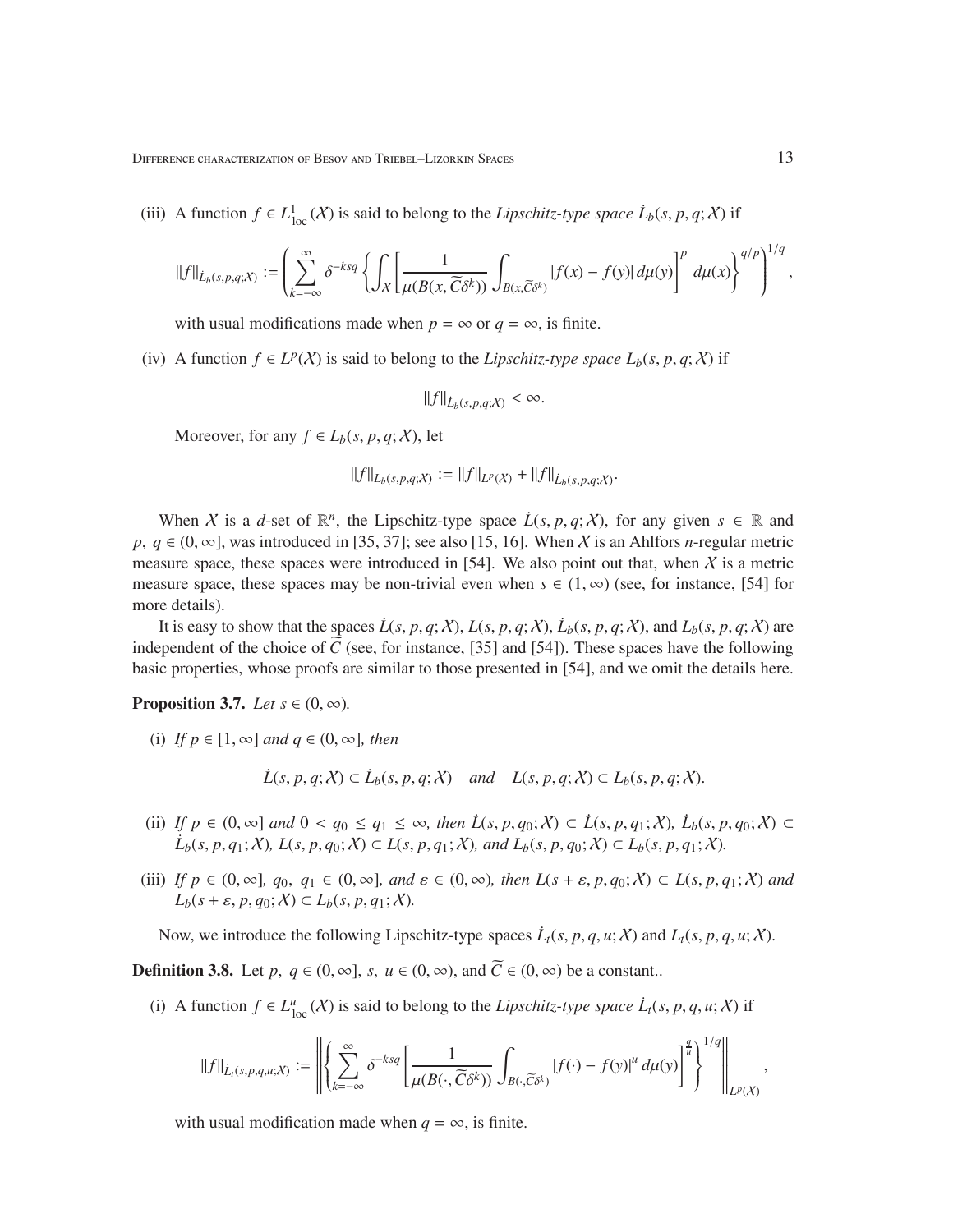(ii) A function  $f \in L^p(X)$  is said to belong to the *Lipschitz-type space*  $L_t(s, p, q, u; X)$  if

$$
||f||_{L_t(s,p,q,u;X)}:=||f||_{L^p(X)} + \left\|\left\{\sum_{k=0}^{\infty} \delta^{-ksq} \left[\frac{1}{\mu(B(\cdot,\widetilde{C}\delta^k))} \int_{B(\cdot,\widetilde{C}\delta^k)} |f(\cdot)-f(y)|^u d\mu(y)\right]^{\frac{q}{u}}\right\}^{1/q}\right\|_{L^p(X)},
$$

with usual modification made when  $q = \infty$ , is finite.

It is easy to see that the spaces  $L_t(s, p, q, u; \mathcal{X})$  with  $u \in (0, p)$ , and  $\dot{L}_t(s, p, q, u; \mathcal{X})$  are independent of the choice of  $\tilde{C}$  (see, for instance, [35] and [54]). If  $u = 1$ , we denote  $\dot{L}_t(s, p, q, u; \lambda)$  and  $L_t(s, p, q, u; X)$  simply, respectively, by  $\dot{L}_t(s, p, q; X)$  and  $L_t(s, p, q; X)$  which were also introduced in [54] when  $X$  is an Ahlfors *n*-regular metric measure space. Now, we give some basic properties of  $\dot{L}_t(s, p, q; \lambda)$  and  $L_t(s, p, q; \lambda)$ , which can be proved in a way similar to that used in the proof of [54, Proposition 3.5]; we omit the details here.

**Proposition 3.9.** *Let*  $s \in (0, \infty)$ *.* 

- (i) If  $p \in (0, \infty]$  and  $0 < q_0 \leq q_1 \leq \infty$ , then  $\dot{L}_t(s, p, q_0; \lambda) \subset \dot{L}_t(s, p, q_1; \lambda)$  and  $L_t(s, p, q_0; \lambda) \subset$  $L_t(s, p, q_1; X)$ .
- (ii) *If*  $p \in (0, \infty]$ ,  $q_0, q_1 \in (0, \infty]$ , and  $\varepsilon \in (0, \infty)$ , then  $L_t(s + \varepsilon, p, q_0; X) \subset L_t(s, p, q_1; X)$ .
- (iii) *If p, q*  $\in$  (0,  $\infty$ *), then*

$$
\dot{L}_b(s, p \min(p, q); \lambda) \subset \dot{L}_t(s, p, q; \lambda) \subset \dot{L}_b(s, p, \max(p, q); \lambda)
$$

*and*

$$
L_b(s, p\min(p,q); \mathcal{X}) \subset L_t(s, p, q; \mathcal{X}) \subset L_b(s, p, \max(p,q); \mathcal{X}).
$$

(iv) If  $p \in (0, \infty]$ , then  $\dot{L}_b(s, p, p; \chi) = \dot{L}_t(s, p, p; \chi)$  and  $L_b(s, p, p; \chi) = L_b(s, p, p; \chi)$ .

The following characterizations of  $L(s, p, q; X)$  and  $L_t(s, p, q; X)$  come from [40, Proposition 3.3] which still holds true in the setting of spaces of homogenous type; we omit the details here.

**Proposition 3.10.** *Let*  $s \in (0, \infty)$  *and*  $\widetilde{C} \in (0, \infty)$  *be a constant.* 

(i) *Let p*,  $q \in (0, ∞]$ *. Then*  $f \in L(s, p, q; X)$  *if and only if*  $f \in L<sup>p</sup>(X)$  *and* 

$$
||f||_{\widetilde{L}(s,p,q;X)}
$$
  

$$
:= \left\{ \sum_{k=0}^{\infty} \delta^{-ksq} \left[ \int_X \frac{1}{\mu(B(x,\widetilde{C}\delta^k))} \int_{B(x,\widetilde{C}\delta^k)} |f(x) - f(y)|^p \, d\mu(y) \, d\mu(x) \right]^{q/p} \right\}^{1/q}
$$

*is finite. Moreover, in this case,*

$$
||f||_{L(s,p,q;X)} \sim ||f||_{L^p(X)} + ||f||_{\widetilde{L}(s,p,q;X)}
$$

*with the positive equivalence constants independent of f .*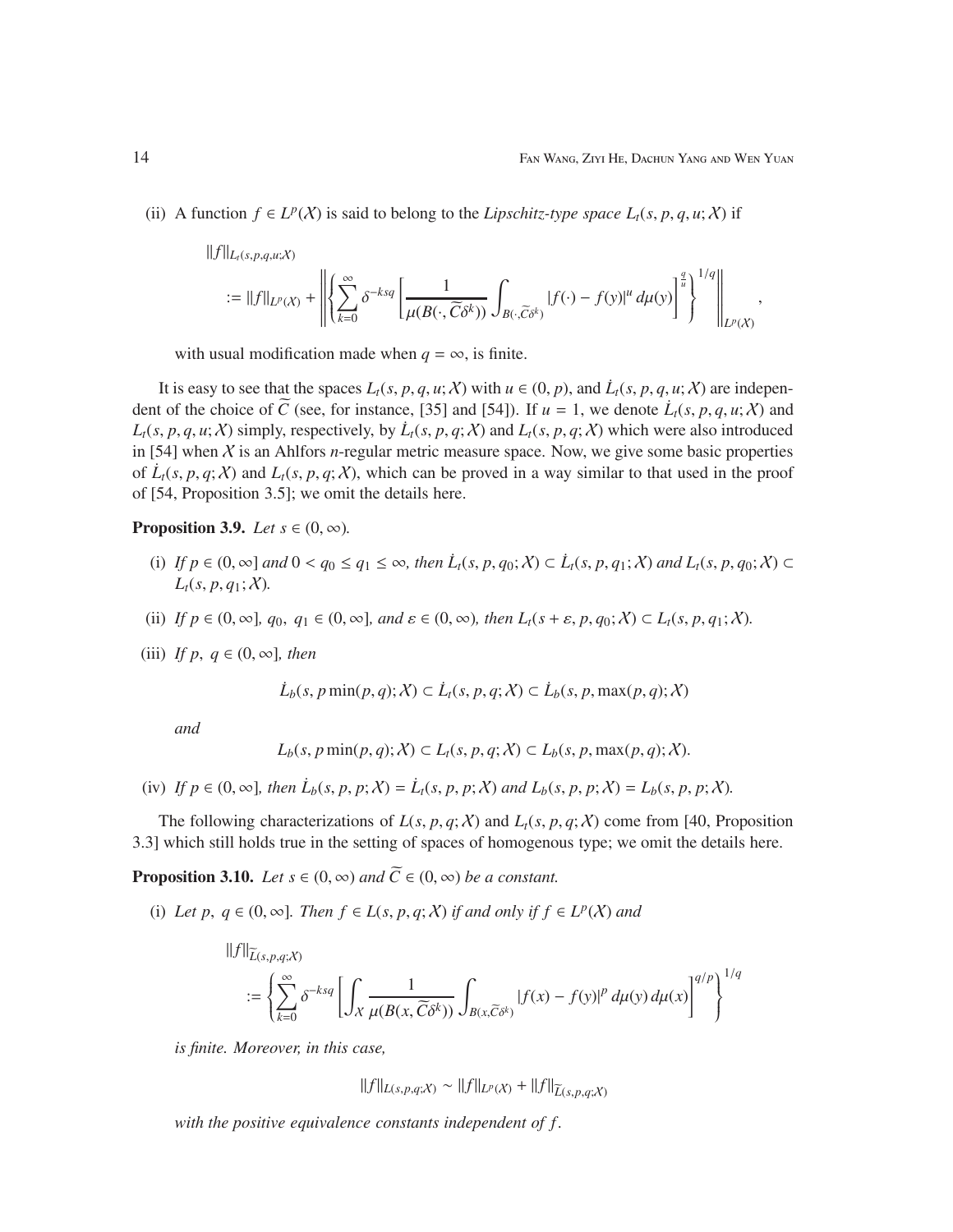(ii) *Let*  $p \in [1, \infty]$  *and*  $q \in (0, \infty]$ *. Then*  $f \in L_b(s, p, q; \mathcal{X})$  *if and only if*  $f \in L^p(\mathcal{X})$  *and* 

$$
\label{eq:3.1} \begin{split} &\|f\|_{\widetilde{L}_b(s,p,q;X)}\\ &:=\left(\sum_{k=0}^\infty \delta^{-ksq}\left\{\int_X\left[\frac{1}{\mu(B(x,\widetilde{C}\delta^k))}\int_{B(x,\widetilde{C}\delta^k)}|f(x)-f(y)|\,d\mu(y)\right]^p\,d\mu(x)\right\}^{q/p}\right)^{1/q}\\ \end{split}
$$

*is finite. Moreover, in this case,*

$$
||f||_{L_b(s,p,q;X)} \sim ||f||_{L^p(X)} + ||f||_{\widetilde{L}_b(s,p,q;X)}
$$

*with the positive equivalence constants independent of f .*

#### 4 Relations with homogeneous Besov and Triebel–Lizorkin spaces

In this section, we study the relations between spaces of Lipschitz-type and homogeneous Besov spaces or Triebel– Lizorkin spaces on spaces of homogenous type. In this section, we always assume that  $\mu(X) = \infty$ . Let us begin with the following proposition.

**Proposition 4.1.** *Let*  $\eta$  *be as in Definition 2.4,*  $\beta$ *,*  $\gamma \in (0, \eta)$ *, and*  $s \in (0, \beta \wedge \gamma)$ *.* 

- (i) If  $p \in (\omega/[\omega + (\beta \wedge \gamma)], \infty]$  and  $q \in (0, \infty]$ , then  $\dot{L}_b(s, p, q; \chi) \subset \dot{B}_{p,q}^s(\chi)$ ;
- (ii) If  $p, q \in (\omega/[\omega + (\beta \wedge \gamma)], \infty]$ , then  $\dot{L}_t(s, p, q; \chi) \subset \dot{F}_{p,q}^s(\chi)$ .

To prove Proposition 4.1, we need the following basic and useful inequality.

**Lemma 4.2.** *Let*  $\theta \in (0, 1]$ *. It then holds true that, for any*  $\{a_j\}_{j \in \mathbb{N}} \subset \mathbb{C}$ *,* 

(4.1) 
$$
\left(\sum_{j=1}^{\infty} |a_j|\right)^{\theta} \le \sum_{j=1}^{\infty} |a_j|^{\theta}.
$$

The following lemma contains some basic and very useful estimates related to  $d$  and  $\mu$  on a space  $(X, d, \mu)$  of homogeneous type. One can find the details in [25, Lemma 2.1] or [29, Lemma 2.4].

**Lemma 4.3.** *Let*  $\beta$ ,  $\gamma \in (0, \infty)$ *.* 

(i) *For any x, y*  $\in$  *X and r*  $\in$  (0, ∞), *V*(*x, y*) ~ *V*(*y, x*) *and* 

$$
V_r(x) + V_r(y) + V(x, y) \sim V_r(x) + V(x, y) \sim V_r(y) + V(x, y) \sim \mu(B(x, r + d(x, y))),
$$

*moreover, if*  $d(x, y) \le r$ , then  $V_r(x) \sim V_r(y)$ . Here the positive equivalence constants are *independent of x, y, and r.*

(ii) *There exists a positive constant C such that, for any*  $x_1 \in X$  *and*  $r \in (0, \infty)$ *,* 

$$
\int_{\mathcal{X}}\frac{1}{V_r(x_1)+V(x_1,y)}\left[\frac{r}{r+d(x_1,y)}\right]^\gamma\,d\mu(y)\leq C.
$$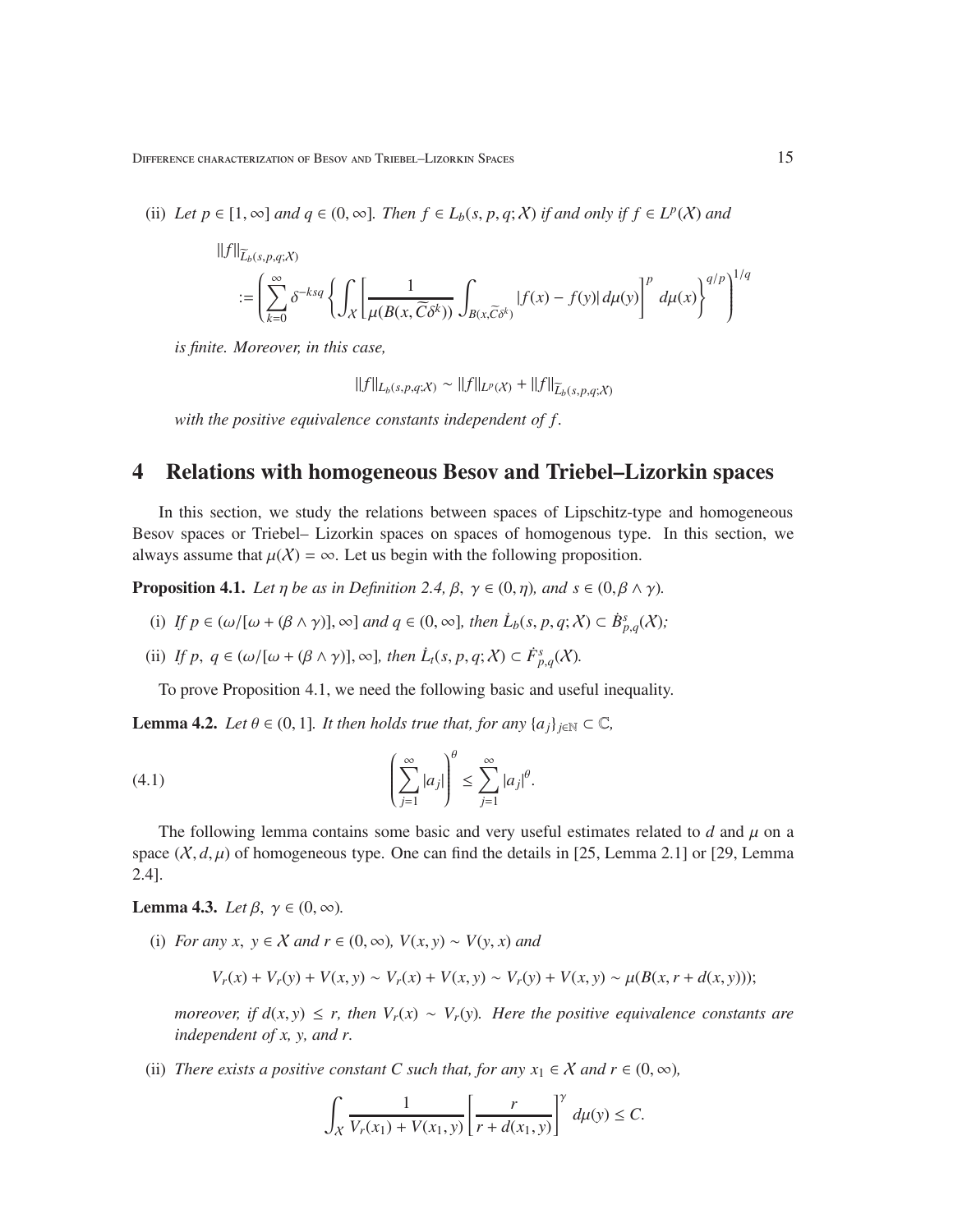(iii) *There exists a positive constant C such that, for any*  $x \in \mathcal{X}$  *and*  $R \in (0, \infty)$ *,* 

$$
\int_{\{z \in \mathcal{X} : d(x,z) \le R\}} \frac{1}{V(x,y)} \left[ \frac{d(x,y)}{R} \right]^{\beta} d\mu(y) \le C
$$

*and*

$$
\int_{\{z\in\mathcal{X}:\;d(x,z)\geq R\}}\frac{1}{V(x,y)}\left[\frac{R}{d(x,y)}\right]^\beta\,d\mu(y)\leq C.
$$

(iv) *There exists a positive constant C such that, for any*  $x_1 \in \mathcal{X}$  *and*  $r, R \in (0, \infty)$ *,* 

$$
\int_{\{x\in\mathcal{X}:\ d(x_1,x)\geq R\}}\frac{1}{V_r(x_1)+V(x_1,x)}\left[\frac{r}{r+d(x_1,x)}\right]^\gamma\ d\mu(x)\leq C\left(\frac{r}{r+R}\right)^\gamma.
$$

Now, we show Proposition 4.1.

*Proof of Proposition 4.1.* We first prove (i). We claim that, for any given  $\beta$ ,  $\gamma \in (0, \eta)$ ,  $s \in$  $(0, \beta \wedge \gamma), p \in (\omega/[\omega + (\beta \wedge \gamma)], \infty]$ , and  $q \in (0, \infty]$ ,

(4.2) 
$$
\dot{L}_b(s, p, q; \lambda) \subset (\mathring{\mathcal{G}}_0^{\eta}(\beta, \gamma))'.
$$

Indeed, assume that  $f \in L_b(s, p, \infty; X)$  and  $x_1 \in X$  is a fixed point. Then *f* is finite for almost every  $x \in X$ . Without loss of generality, we may assume that, for any  $x \in X$ ,  $f(x) < \infty$ . To simplify the presentation of this proof, here and thereafter, for any  $k \in \mathbb{Z}$  and  $x \in \mathcal{X}$ , let

(4.3) 
$$
J_k(f;x) := \frac{1}{\mu(B(x,\widetilde{C}\delta^{-k}))} \int_{B(x,\widetilde{C}\delta^{-k})} |f(x) - f(y)| d\mu(y).
$$

For any  $g \in \mathring{\mathcal{G}}_0^{\eta}$  $\eta_0^{\eta}(\beta, \gamma)$ , by Lemma 4.3, we have, for any  $x \in \mathcal{X}$ ,

(4.4)  
\n
$$
\left| \int_{\mathcal{X}} f(y)g(y) d\mu(y) \right| = \left| \int_{\mathcal{X}} [f(x) - f(y)]g(y) d\mu(y) \right|
$$
\n
$$
\leq ||g||_{\mathcal{G}_{0}^{\eta}(\beta,\gamma)} \int_{\mathcal{X}} |f(x) - f(y)| R_{\gamma}(x_{1}, y; 0) d\mu(y)
$$
\n
$$
\leq ||g||_{\mathcal{G}_{0}^{\eta}(\beta,\gamma)} \sum_{j=0}^{\infty} \delta^{j\gamma} J_{j}(f; x),
$$

where  $R_{\gamma}(x_1, y; 0)$  is as in (2.3). When  $p \in (\omega/[\omega + (\beta \wedge \gamma)], 1]$ , from (4.4), (4.1), and  $s \in (0, \beta \wedge \gamma)$ , we deduce that

$$
\left| \int_{\mathcal{X}} f(y)g(y) d\mu(y) \right| = \left\{ \frac{1}{\mu(B(x_1, 1))} \int_{B(x_1, 1)} \left| \int_{\mathcal{X}} [f(x) - f(y)]g(y) d\mu(y) \right|^p d\mu(x) \right\}^{1/p}
$$
  

$$
\lesssim ||g||_{\mathcal{G}_0^{\eta}(\beta, \gamma)} \left\{ \sum_{j=0}^{\infty} \delta^{j\gamma p} \int_{\mathcal{X}} \left[ J_j(f; x) \right]^p d\mu(x) \right\}^{1/p}
$$
  

$$
\lesssim ||g||_{\mathcal{G}_0^{\eta}(\beta, \gamma)} ||f||_{L_b(s, p, \infty; \mathcal{X})};
$$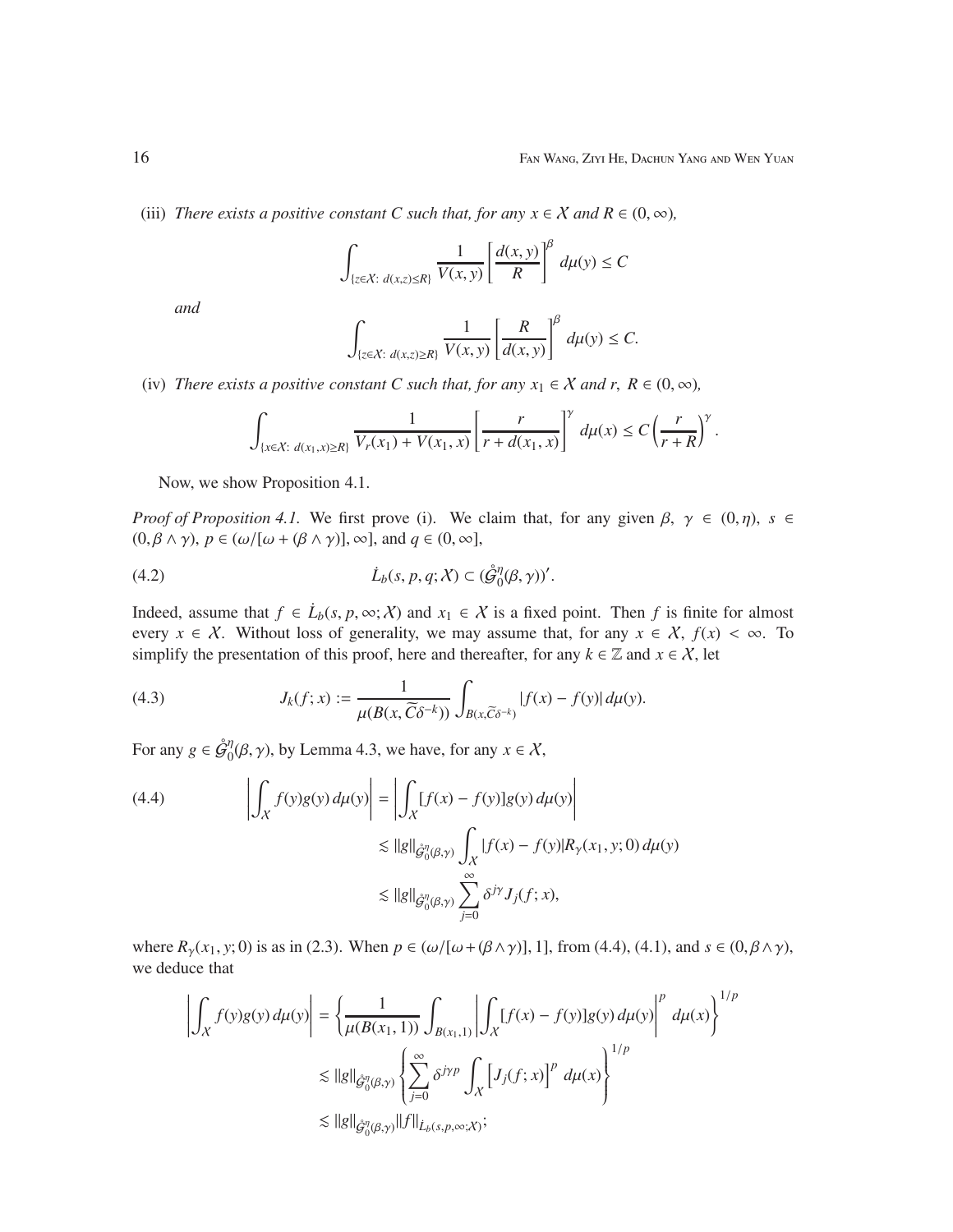while, when  $p \in (1, \infty]$ , by the Minkowski inequality, (4.4), and  $s \in (0, \beta \wedge \gamma)$ , we have

$$
\left| \int_X f(y)g(y) \, d\mu(y) \right| \lesssim \|g\|_{\mathring{\mathcal{G}}_0^{\eta}(\beta,\gamma)} \sum_{j=0}^{\infty} \delta^{j\gamma} \left\{ \int_X \left[ J_j(f;x) \right]^p \, d\mu(x) \right\}^{1/p}
$$
  

$$
\lesssim \|g\|_{\mathring{\mathcal{G}}_0^{\eta}(\beta,\gamma)} \|f\|_{\dot{L}_b(s,p,\infty;X)}.
$$

By this and Proposition 3.7(ii), we conclude that (4.2) holds true.

Now, we prove that  $\dot{L}_b(s, p, q; X) \subset \dot{B}_{p,q}^s(X)$  for any given  $\beta, \gamma \in (0, \eta), s \in (0, \beta \wedge \gamma),$  $p \in (\omega/[\omega + (\beta \wedge \gamma)], \infty]$ , and  $q \in (0, \infty]$ . To this end, let  $f \in L_b(s, p, q; \lambda)$  and  $\{Q_k\}_{k=-\infty}^{\infty}$  be an exp-ATI. Then, by the cancellation and the size conditions of  $Q_k$ , we have, for any  $k \in \mathbb{Z}$  and  $x \in \mathcal{X}$ ,

(4.5) 
$$
|Q_k f(x)| = \left| \int_X Q_k(x, y) [f(x) - f(y)] d\mu(y) \right|
$$

$$
\lesssim \int_X R_\gamma(x, y; k) |f(x) - f(y)| d\mu(y) \lesssim \sum_{j=0}^\infty \delta^{j\gamma} J_{j-k}(f; x),
$$

where  $R_{\gamma}(x, y; k)$  is as in (2.3).

If  $p \in (\omega/[\omega + (\beta \wedge \gamma)], 1]$ , by (4.1) and (4.5), we find that, for any  $k \in \mathbb{Z}$ ,

(4.6) 
$$
\|Q_k f\|_{L^p(X)} \lesssim \left\{\sum_{j=0}^{\infty} \delta^{j\gamma p} \int_X \left[J_{j-k}(f;x)\right]^p d\mu(x)\right\}^{1/p}.
$$

When  $q/p \in (0, 1]$ , from (4.6), (4.1), and  $s \in (0, \gamma)$ , we deduce that

$$
(4.7) \t\t\t\t||f||_{\dot{B}_{p,q}^{s}(X)} = \left\{ \sum_{k=-\infty}^{\infty} \delta^{-ksq} ||Q_{k}f||_{L^{p}(X)}^{q} \right\}^{1/q}
$$
  

$$
\lesssim \left[ \sum_{j=0}^{\infty} \delta^{j\gamma p} \sum_{k=-\infty}^{\infty} \delta^{-ksq} \left\{ \int_{X} \left[ J_{j-k}(f;x) \right]^{p} d\mu(x) \right\}^{q/p} \right]^{1/q}
$$
  

$$
\lesssim ||f||_{\dot{L}_{b}(s,p,q;X)} \left( \sum_{j=0}^{\infty} \delta^{j(\gamma-s)p} \right)^{1/q} \lesssim ||f||_{\dot{L}_{b}(s,p,q;X)};
$$

while, when  $q/p \in (1, \infty]$ , by (4.6) and the Minkowski inequality, we conclude that

$$
(4.8) \t\t\t||f||_{\dot{B}^{s}_{p,q}(X)} = \left\{ \sum_{k=-\infty}^{\infty} \delta^{-ksq} ||Q_{k}f||^{q}_{L^{p}(X)} \right\}^{1/q}
$$
  

$$
\lesssim \left[ \sum_{j=0}^{\infty} \delta^{j\gamma p} \left( \sum_{k=-\infty}^{\infty} \delta^{-ksq} \left\{ \int_{\mathcal{X}} \left[ J_{j-k}(f;x) \right]^{p} d\mu(x) \right\}^{q/p} \right\}^{1/p}
$$
  

$$
\lesssim ||f||_{L_{b}(s,p,q;X)}.
$$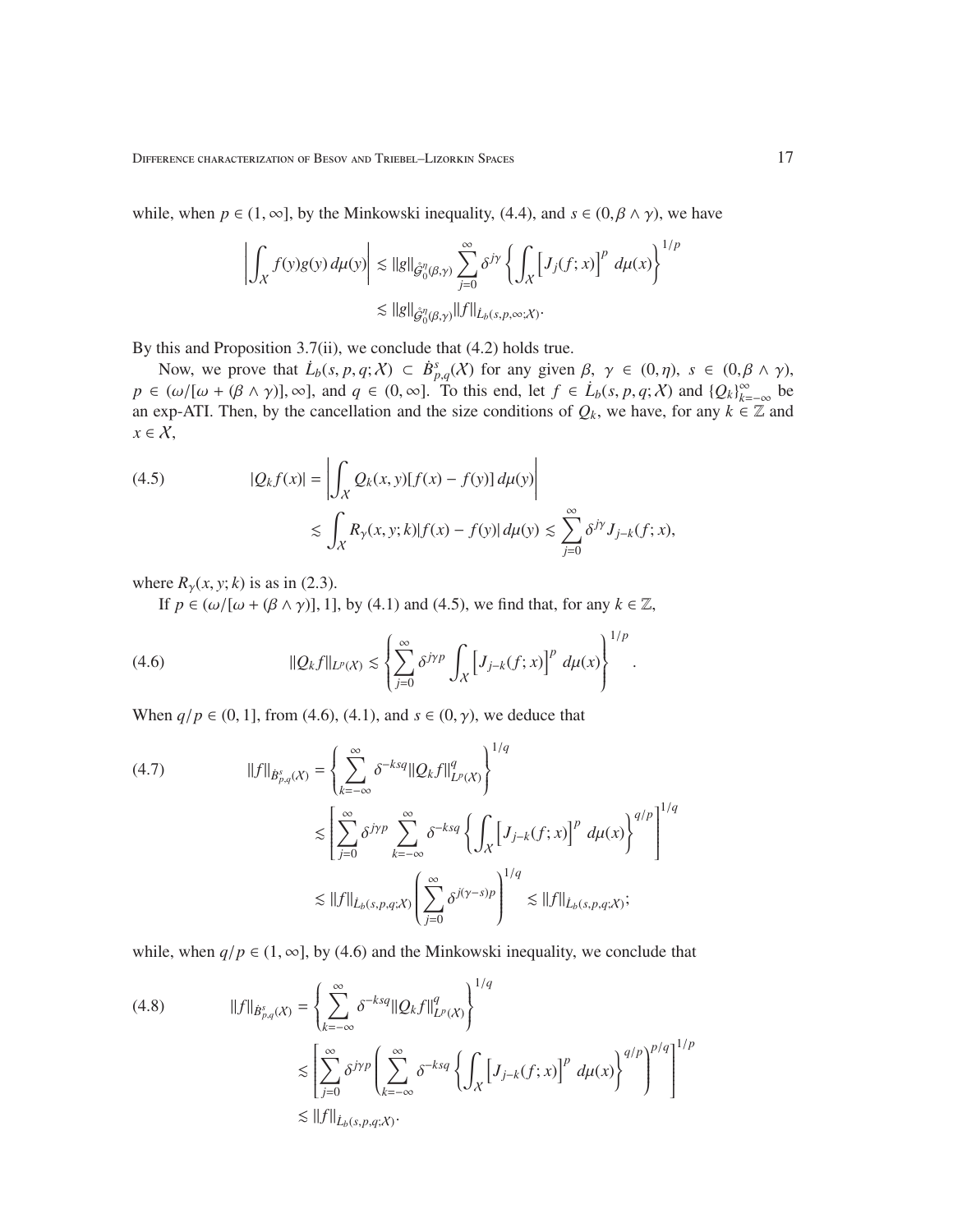If  $p \in (1, \infty]$ , then, from (4.5) and the Minkowski inequality, we deduce that, for any  $k \in \mathbb{Z}$ ,

(4.9) 
$$
\|Q_k f\|_{L^p(X)} \lesssim \sum_{j=0}^{\infty} \delta^{j\gamma} \left\{ \int_X \left[J_{j-k}(f;x)\right]^p d\mu(x) \right\}^{1/p}.
$$

When *q* ∈ (0, 1], by (4.1) and (4.9), we obtain

$$
(4.10) \t\t ||f||_{\dot{B}_{p,q}^{s}(X)} = \left\{ \sum_{k=-\infty}^{\infty} \delta^{-ksq} ||Q_{k}f||_{L^{p}(X)}^{q} \right\}^{1/q}
$$
  

$$
\lesssim \left[ \sum_{j=0}^{\infty} \delta^{j\gamma q} \sum_{k=-\infty}^{\infty} \delta^{-ksq} \left\{ \int_{X} \left[ J_{j-k}(f;x) \right]^{p} d\mu(x) \right\}^{q/p} \right]^{1/q}
$$
  

$$
\lesssim ||f||_{\dot{L}_{b}(s,p,q;X)};
$$

while, when  $q \in (1, \infty]$ , by (4.9) and the Minkowski inequality, we conclude that

$$
||f||_{\dot{B}^{s}_{p,q}(X)} \lesssim \sum_{j=0}^{\infty} \delta^{j\gamma} \left[ \sum_{k=-\infty}^{\infty} \delta^{-ksq} \left\{ \int_X \left[ J_{j-k}(f;x) \right]^p \ d\mu(x) \right\}^{q/p} \right]^{1/q} \lesssim ||f||_{\dot{L}_b(s,p,q;X)}.
$$

This, together with (4.7), (4.8), and (4.10), then finishes the proof of (i).

Next, we prove (ii). By Proposition 3.9(iii), we have, for any given *s*, *p*, and *q* as in Proposition 4.1(ii),

$$
\dot{L}_t(s, p, q; X) \subset \dot{L}_b(s, p, \max\{p, q\}; X).
$$

Thus, from (4.2), we deduce that  $\dot{L}_t(s, p, q; \lambda) \subset (\hat{\mathcal{G}}_0^{\eta})$  $\eta_0^{\eta}(\beta, \gamma)$ ' with  $\beta$ ,  $\gamma$ , s, p, and q as in (ii).

Let  ${Q_k}_{k=-\infty}^{\infty}$  be an exp-ATI and  $f \in L_t(s, p, q; X)$ . Then, by the cancellation and the size conditions of  $Q_k$ , we find that, for any fixed  $\Gamma \in (0, \infty)$  and for any  $k \in \mathbb{Z}$  and  $x \in \mathcal{X}$ ,

$$
(4.11) \qquad \qquad |\mathcal{Q}_k f(x)| = \left| \int_{\mathcal{X}} [f(x) - f(y)] \mathcal{Q}_k(x, y) \, d\mu(y) \right| \lesssim \int_{\mathcal{X}} R_\Gamma(x, y; k) |f(x) - f(y)| \, d\mu(y)
$$
\n
$$
\lesssim \sum_{j=0}^{\infty} \delta^{j\Gamma} J_{j-k}(f; x),
$$

where  $R_{\Gamma}(x, y; k)$  is as in (2.3). If  $q \in (\omega/[\omega + (\beta \wedge \gamma)]$ , 1], using (4.1) and (4.11), and choosing  $\Gamma \in (\gamma, \infty)$ , we conclude that, for any  $k \in \mathbb{Z}$  and  $x \in \mathcal{X}$ ,

(4.12) 
$$
|Q_k f(x)| \lesssim \left\{ \sum_{j=0}^{\infty} \delta^{j \gamma q} \left[ J_{j-k}(f;x) \right]^q \right\}^{1/q};
$$

while, when  $q \in (1, \infty]$ , using the Hölder inequality and choosing  $\Gamma \in (\gamma, \infty)$  again, we have, for any  $k \in \mathbb{Z}$  and  $x \in \mathcal{X}$ ,

$$
(4.13) \qquad |Q_k f(x)| \lesssim \left\{ \sum_{j=0}^\infty \delta^{j\gamma q} \left[J_{j-k}(f;x)\right]^q\right\}^{\frac{1}{q}} \left[\sum_{j=0}^\infty \delta^{j(\Gamma-\gamma)q'}\right]^{1/q'} \lesssim \left\{\sum_{j=0}^\infty \delta^{j\gamma q} \left[J_{j-k}(f;x)\right]^q\right\}^{1/q}.
$$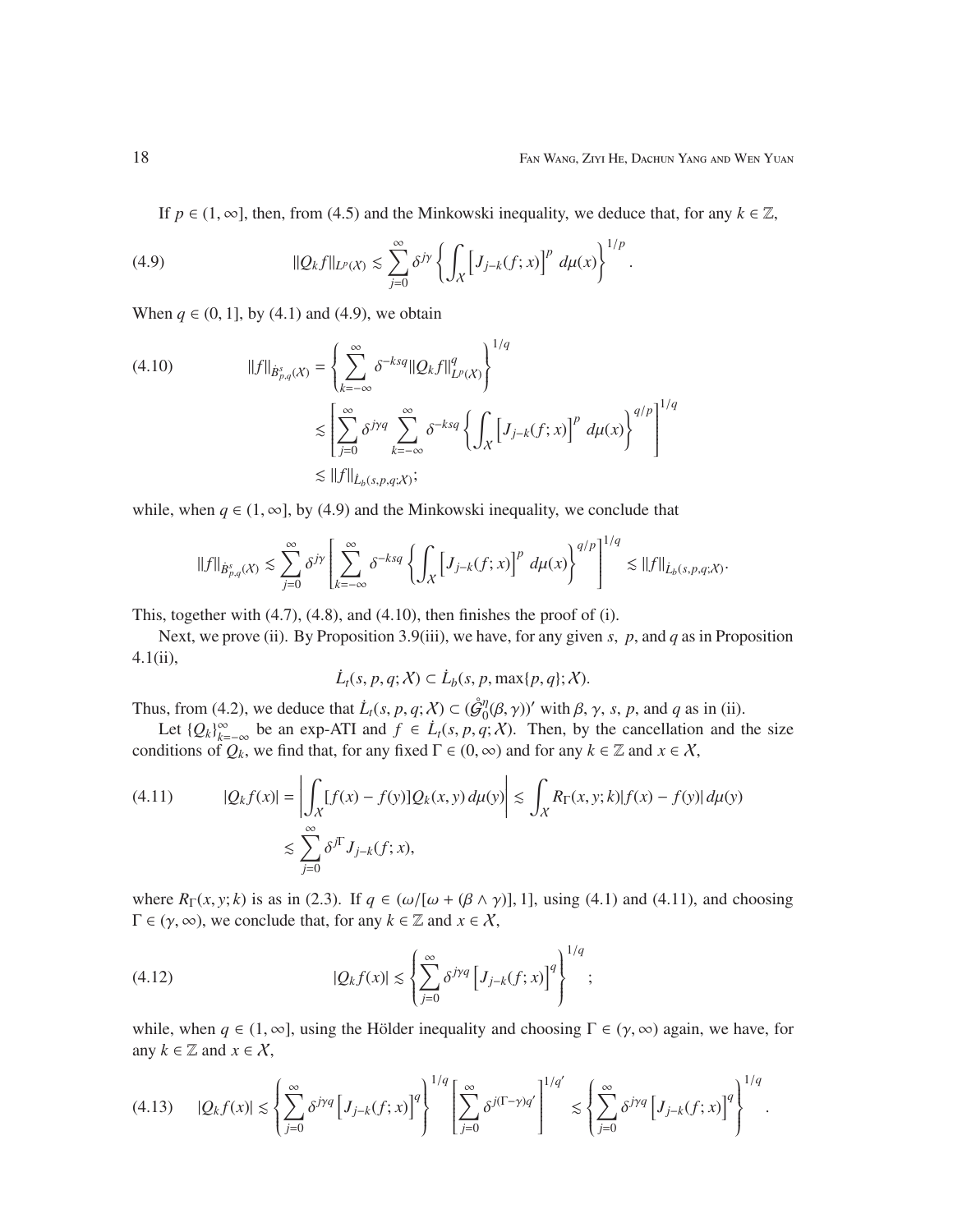Combining the above two estimates, we conclude that, for any given  $q \in (\omega/[\omega + (\beta \wedge \gamma)], \infty]$  and for any  $k \in \mathbb{Z}$  and  $x \in \mathcal{X}$ , 1/*q*

$$
|Q_k f(x)| \lesssim \left\{ \sum_{j=0}^{\infty} \delta^{j \gamma q} \left[ J_{j-k}(f; x) \right]^q \right\}^{1/q}.
$$

Now, we consider the following two cases.

*Case 1)*  $p \in (\omega/[\omega + (\beta \wedge \gamma)], \infty)$ . In this case, if  $p/q \in (0, 1]$ , then, by (4.12), (4.13), (4.1), and  $s \in (0, \gamma)$ , we obtain

$$
(4.14) \qquad ||f||_{\dot{F}^{s}_{p,q}(X)} = \left\| \left[ \sum_{k=-\infty}^{\infty} \delta^{-ksq} |Q_k f|^q \right]^{1/q} \right\|_{L^p(X)} \leq \left( \int_X \left\{ \sum_{k=-\infty}^{\infty} \delta^{-ksq} \sum_{j=0}^{\infty} \delta^{j\gamma q} \left[ J_{j-k}(f;x) \right]^q \right\}^{p/q} d\mu(x) \right\}^{1/p}
$$

$$
\leq \left( \int_X \sum_{j=0}^{\infty} \delta^{j\gamma p} \left\{ \sum_{k=-\infty}^{\infty} \delta^{-ksq} \left[ J_{j-k}(f;x) \right]^q \right\}^{p/q} d\mu(x) \right\}^{1/p}
$$

$$
\sim \left( \sum_{j=0}^{\infty} \delta^{j\gamma p} \left\| \left\{ \sum_{k=-\infty}^{\infty} \delta^{-ksq} \left[ J_{j-k}(f;\cdot) \right]^q \right\}^{1/q} \right\|_{L^p(X)}^p \right)^{1/p}
$$

$$
\leq ||f||_{\dot{L}_t(s,p,q;X)};
$$

while, if  $p/q \in (1, \infty)$ , by (4.12), (4.13), the Minkowski inequality, and an argument similar to that used in the estimation of (4.14), we have

$$
(4.15) \t\t\t||f||_{\dot{F}^{s}_{p,q}(X)} \lesssim \left(\sum_{j=0}^{\infty} \delta^{j\gamma q} \left\| \left\{ \sum_{k=-\infty}^{\infty} \delta^{-ksq} \left[J_{j-k}(f; \cdot)\right]^{q}\right\}^{1/q} \right\|_{L^{p}(X)}^{q} \right)^{1/q} \lesssim ||f||_{\dot{L}_{t}(s,p,q;X)},
$$

which, combined with (4.14), then completes the proof of (ii) in this case.

*Case 2)*  $p = \infty$ . In this case, by (4.12) and (4.13), we find that, for any  $l \in \mathbb{Z}$  and  $x \in \mathcal{X}$ ,

$$
(4.16) \qquad \qquad \sum_{k=l}^{\infty} \delta^{-ksq} |Q_k f(x)|^q \lesssim \sum_{j=0}^{\infty} \delta^{j\gamma q} \sum_{k=j}^{\infty} \delta^{-ksq} \left[ J_{j-k}(f;x) \right]^q \lesssim ||f||^q_{\dot{L}_t(s,\infty,q;X)},
$$

which implies that, for any  $l \in \mathbb{Z}$  and  $\alpha \in \mathcal{A}_l$ ,

$$
\frac{1}{\mu(Q_\alpha^l)}\int_{Q_\alpha^l} \sum_{k=l}^\infty \delta^{-ksq} |Q_kf(x)|^q\, d\mu(x)\lesssim \|f\|_{\dot{L}_l(s,\infty,q;{\cal X})}^q.
$$

Thus,  $f \in \dot{F}^s_{\infty,q}(X)$  and  $||f||_{\dot{F}^s_{\infty,q}(X)} \lesssim ||f||_{\dot{L}_t(s,\infty,q;X)}$ , which completes the proof of (ii) in this case.

Combining with the two above cases, we complete the proof of (ii) and hence of Proposition  $4.1.$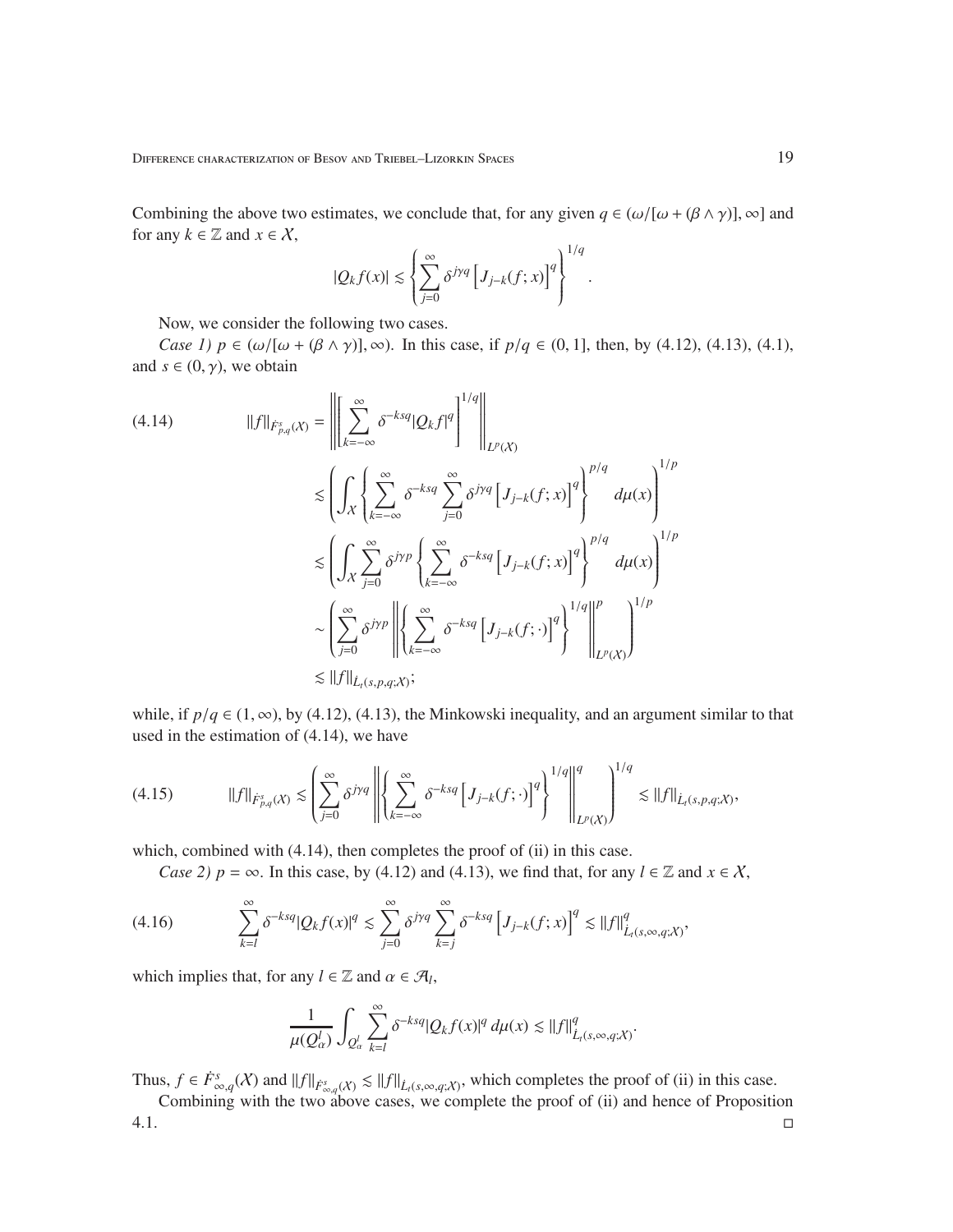To establish the contrary of Proposition 4.1, we need the following notion of lower bounds; see, for instance, [19, Definition 1.1] and [1].

**Definition 4.4.** Suppose that  $(X, d, \mu)$  is a space of homogeneous type with upper dimension  $\omega$ as in (1.1). The measure  $\mu$  is said to have a *lower bound Q* with  $Q \in (0, \omega]$ , if there is a positive constant *C* such that, for any  $x \in \mathcal{X}$  and  $r \in (0, \infty)$ ,

$$
\mu(B(x, r)) \ge Cr^Q.
$$

**Remark 4.5.** (i) We point out that, in Definition 4.4, the restriction  $Q \in (0, \omega]$  is necessary. Indeed, fix a point  $x_0 \in \mathcal{X}$ . Then, by (1.1) and (4.17), we find that, for any  $r \in [1, \infty)$ ,

$$
r^{\mathcal{Q}} \lesssim \mu(B(x_0, r)) \lesssim r^{\omega} \mu(B(x_0, 1)),
$$

which implies that  $r^{Q-\omega} \leq 1$ . Letting  $r \to \infty$ , we then obtain  $Q \leq \omega$ , which explains the reasonability of the above restriction on *Q*.

(ii) Observe that the lower bound *Q* of X in [19, Definition 1.1] is directly restricted to the same as the upper dimension  $\omega$  of X.

Now, we establish the inverse of Proposition 4.1.

**Proposition 4.6.** *Let*  $\eta$  *be as in Definition 2.4,*  $\omega$  *as in (1.1),*  $\beta$ ,  $\gamma \in (0, \eta)$ *, and s*  $\in (0, \beta \wedge \gamma)$ *.* 

- (i) *If*  $p \in [1, \infty]$  *and*  $q \in (0, \infty]$ *, then*  $\dot{B}_{p,q}^s(X) \subset \dot{L}(s, p, q; X)$ ;
- (ii) *If*  $p \in (\omega/(\omega + s), 1)$  *satisfies*  $-\eta < s \omega/p$ ,  $q \in (0, \infty]$ *, and* X *has a lower bound*  $\omega$ *, then*  $\dot{B}^s_{p,q}(X) \subset \dot{L}(s, p, q; X);$
- (iii) *If*  $p \in (1, \infty)$  *and*  $q \in (1, \infty)$ *, then*  $\dot{F}^s_{p,q}(X) \subset \dot{L}_t(s, p, q; X)$ ;
- (iv) *If*  $p \in (\omega/(\omega + s), 1]$  *satisfies*  $-\eta < s \omega/p$ ,  $q \in (\omega/[\omega + (\beta \wedge \gamma)], \infty]$ *, and* X *has a lower bound*  $\omega$ , then  $\dot{F}_{p,q}^s(\mathcal{X}) \subset \dot{L}_t(s, p, q, u; \mathcal{X})$  with  $u \in (0, \min\{p, q\})$ .

To show Proposition 4.6, we need several technical lemmas. Han et al. [19, Theorem 1.3] obtained a necessary and sufficient condition for the validity of the embedding theorems for Besov and Triebel–Lizorkin spaces on spaces of homogeneous type. The following lemma comes from the combination of [19, Theorem 1.3] and [30, Theorem 3.2].

**Lemma 4.7.** Let  $\eta$  be as in Definition 2.4,  $\omega$  as in (1.1),  $\beta$ ,  $\gamma \in (0, \eta)$ ,  $s \in (0, \beta \wedge \gamma)$ , and  $p \in (\omega/(\omega + s), 1]$  *satisfy*  $-\eta < s - \omega/p$ . Assume that X has a lower bound  $\omega$ .

(i) *If q*  $\in$  (0,  $\infty$ *), then* 

$$
\dot{B}_{p,q}^s(X) \subset \dot{B}_{1,q}^{s-\omega(\frac{1}{p}-1)}(X).
$$

(ii) *If*  $q \in (\omega/[\omega + (\beta \wedge \gamma)], \infty]$ *, then* 

$$
\dot{F}^s_{p,q}(X) \subset \dot{F}^{s-\omega(\frac{1}{p}-1)}_{1,q}(X).
$$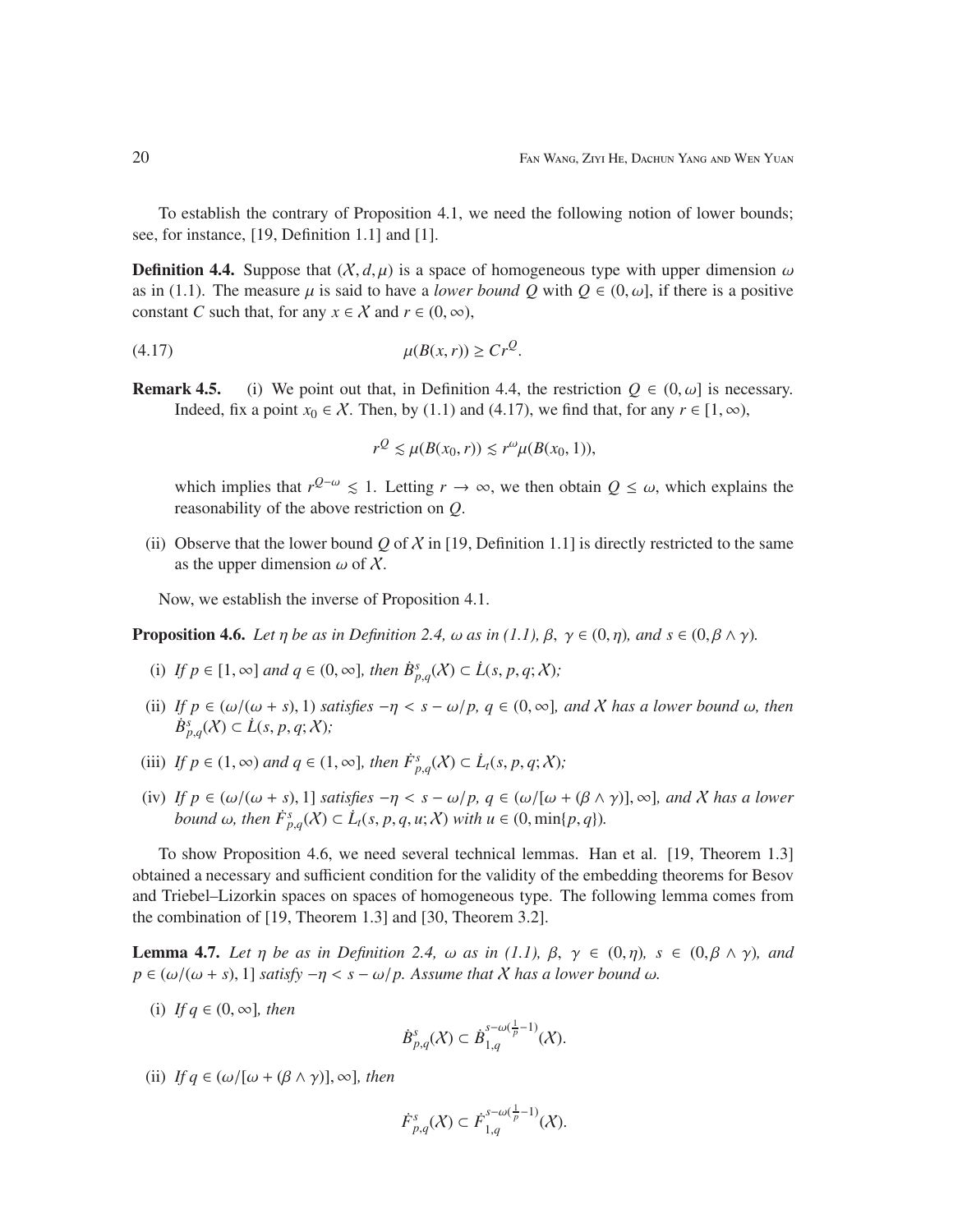**Remark 4.8.** We point that the lower bound of X in Proposition 4.6 and Lemma 4.7 is required to be the same as the upper dimension  $\omega$ . It is still unclear whether or not the conclusions of Proposition 4.6 and Lemma 4.7 still hold true if the lower bound *Q* of X belongs to  $(0, \omega)$ . Indeed, we prove Proposition 4.6 by using Lemma 4.7, while Lemma 4.7 strongly depends on [19, Proposition 3.1] which needs  $Q = \omega$ . But, it is easy to check that [19, Proposition 3.1] still holds true when  $Q \in [\omega, \infty)$ , which, together with Remark 4.5(i), results in the restriction of Lemma 4.7 and hence Proposition 4.6 on the lower bound of  $X$ .

The following two technical lemmas play a very important role, respectively, in dealing with Besov and Triebel–Lizorkin spaces on spaces of homogeneous type. Lemma 4.9 comes from [48, Lemma 3.13].

**Lemma 4.9.** *Let*  $\gamma \in (0, \infty)$  *and*  $p \in (\omega/(\omega + \gamma), 1]$  *with*  $\omega$  *as in* (1.1). Then there exists a *positive constant* C such that, for any k,  $k' \in \mathbb{Z}$ ,  $x \in \mathcal{X}$ , and  $y_{\alpha}^{k,m} \in Q_{\alpha}^{k,m}$  with  $\alpha \in \mathcal{A}_k$  and  $m \in \{1, \ldots, N(k, \alpha)\},\$ 

$$
C^{-1}[V_{\delta^{k\wedge k'}}(x)]^{1-p} \leq \sum_{\alpha \in \mathcal{A}_k} \sum_{m=1}^{N(k,\alpha)} \mu\left(Q_\alpha^{k,m}\right) \left[\frac{1}{V_{\delta^{k\wedge k'}}(x) + V(x, y_\alpha^{k,m})}\right]^p \left[\frac{\delta^{k\wedge k'}}{\delta^{k\wedge k'} + d(x, y_\alpha^{k,m})}\right]^{yp}
$$
  

$$
\leq C[V_{\delta^{k\wedge k'}}(x)]^{1-p}.
$$

The following lemma is just [25, Lemma 5.3] whose proof remains valid for any quasi-metric *d* and is independent of the reverse doubling property of the considered measure; we omit the details here.

**Lemma 4.10.** *Let*  $\gamma \in (0, \infty)$  *and*  $r \in (\omega/(\omega + \gamma), 1]$  *with*  $\omega$  *as in* (1.1). *Then there exists a positive constant* C such that, for any k,  $k' \in \mathbb{Z}$ ,  $x \in \mathcal{X}$ , and  $a_{\alpha}^{k,m} \in \mathbb{C}$  and  $y_{\alpha}^{k,m} \in Q_{\alpha}^{k,m}$  with  $\alpha \in \mathcal{A}_k$  and  $m \in \{1, \ldots, N(k, \alpha)\},\$ 

$$
\begin{split} & \sum_{\alpha \in \mathcal{A}_k} \sum_{m=1}^{N(k,\alpha)} \mu\left(Q_\alpha^{k,m}\right) \frac{1}{V_{\delta^{k \wedge k'}}(x) + V(x,y_\alpha^{k,m})} \left[ \frac{\delta^{k \wedge k'}}{\delta^{k \wedge k'} + d(x,y_\alpha^{k,m})} \right]^\gamma |a_\alpha^{k,m}| \\ & \leq C \delta^{[k-(k \wedge k')] \omega (1-1/r)} \left[ M \left( \sum_{\alpha \in \mathcal{A}_k} \sum_{m=1}^{N(k,\alpha)} |a_\alpha^{k,m}|^r \mathbf{1}_{Q_\alpha^{k,m}} \right) (x) \right]^{1/r}, \end{split}
$$

*where M is as in (1.3).*

The following lemma is the Fefferman–Stein vector-valued maximal inequality established in [18, Theorem 1.2].

**Lemma 4.11.** Let  $p \in (1,\infty)$ ,  $q \in (1,\infty)$ , and M be the Hardy–Littlewood maximal operator *on X as in* (1.3). Then there exists a positive constant C such that, for any sequence  $\{f_i\}_{i\in\mathbb{Z}}$  *of measurable functions on* X*,*

$$
\left\| \left\{ \sum_{j \in \mathbb{Z}} [M(f_j)]^q \right\}^{1/q} \right\|_{L^p(X)} \leq C \left\| \left( \sum_{j \in \mathbb{Z}} |f_j|^q \right)^{1/q} \right\|_{L^p(X)}
$$

*with the usual modification made when*  $q = \infty$ *.*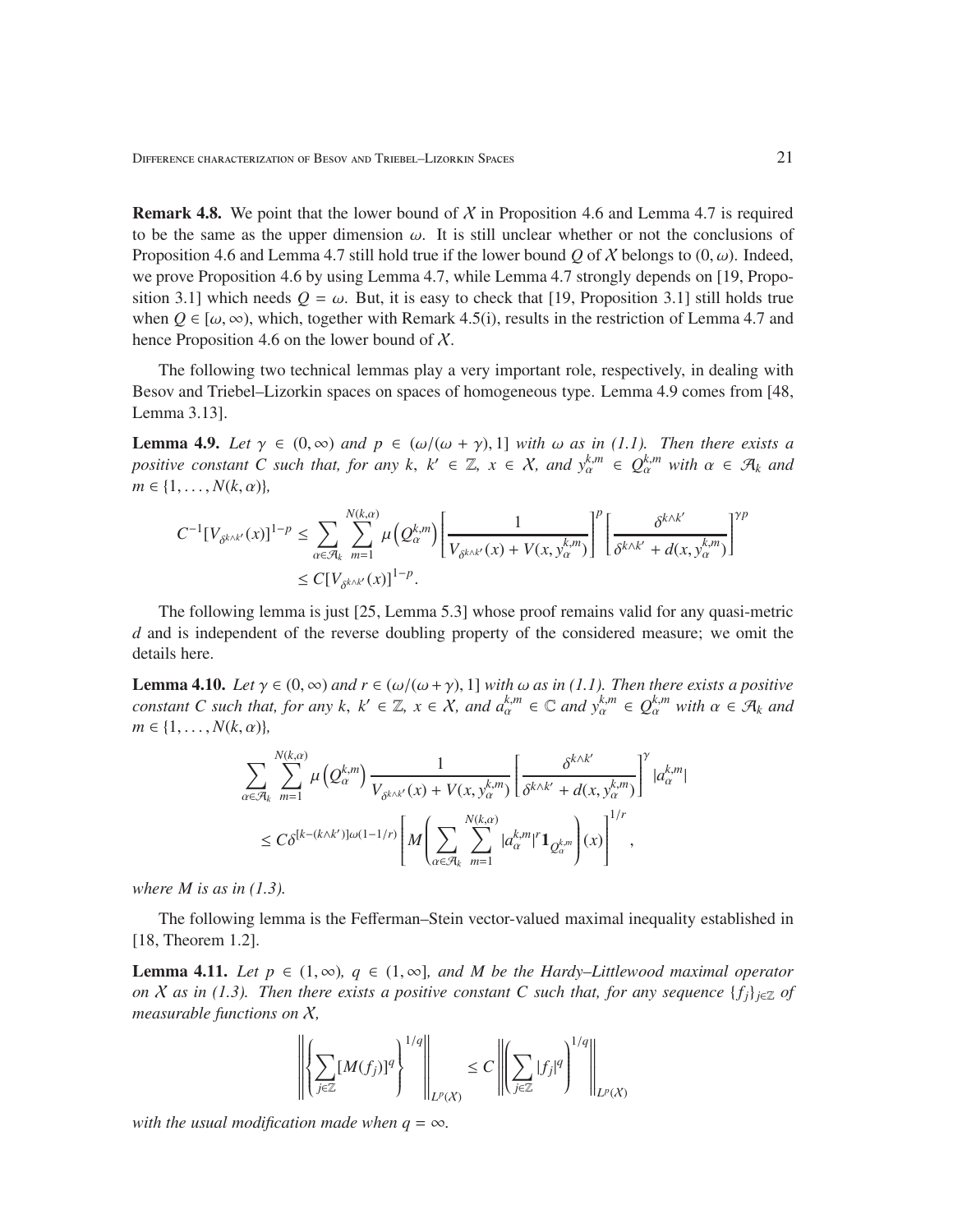Now, we prove Proposition 4.6.

*Proof of Proposition 4.6.* To prove (i), by [3, Theorem 3.3 and Lemma 3.16], we have, for any  $f \in B_{p,q}^s(X)$  with *s*, *p*, and *q* as in (i),  $f \in L_{loc}^p(X)$ . Let  $\{Q_k\}_{k=-\infty}^\infty$  be an exp-ATI and fix  $x_1 \in X$ . Since  $f \in B_{p,q}^s(X)$ , from [48, Propositions 3.13(i) and 3.15], it follows that  $f \in B_{p,\infty}^s(X)$  and  $||f||_{\dot{B}^s_{p,\infty}(X)} \le ||f||_{\dot{B}^s_{p,q}(X)},$  and, moreover,  $f \in (\mathring{\mathcal{G}}_0^{\eta})$  $\eta_0^{\eta}(\beta, \gamma)$ ' with  $\eta$ ,  $\beta$ , and  $\gamma$  as in this proposition. Thus, for any  $g \in \mathring{\mathcal{G}}_0^{\eta}$  $\int_0^{\eta} (\beta, \gamma)$ , by  $\int_X g(x) d\mu(x) = 0$  and Lemma 2.7, we obtain

$$
\langle f, g \rangle = \sum_{k=-\infty}^{l_0-1} \sum_{\alpha \in \mathcal{A}_k} \sum_{m=1}^{N(k,\alpha)} \mu\left(Q_{\alpha}^{k,m}\right) Q_k f\left(y_{\alpha}^{k,m}\right) \left\langle \widetilde{Q}_k\left(\cdot, y_{\alpha}^{k,m}\right) - \widetilde{Q}_k\left(x_1, y_{\alpha}^{k,m}\right), g \right\rangle + \sum_{k=l_0}^{\infty} \sum_{\alpha \in \mathcal{A}_k} \sum_{m=1}^{N(k,\alpha)} \mu\left(Q_{\alpha}^{k,m}\right) Q_k f\left(y_{\alpha}^{k,m}\right) \left\langle \widetilde{Q}_k\left(\cdot, y_{\alpha}^{k,m}\right), g \right\rangle.
$$

Define, formally, for any  $l_0 \in \mathbb{Z}$  and  $x \in B(x_1, \delta^{l_0})$ ,

$$
(4.18) \qquad \widetilde{f}(x) := \sum_{k=-\infty}^{l_0-1} \sum_{\alpha \in \mathcal{A}_k} \sum_{m=1}^{N(k,\alpha)} \mu\left(Q_{\alpha}^{k,m}\right) Q_k f\left(y_{\alpha}^{k,m}\right) \left[\widetilde{Q}_k\left(x, y_{\alpha}^{k,m}\right) - \widetilde{Q}_k\left(x_1, y_{\alpha}^{k,m}\right)\right] \\
+ \sum_{k=l_0}^{\infty} \sum_{\alpha \in \mathcal{A}_k} \sum_{m=1}^{N(k,\alpha)} \mu\left(Q_{\alpha}^{k,m}\right) Q_k f\left(y_{\alpha}^{k,m}\right) \widetilde{Q}_k\left(x, y_{\alpha}^{k,m}\right) \\
=: \mathcal{J}_1(x) + \mathcal{J}_2(x).
$$

We next show that  $\widetilde{f}$  is well defined. We first consider the case  $p \in [1, \infty)$ . In this case, we show that, for any  $l_0 \in \mathbb{Z}$ ,

(4.19) 
$$
\left[\int_{B(x_1,\delta^{l_0})}\left|\widetilde{f}(x)\right|^p d\mu(x)\right]^{1/p} \lesssim \delta^{l_0 s} \|f\|_{\dot{B}_{p,\infty}^s(X)}.
$$

We first estimate  $J_1$ . By (2.6), we have, for any  $x \in B(x_1, \delta^{l_0})$ ,

$$
(4.20) \t|J_1(x)| \lesssim \sum_{k=-\infty}^{l_0-1} \sum_{\alpha \in \mathcal{A}_k} \sum_{m=1}^{N(k,\alpha)} \mu\left(Q_{\alpha}^{k,m}\right) \left| Q_k f\left(y_{\alpha}^{k,m}\right) \right| \left[ \frac{d(x,x_1)}{\delta^k + d(x_1, y_{\alpha}^{k,m})} \right]^{\beta} R_{\gamma}(x_1, y_{\alpha}^{k,m}; k),
$$

where  $R_{\gamma}(x_1, y_{\alpha}^{k,m}; k)$  is as in (2.3). From this, (4.1), Lemma 4.3(i), the Hölder inequality, Lemma 4.9,  $s \in (0, \beta \wedge \gamma)$ , and  $\mu(Q_{\alpha}^{k,m}) \leq V_{\delta^k}(y_{\alpha}^{k,m})$ , we deduce that, for any  $x \in B(x_1, \delta^{l_0})$ ,

$$
|J_1(x)|^p \lesssim [d(x, x_1)]^{\beta p} \left\{ \sum_{k=-\infty}^{l_0-1} \sum_{\alpha \in \mathcal{A}_k} \sum_{m=1}^{N(k, \alpha)} \delta^{-k\beta} \mu\left(Q_{\alpha}^{k, m}\right) | Q_k f\left(y_{\alpha}^{k, m}\right) | R_{\gamma}\left(x_1, y_{\alpha}^{k, m}; k\right) \right\}^p
$$
  

$$
\lesssim [d(x, x_1)]^{\beta p} \left\{ \sum_{k=-\infty}^{l_0-1} \left[ \sum_{\alpha \in \mathcal{A}_k} \sum_{m=1}^{N(k, \alpha)} \delta^{-k\beta p} \mu\left(Q_{\alpha}^{k, m}\right) | Q_k f\left(y_{\alpha}^{k, m}\right) |^p R_{\gamma}\left(x_1, y_{\alpha}^{k, m}; k\right) \right]^{1/p}
$$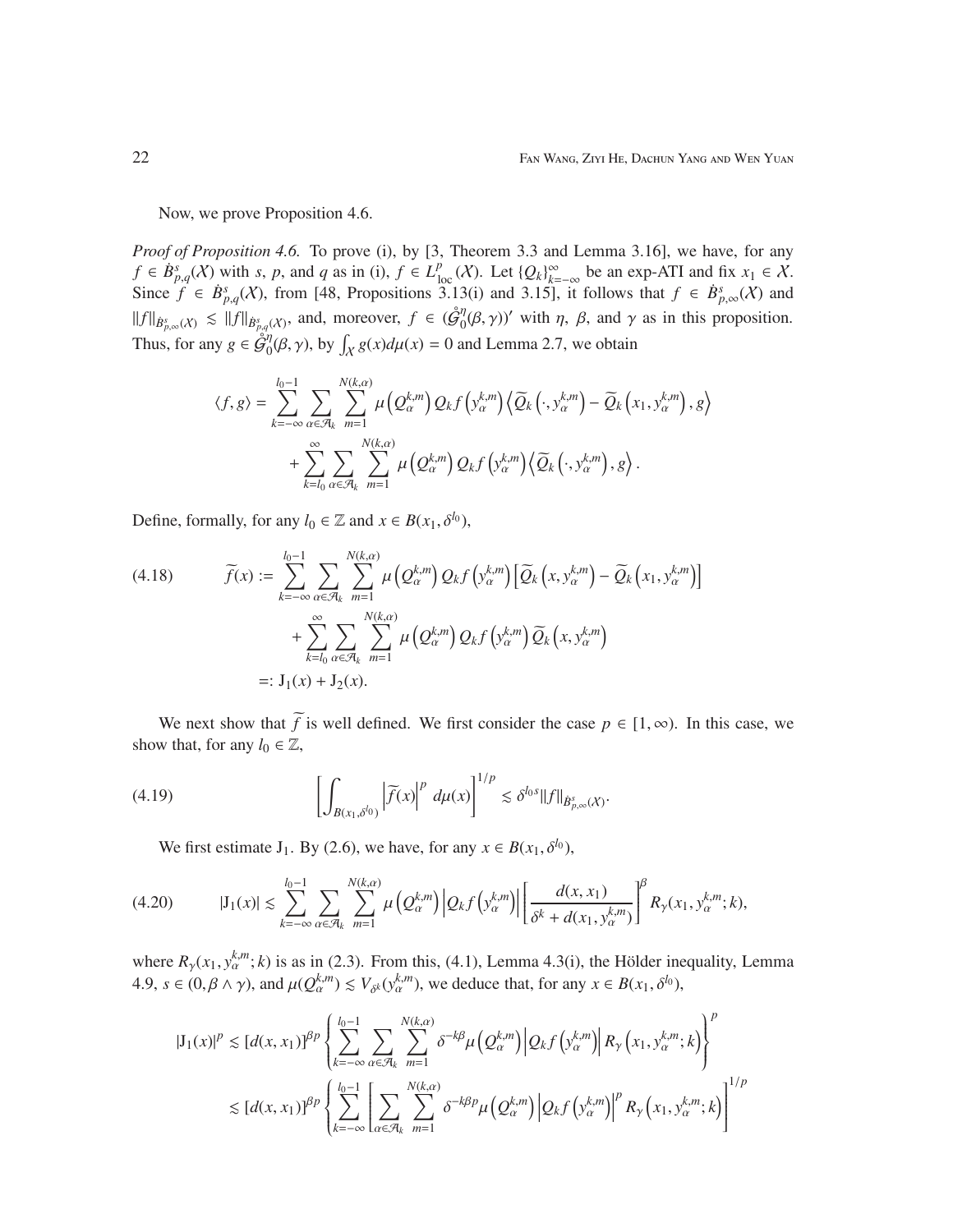$$
\times \left[ \sum_{\alpha \in \mathcal{A}_k} \sum_{m=1}^{N(k,\alpha)} \mu\left(Q_\alpha^{k,m}\right) R_\gamma\left(x_1, y_\alpha^{k,m}; k\right) \right]^{1/p'} \right]^p
$$
\n
$$
\leq \frac{[d(x, x_1)]^{\beta p}}{V_{\delta^{l_0}}(x_1)} \left\{ \sum_{k=-\infty}^{l_0-1} \delta^{-k\beta} \left[ \sum_{\alpha \in \mathcal{A}_k} \sum_{m=1}^{N(k,\alpha)} \mu\left(Q_\alpha^{k,m}\right) \left| Q_k f\left(y_\alpha^{k,m}\right) \right|^p \right\}^{1/p} \right\}^p
$$
\n
$$
\lesssim ||f||^p_{\dot{B}^s_{p,\infty}(X)} \frac{[d(x, x_1)]^{\beta p}}{V_{\delta^{l_0}}(x_1)} \delta^{-l_0(\beta - s)p},
$$

which further implies that, for any  $p \in [1, \infty)$  and  $l_0 \in \mathbb{Z}$ ,

$$
(4.21) \qquad \int_{B(x_1,\delta^{l_0})} |J_1(x)|^p \, d\mu(x) \lesssim ||f||_{\dot{B}^s_{p,\infty}(X)}^p \frac{\delta^{-l_0(\beta-s)p}}{V_{\delta^{l_0}}(x_1)} \int_{B(x_1,\delta^{l_0})} [d(x,x_1)]^{\beta p} \, d\mu(x) \lesssim \delta^{l_0 sp} ||f||_{\dot{B}^s_{p,\infty}(X)}^p.
$$

Now, we estimate  $J_2$ . By (2.5), we find that, for any  $x \in B(x_1, \delta^{l_0})$ ,

$$
(4.22) \t\t |J_2(x)| \lesssim \sum_{k=l_0}^{\infty} \sum_{\alpha \in \mathcal{A}_k} \sum_{m=1}^{N(k,\alpha)} \mu\left(Q_{\alpha}^{k,m}\right) \left|Q_k f\left(y_{\alpha}^{k,m}\right)\right| R_{\gamma}\left(x, y_{\alpha}^{k,m}; k\right).
$$

Thus, using the Hölder inequality and Lemma 4.9, we conclude that, for any  $x \in B(x_1, \delta^{l_0})$ ,

$$
\begin{split} |J_{2}(x)| &\lesssim \sum_{k=l_0}^{\infty} \left\{\sum_{\alpha\in\mathcal{A}_k}\sum_{m=1}^{N(k,\alpha)}\mu\left(Q^{k,m}_{\alpha}\right)\left|Q_{k}f\left(y^{k,m}_{\alpha}\right)\right|^{p}R_{\gamma}\left(x,y^{k,m}_{\alpha};k\right)\right\}^{1/p}\\ &\times\left\{\sum_{\alpha\in\mathcal{A}_k}\sum_{m=1}^{N(k,\alpha)}\mu\left(Q^{k,m}_{\alpha}\right)R_{\gamma}\left(x,y^{k,m}_{\alpha};k\right)\right\}^{1/p'}\\ &\lesssim \sum_{k=l_0}^{\infty}\left\{\sum_{\alpha\in\mathcal{A}_k}\sum_{m=1}^{N(k,\alpha)}\mu\left(Q^{k,m}_{\alpha}\right)\left|Q_{k}f\left(y^{k,m}_{\alpha}\right)\right|^{p}R_{\gamma}\left(x,y^{k,m}_{\alpha};k\right)\right\}^{1/p}. \end{split}
$$

From this, the Minkowski inequality, and (4.34), we deduce that

$$
(4.23) \qquad \left[\int_{B(x_1,\delta^{l_0})} |J_2(x)|^p \, d\mu(x)\right]^{1/p} \leq \sum_{k=l_0}^{\infty} \left\{\sum_{\alpha \in \mathcal{A}_k} \sum_{m=1}^{N(k,\alpha)} \mu\left(Q_{\alpha}^{k,m}\right) \left|\mathcal{Q}_k f\left(y_{\alpha}^{k,m}\right)\right|^p \int_{\mathcal{X}} R_{\gamma}\left(x, y_{\alpha}^{k,m}; k\right) \, d\mu(x)\right\}^{1/p} \leq \sum_{k=l_0}^{\infty} \left\{\sum_{\alpha \in \mathcal{A}_k} \sum_{m=1}^{N(k,\alpha)} \mu\left(Q_{\alpha}^{k,m}\right) \left|\mathcal{Q}_k f\left(y_{\alpha}^{k,m}\right)\right|^p\right\}^{1/p} \leq \delta^{l_0 s} \|f\|_{\dot{B}_{p,\infty}^s(\mathcal{X})}.
$$

By (4.21) and (4.23), we know that (4.19) holds true and the infinite summation in (4.18) converges in  $L^p_{loc}(\mathcal{X})$  when  $p \in [1, \infty)$ . Moreover,  $\widetilde{f}$  is well defined when  $p \in [1, \infty)$ .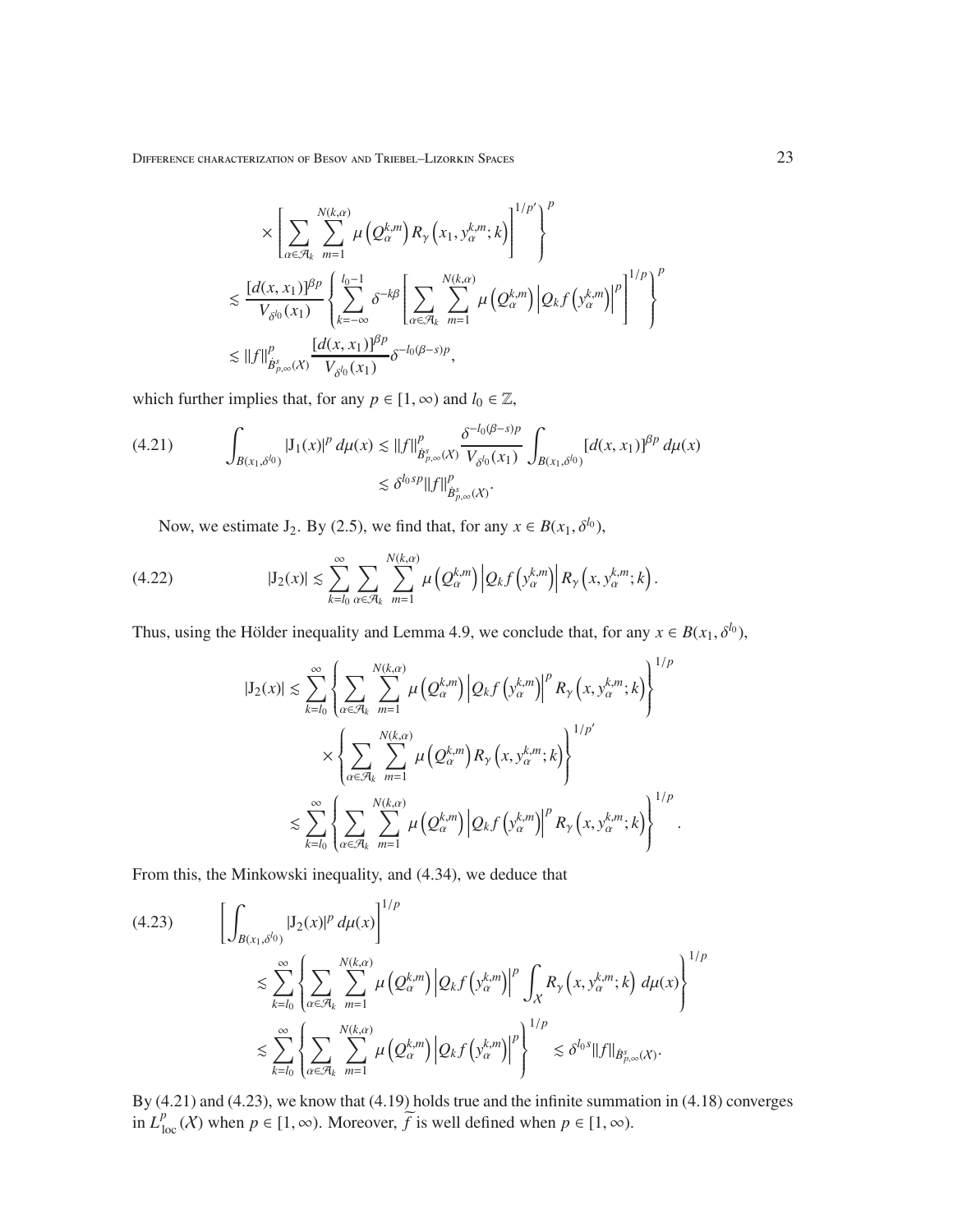Next, we consider the case  $p = \infty$ . Indeed, in this case, from (4.20), Lemma 4.9,  $s \in (0, \beta \wedge \gamma)$ , and the arbitrariness of  $y_\alpha^{k,m}$ , we deduce that, for any  $l_0 \in \mathbb{Z}$  and  $x \in B(x_1, \delta^{l_0})$ ,

$$
(4.24) \t|J_1(x)| \lesssim \delta^{l_0 \beta} \sum_{k=-\infty}^{l_0-1} \delta^{-k\beta} ||Q_k f||_{L^{\infty}(X)} \sum_{\alpha \in \mathcal{A}_k} \sum_{m=1}^{N(k,\alpha)} \mu\left(Q_{\alpha}^{k,m}\right) R_{\gamma}\left(x_1, y_{\alpha}^{k,m}; k\right)
$$

$$
\lesssim \delta^{l_0 \beta} ||f||_{\dot{B}_{\infty,\infty}^s(X)} \sum_{k=-\infty}^{l_0-1} \delta^{-k(\beta-s)} \lesssim \delta^{l_0 s} ||f||_{\dot{B}_{\infty,\infty}^s(X)}.
$$

Besides, by (4.22), Lemma 4.9,  $s \in (0, \beta \wedge \gamma)$ , and the arbitrariness of  $y_\alpha^{k,m}$ , we conclude that, for any  $l_0 \in \mathbb{Z}$  and  $x \in B(x_1, \delta^{l_0}),$ 

$$
(4.25) \t\t |J_2(x)| \lesssim \sum_{k=l_0}^{\infty} ||Q_k||_{L^{\infty}(\mathcal{X})} \lesssim ||f||_{\dot{B}^s_{\infty,\infty}(\mathcal{X})} \sum_{k=l_0}^{\infty} \delta^{ks} \lesssim \delta^{l_0 s} ||f||_{\dot{B}^s_{\infty,\infty}(\mathcal{X})}.
$$

From this and (4.24), we deduce that (4.19) holds true and the infinite summation in (4.18) converges in  $L^{\infty}(B(x_1, \delta^{l_0}))$ . Moreover,  $\widetilde{f}$  is well defined when  $p = \infty$ .

Now, we show that, for any  $l_0 \in \mathbb{Z}$ , there exists a constant  $C_{(l_0)}$ , depending on  $l_0$ , such that, for almost every  $x \in B(x_1, \delta^{l_0})$ ,  $\widetilde{f}(x) - C_{(l_0)} = f(x)$ . Indeed, for any  $n \in \mathbb{N}$ , let

$$
f_n(\cdot) := \sum_{k=l_0-n}^{l_0-1} \sum_{\alpha \in \mathcal{A}_k} \sum_{m=1}^{N(k,\alpha)} \mu\left(Q_\alpha^{k,m}\right) Q_k f\left(y_\alpha^{k,m}\right) \left[\widetilde{Q}_k\left(\cdot, y_\alpha^{k,m}\right) - \widetilde{Q}_k\left(x_1, y_\alpha^{k,m}\right)\right] + \sum_{k=l_0}^{l_0+n-1} \sum_{\alpha \in \mathcal{A}_k} \sum_{m=1}^{N(k,\alpha)} \mu\left(Q_\alpha^{k,m}\right) Q_k f\left(y_\alpha^{k,m}\right) \widetilde{Q}_k\left(\cdot, y_\alpha^{k,m}\right).
$$

Then we know that  $f_n \to f$  in  $(\mathcal{G}_0^{\eta})$  $\binom{n}{0}(\beta, \gamma)$ ' as  $n \to \infty$ , and, by (4.21), (4.23), (4.24), (4.25), and the dominated convergence theorem, we find that  $f_n \to \tilde{f}$  in  $L^p(B(x_1, \delta^{l_0}))$  as  $n \to \infty$ . Thus, for any given  $\varphi \in \mathring{\mathcal{G}}_0^{\eta}$  $\eta_0^{\eta}(\beta, \gamma)$  with supp  $\varphi \subset B(x_1, \delta^{l_0})$  and  $\beta, \gamma \in (0, \eta)$ , we obtain

$$
\int_{B(x_1,\delta^{l_0})} f(x)\varphi(x) d\mu(x) = \langle f, \varphi \rangle = \lim_{n \to \infty} \langle f_n, \varphi \rangle = \lim_{n \to \infty} \int_{B(x_1,\delta^{l_0})} f_n(x)\varphi(x) d\mu(x)
$$

$$
= \int_{B(x_1,\delta^{l_0})} \widetilde{f}(x)\varphi(x) d\mu(x),
$$

which implies that there exists a constant  $C_{(l_0)}$ , depending on  $l_0$ , such that, for almost every  $x \in$  $B(x_1, \delta^{l_0})$ ,  $\widetilde{f}(x) - C_{(l_0)} = f(x)$ . This proves the above claim.

Next, we show that, for any  $f \in \dot{B}_{p,q}^s(\mathcal{X})$  with *s*, *p*, and *q* as in (i),

$$
(4.26) \t\t\t\t\t||f||_{\dot{L}(s,p,q;X)} \lesssim ||f||_{\dot{B}_{p,q}^s(X)}
$$

We first consider the case  $p \in [1, \infty)$ . Indeed, there exists a unique  $l_0 \in \mathbb{Z}$  such that  $\widetilde{C} \in (\delta^{l_0+1}, \delta^{l_0}],$ where  $\tilde{C}$  is as in Definition 3.6(i). Then, for any  $l \in \mathbb{Z}$ ,  $x \in \mathcal{X}$ , and  $y \in B(x, \tilde{C}\delta^l)$ , we write

.

$$
f(x) - f(y) = \sum_{k=-\infty}^{l+l_0-1} \sum_{\alpha \in \mathcal{A}_k} \sum_{m=1}^{N(k,\alpha)} \mu\left(Q_{\alpha}^{k,m}\right) Q_k f\left(y_{\alpha}^{k,m}\right) \left[\widetilde{Q}_k\left(x, y_{\alpha}^{k,m}\right) - \widetilde{Q}_k\left(y, y_{\alpha}^{k,m}\right)\right]
$$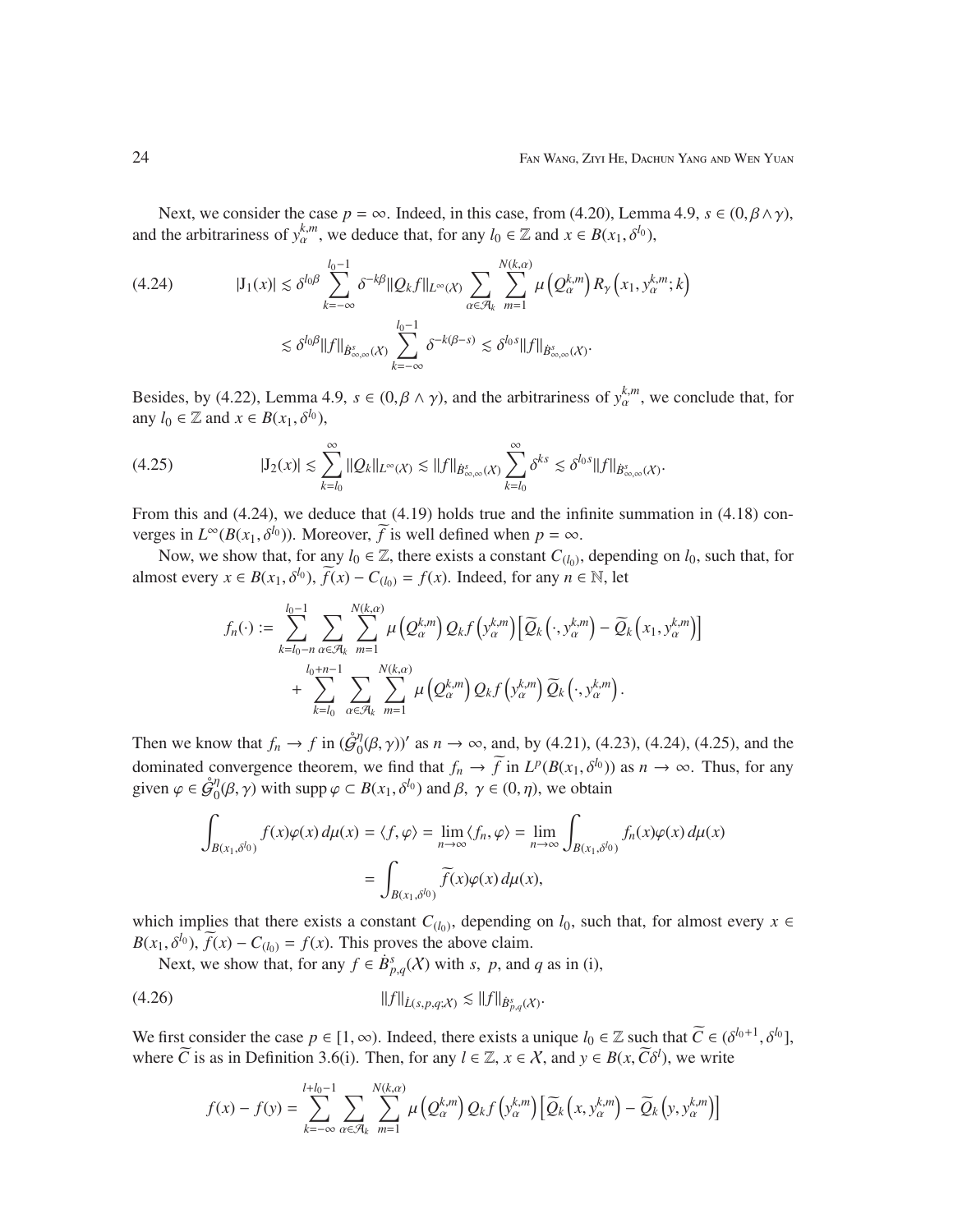$$
+\sum_{k=l+l_0}^{\infty}\sum_{\alpha\in\mathcal{A}_k}\sum_{m=1}^{N(k,\alpha)}\cdots
$$
  
=: J\_3(x,y) + J\_4(x,y).

We first estimate  $J_3$ . Since  $d(x, y) < \widetilde{C} \delta^l \leq \delta^{l+l_0} < (2A_0)^{-1} [\delta^k + d(x, y_{\alpha}^{k,m})]$  for any  $k \in (-\infty, l+l_0 - \delta^l)$ 1]  $\cap \mathbb{Z}$ , from the regularity condition of  $\widetilde{Q}_k$ , it then follows that

$$
(4.27) \t|J_3(x,y)| \lesssim \sum_{k=-\infty}^{l+l_0-1} \sum_{\alpha \in \mathcal{A}_k} \sum_{m=1}^{N(k,\alpha)} \mu\left(Q_{\alpha}^{k,m}\right) \left|Q_k f\left(y_{\alpha}^{k,m}\right)\right| \left[\frac{d(x,y)}{\delta^k + d(x,y_{\alpha}^{k,m})}\right]^{\beta} R_{\gamma}\left(x,y_{\alpha}^{k,m};k\right),
$$

where  $R_{\gamma}\left(x, y_{\alpha}^{k,m}; k\right)$  is as in (2.3). By this, (2.6), the Hölder inequality, and Lemma 4.9, we have

$$
|J_{3}(x,y)| \lesssim \sum_{k=-\infty}^{l+l_{0}-1} \sum_{\alpha \in \mathcal{A}_{k}} \sum_{m=1}^{N(k,\alpha)} \mu\left(Q_{\alpha}^{k,m}\right) \left|Q_{k} f\left(y_{\alpha}^{k,m}\right)\right| \left[\frac{d(x,y)}{\delta^{k}+d(x,y_{\alpha}^{k,m})}\right]^{\beta} R_{\gamma}\left(x,y_{\alpha}^{k,m};k\right)
$$
  

$$
\lesssim \delta^{l\beta} \sum_{k=-\infty}^{l+l_{0}-1} \delta^{-k\beta} \left[\sum_{\alpha \in \mathcal{A}_{k}} \sum_{m=1}^{N(k,\alpha)} \mu\left(Q_{\alpha}^{k,m}\right) \left|Q_{k} f\left(y_{\alpha}^{k,m}\right)\right|^{p} R_{\beta+\gamma}\left(x,y_{\alpha}^{k,m};k\right)\right]^{1/p}.
$$

From this, Lemma 4.3(ii), and the Minkowski inequality, we deduce that, for any  $l \in \mathbb{Z}$  and  $x \in \mathcal{X}$ ,

$$
(4.28) \qquad \left[ \int_{X} \frac{1}{\mu(B(x, \widetilde{C}\delta^{l}))} \int_{B(x, \widetilde{C}\delta^{l})} |J_{3}(x, y)|^{p} d\mu(y) d\mu(x) \right]^{1/p} \n\leq \delta^{l\beta} \left\{ \int_{X} \left[ \sum_{k=-\infty}^{l+l_{0}-1} \delta^{-k\beta} \left\{ \sum_{\alpha \in \mathcal{A}_{k}} \sum_{m=1}^{N(k,\alpha)} \mu(Q_{\alpha}^{k,m}) | Q_{k}f(y_{\alpha}^{k,m}) |^{p} \right. \right. \\ \left. \left. \times R_{\beta+\gamma}(x, y_{\alpha}^{k,m}; k) \right\}^{1/p} \right]^{1/p} d\mu(x) \right\}^{1/p} \n\leq \delta^{l\beta} \sum_{k=-\infty}^{l+l_{0}-1} \delta^{-k\beta} \left\{ \sum_{\alpha \in \mathcal{A}_{k}} \sum_{m=1}^{N(k,\alpha)} \mu(Q_{\alpha}^{k,m}) | Q_{k}f(y_{\alpha}^{k,m}) |^{p} \int_{X} R_{\beta+\gamma}(x, y_{\alpha}^{k,m}; k) d\mu(x) \right\}^{1/p} \n\leq \delta^{l\beta} \sum_{k=-\infty}^{l+l_{0}-1} \delta^{-k\beta} \left\{ \sum_{\alpha \in \mathcal{A}_{k}} \sum_{m=1}^{N(k,\alpha)} \mu(Q_{\alpha}^{k,m}) | Q_{k}f(y_{\alpha}^{k,m}) |^{p} \right\}^{1/p} \n\leq \delta^{l\beta'} \left\{ \sum_{k=-\infty}^{l+l_{0}-1} \delta^{-k\beta' q} \left[ \sum_{\alpha \in \mathcal{A}_{k}} \sum_{m=1}^{N(k,\alpha)} \mu(Q_{\alpha}^{k,m}) | Q_{k}f(y_{\alpha}^{k,m}) |^{p} \right]^{q/p} \right\}^{1/q},
$$

where  $\beta' := \beta$  when  $q \in (0, 1]$  by using (4.1), or  $\beta' \in (s, \beta)$  when  $q \in (1, \infty]$  by using the Hölder inequality. By (4.28), we conclude that, if  $p \in [1, \infty)$ , then

$$
(4.29) \qquad \left\{ \sum_{l=-\infty}^{\infty} \delta^{-lsq} \left[ \int_X \frac{1}{\mu(B(x,\widetilde{C}\delta^l))} \int_{B(x,\widetilde{C}\delta^l)} |J_3(x,y)|^p \, d\mu(y) \, d\mu(x) \right]^{q/p} \right\}^{1/q} \lesssim ||f||_{\dot{B}^s_{p,q}(X)}.
$$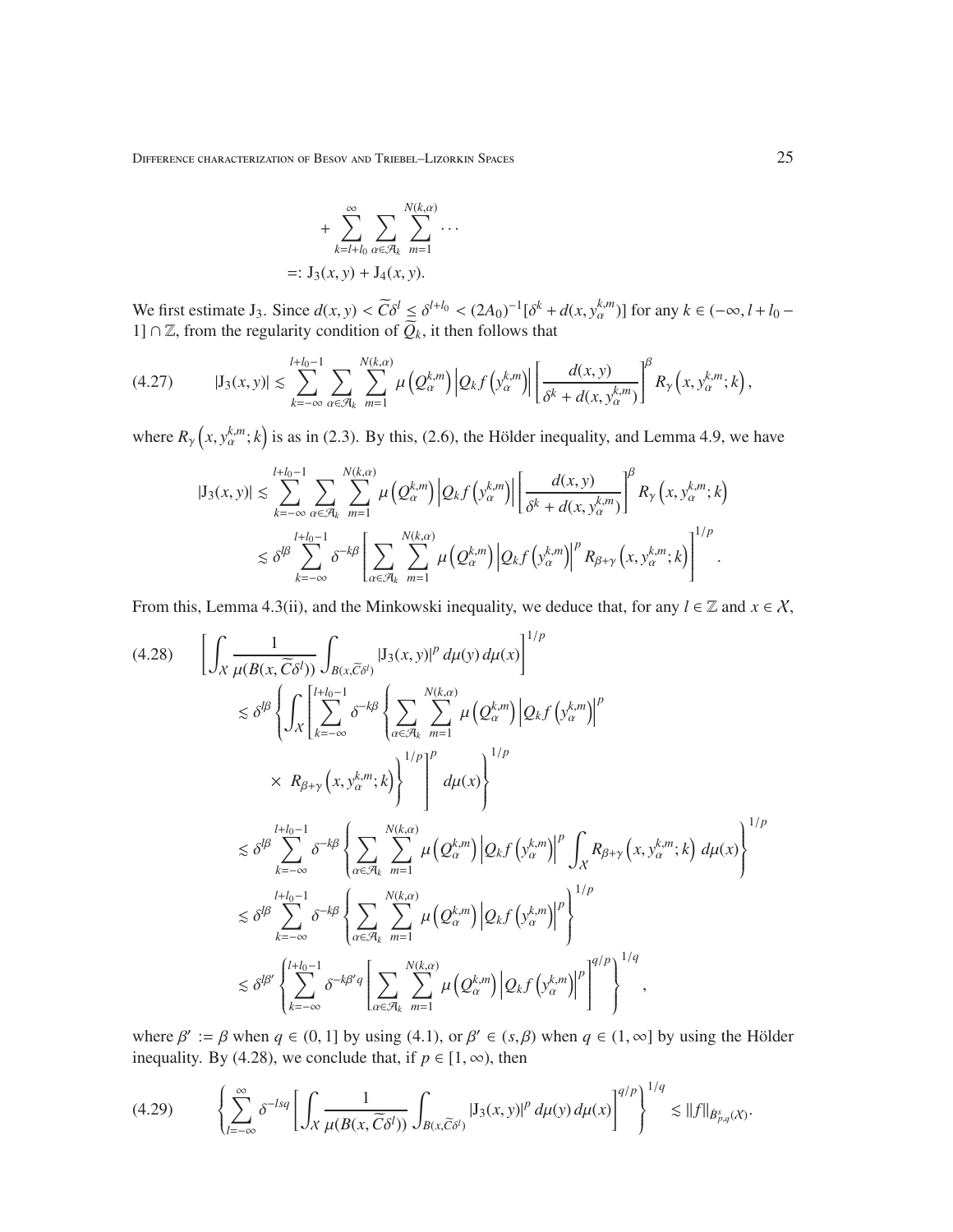.

Next, we estimate J<sub>4</sub>. Note that, by Lemma 4.3(i), we obtain, for any given  $p \in (0, \infty)$  and for any  $k, l \in \mathbb{Z}, \alpha \in \mathcal{A}_k$ , and  $x, y \in \mathcal{X}$ ,

$$
(4.30) \qquad \int_{X} \frac{1}{\mu(B(x, \widetilde{C}\delta^{l}))} \int_{B(x, \widetilde{C}\delta^{l})} \left| \widetilde{Q}_{k}(y, y_{\alpha}^{k,m}) \right|^{p} d\mu(y) d\mu(x)
$$
\n
$$
= \int_{X} \int_{X} \frac{1}{\mu(B(x, \widetilde{C}\delta^{l}))} \left| \widetilde{Q}_{k}(y, y_{\alpha}^{k,m}) \right|^{p} \mathbf{1}_{\{y \in X : d(x, y) < \widetilde{C}\delta^{l}\}}(y) d\mu(y) d\mu(x)
$$
\n
$$
= \int_{X} \left| \widetilde{Q}_{k}(y, y_{\alpha}^{k,m}) \right|^{p} \left[ \int_{X} \frac{1}{\mu(B(x, \widetilde{C}\delta^{l}))} \mathbf{1}_{\{x \in X : d(x, y) < \widetilde{C}\delta^{l}\}}(x) d\mu(x) \right] d\mu(y)
$$
\n
$$
\lesssim \int_{X} \left| \widetilde{Q}_{k}(y, y_{\alpha}^{k,m}) \right|^{p} d\mu(y).
$$

From (2.5), the Hölder inequality, and Lemma 4.9, we deduce that

$$
|J_{4}(x,y)| \leq \sum_{k=l+l_{0}}^{\infty} \sum_{\alpha \in \mathcal{A}_{k}}^{N(k,\alpha)} \mu(Q_{\alpha}^{k,m}) |Q_{k}f(y_{\alpha}^{k,m})| \left[ \left| \widetilde{Q}_{k}(x,y_{\alpha}^{k,m}) \right| + \left| \widetilde{Q}_{k}(y,y_{\alpha}^{k,m}) \right| \right] \times \left\{ \sum_{k=l+l_{0}}^{\infty} \sum_{\alpha \in \mathcal{A}_{k}}^{N(k,\alpha)} \sum_{m=1}^{N(k,\alpha)} \delta^{-ksp/2} \mu(Q_{\alpha}^{k,m}) |Q_{k}f(y_{\alpha}^{k,m})|^{p} \left[ \left| \widetilde{Q}_{k}(x,y_{\alpha}^{k,m}) \right| + \left| \widetilde{Q}_{k}(y,y_{\alpha}^{k,m}) \right| \right] \right\}^{1/p} \times \left\{ \sum_{k=l+l_{0}}^{\infty} \sum_{\alpha \in \mathcal{A}_{k}}^{N(k,\alpha)} \sum_{m=1}^{N(k,\alpha)} \delta^{ksp/2} \mu(Q_{\alpha}^{k,m}) \left[ \left| \widetilde{Q}_{k}(x,y_{\alpha}^{k,m}) \right| + \left| \widetilde{Q}_{k}(y,y_{\alpha}^{k,m}) \right| \right] \right\}^{1/p'} \right\}^{1/p'} \leq \delta^{ls/2} \left\{ \sum_{k=l+l_{0}}^{\infty} \sum_{\alpha \in \mathcal{A}_{k}}^{N(k,\alpha)} \sum_{m=1}^{N(k,\alpha)} \delta^{-ksp/2} \mu(Q_{\alpha}^{k,m}) |Q_{k}f(y_{\alpha}^{k,m})|^{p} \left[ \left| \widetilde{Q}_{k}(x,y_{\alpha}^{k,m}) \right| + \left| \widetilde{Q}_{k}(y,y_{\alpha}^{k,m}) \right| \right] \right\}^{1/p},
$$

which, together with (2.5), (4.30), and (4.34), further implies that

$$
(4.31) \qquad \delta^{-lsq} \left[ \int_X \frac{1}{\mu(B(x, \widetilde{C}\delta^l))} \int_{B(x, \widetilde{C}\delta^l)} |J_4(x, y)|^p \, d\mu(y) \, d\mu(x) \right]^{q/p}
$$

$$
\lesssim \delta^{-lsq/2} \sum_{k=l+l_0}^{\infty} \delta^{-ksp/2} \left\{ \sum_{\alpha \in \mathcal{A}_k} \sum_{m=1}^{N(k, \alpha)} \mu\left(Q_{\alpha}^{k,m}\right) \left| Q_k f\left(y_{\alpha}^{k,m}\right) \right|^p \right\}^{q/p}
$$

If  $q/p \in (0, 1]$ , then, by (4.31), (4.1), and the arbitrariness of  $y_\alpha^{k,m}$ , we conclude that

$$
(4.32) \qquad \left\{ \sum_{l=-\infty}^{\infty} \delta^{-lsq} \left[ \int_{\mathcal{X}} \frac{1}{\mu(B(x, \widetilde{C}\delta^{l}))} \int_{B(x, \widetilde{C}\delta^{l})} |J_{4}(x, y)|^{p} d\mu(y) d\mu(x) \right]^{q/p} \right\}^{1/q} \\ \leq \left\{ \sum_{l=-\infty}^{\infty} \sum_{k=l+l_{0}}^{\infty} \delta^{(k-l)sq/2} \delta^{-ksq} \left[ \sum_{\alpha \in \mathcal{A}_{k}} \sum_{m=1}^{N(k, \alpha)} \mu\left(Q_{\alpha}^{k, m}\right) \left| Q_{k} f\left(y_{\alpha}^{k, m}\right) \right|^{p} \right\}^{1/q} \\ \leq ||f||_{\dot{B}_{p,q}^{s}(X)};
$$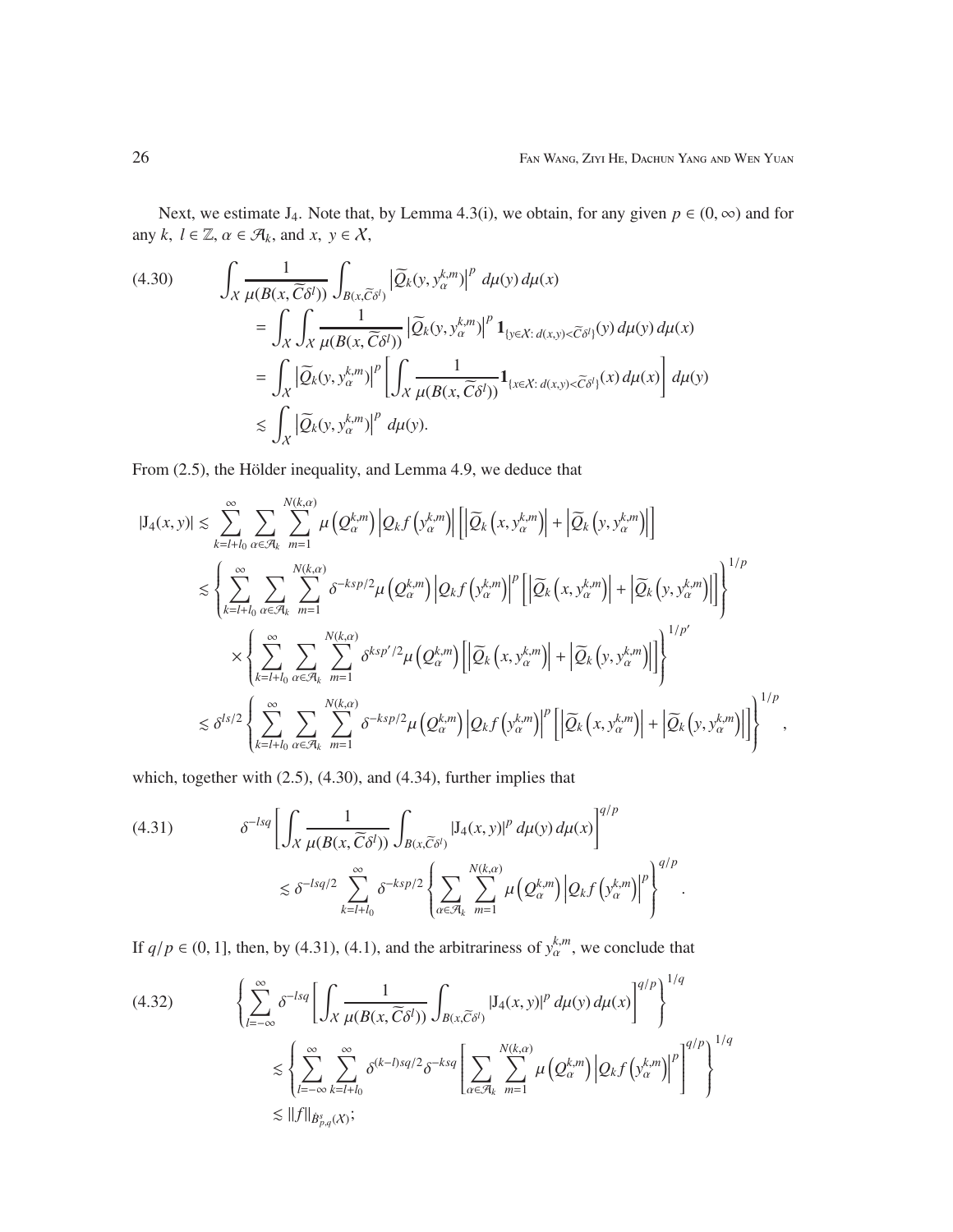while, if  $q/p \in (1, \infty]$ , by (4.31), the Hölder inequality, and the arbitrariness of  $y_\alpha^{k,m}$ , we obtain

$$
\left\{\sum_{l=-\infty}^{\infty} \delta^{-lsq} \left[\int_{\mathcal{X}} \frac{1}{\mu(B(x,\widetilde{C}\delta^{l}))} \int_{B(x,\widetilde{C}\delta^{l})} |J_4(x,y)|^p d\mu(y) d\mu(x)\right]^{q/p}\right\}^{1/q}
$$
  

$$
\lesssim \left\{\sum_{l=-\infty}^{\infty} \delta^{-lsq/2} \sum_{k=l+l_0}^{\infty} \delta^{-ksq/4} \left[\sum_{\alpha \in \mathcal{A}_k} \sum_{m=1}^{N(k,\alpha)} \mu\left(Q_{\alpha}^{k,m}\right) |Q_{k}f\left(y_{\alpha}^{k,m}\right)|^p\right]^{q/p}
$$
  

$$
\times \left[\sum_{k=l+l_0}^{\infty} \delta^{-ksp(q/p)'/4} \right]^{1/q}
$$
  

$$
\lesssim ||f||_{\dot{B}_{p,q}^s(\mathcal{X})},
$$

which, combined with (4.29), (4.32), then completes the proof of (4.26) when  $p \in [1, \infty)$ . The proof of the case  $p = \infty$  is similar to that of the case  $p \in [1, \infty)$ ; we omit the details here. This finishes the proof of (i).

Now, we show (ii). To this end, by [3, Theorem 3.3 and Lemma 3.16], we know that, for any  $f \in \dot{B}_{p,q}^{s}(\mathcal{X})$  with *s*, *p*, and *q* as in (ii),  $f \in L_{loc}^{1}(\mathcal{X})$ . We claim that (4.19) still holds true for any  $l_0 \in \mathbb{Z}$ , and *s* and *p* as in (ii). Indeed, if  $p \in (\omega/(\omega + s), 1]$ , from (4.20), (4.1), Lemma 4.3(i),  $s \in (0, \beta \wedge \gamma)$ , and  $\mu(Q_{\alpha}^{k,m}) \leq V_{\delta^k}(y_{\alpha}^{k,m})$ , we deduce that

$$
\begin{split} |{\bf J}_1(x)|^p &\lesssim \sum_{k=-\infty}^{l_0-1} \sum_{\alpha\in\mathcal{A}_k} \sum_{m=1}^{N(k,\alpha)} \left[\mu\left(Q^{k,m}_{\alpha}\right) \left|Q_k f\left(y^{k,m}_{\alpha}\right)\right|\right]^p\\ &\quad\times \left[\frac{d(x,x_1)}{\delta^k+d(x_1,y^{k,m}_{\alpha})}\right]^{\beta p} \left[\frac{1}{V_{\delta^k}(x_1)+V_{\delta^k}(y^{k,m}_{\alpha})+V(x_1,y^{k,m}_{\alpha})}\right]^p\\ &\lesssim \frac{[d(x,x_1)]^{\beta p}}{V_{\delta^l 0}(x_1)} \sum_{k=-\infty}^{l_0-1} \delta^{-k\beta p} \left[\sum_{\alpha\in\mathcal{A}_k} \sum_{m=1}^{N(k,\alpha)} \mu\left(Q^{k,m}_{\alpha}\right) \left|Q_k f\left(y^{k,m}_{\alpha}\right)\right|^p\right]\\ &\lesssim \|f\|^p_{\dot{B}^s_{p,\infty}(X)} \frac{[d(x,x_1)]^{\beta p}}{V_{\delta^l 0}(x_1)} \delta^{-l_0(\beta-s) p}. \end{split}
$$

By this, we further conclude that, for any  $l_0 \in \mathbb{Z}$  and  $p \in (\omega/(\omega + 1), 1)$ ,

$$
(4.33) \qquad \int_{B(x_1,\delta^{l_0})} |J_1(x)|^p \, d\mu(x) \lesssim ||f||_{\dot{B}^s_{p,\infty}(X)}^p \frac{\delta^{-l_0(\beta-s)p}}{V_{\delta^{l_0}}(x_1)} \int_{B(x_1,\delta^{l_0})} [d(x,x_1)]^{\beta p} \, d\mu(x) \lesssim \delta^{l_0 sp} ||f||_{\dot{B}^s_{p,\infty}(X)}^p.
$$

On the other hand, from Lemmas 4.3(i) and 4.9, we deduce that, for any  $k \in \{l_0, l_0 + 1, \ldots\}$ ,

(4.34) 
$$
\int_X \left[ R_\gamma\left(x, y_\alpha^{k,m}; k\right) \right]^p d\mu(x) \lesssim \left[ \mu(Q_\alpha^{k,m}) \right]^{1-p},
$$

which, together with (4.22) and (4.1), implies that, for any  $p \in (\omega/(\omega + s), 1)$  and  $l_0 \in \mathbb{Z}$ ,

(4.35) 
$$
\int_{B(x_1,\delta^{l_0})} |J_2(x)|^p d\mu(x)
$$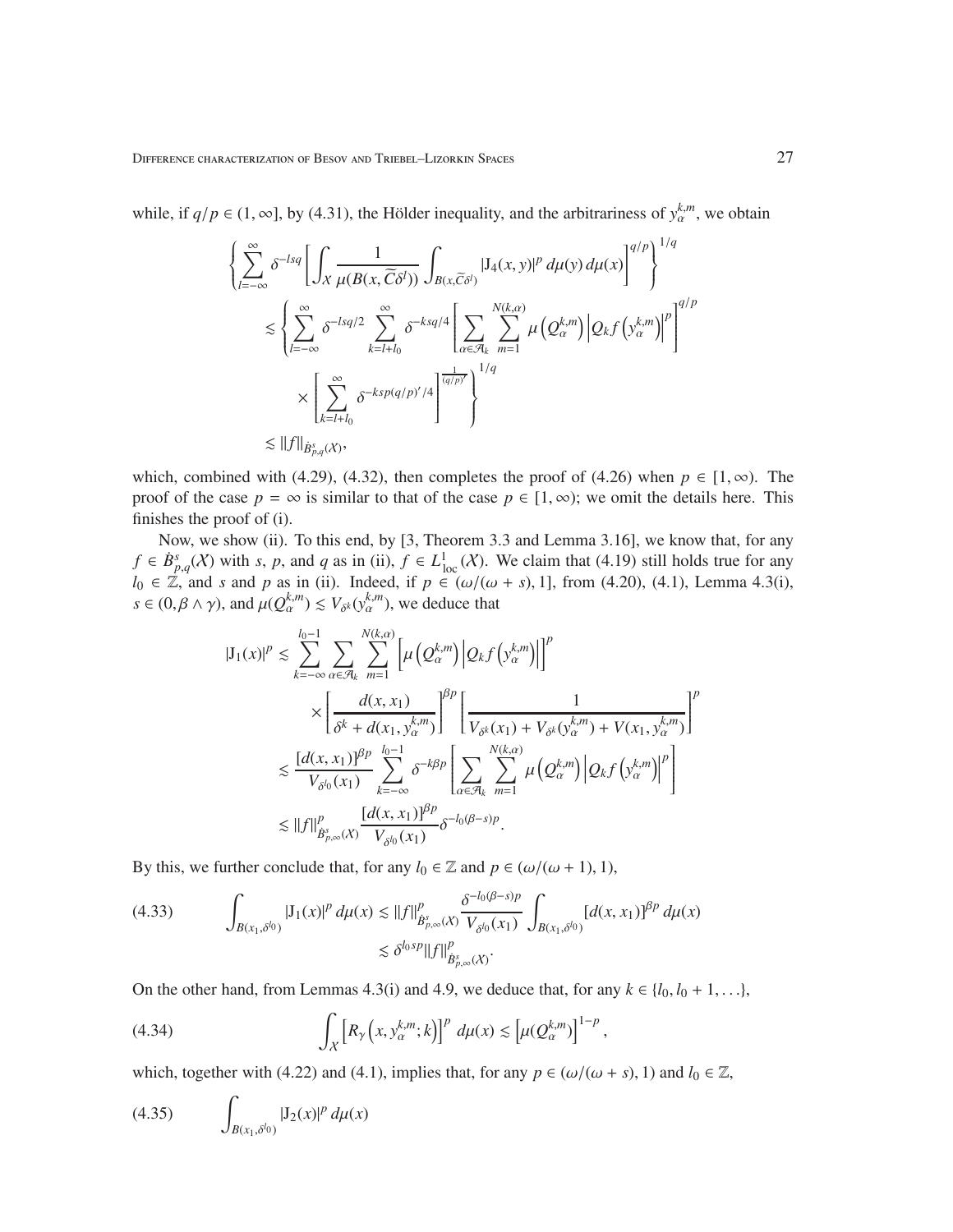$$
\leq \int_{X} \sum_{k=l_0}^{\infty} \sum_{\alpha \in \mathcal{A}_k} \sum_{m=1}^{N(k,\alpha)} \left[ \mu \left( Q_{\alpha}^{k,m} \right) \right]^p \left| Q_{k} f \left( y_{\alpha}^{k,m} \right) \right|^p \left[ R_{\gamma} \left( x, y_{\alpha}^{k,m}; k \right) \right]^p d\mu(x)
$$
  

$$
\leq \sum_{k=l_0}^{\infty} \sum_{\alpha \in \mathcal{A}_k} \sum_{m=1}^{N(k,\alpha)} \left[ \mu \left( Q_{\alpha}^{k,m} \right) \right]^p \left| Q_{k} f \left( y_{\alpha}^{k,m} \right) \right|^p \int_{X} \left[ R_{\gamma} \left( x, y_{\alpha}^{k,m}; k \right) \right]^p d\mu(x)
$$
  

$$
\leq \sum_{k=l_0}^{\infty} \sum_{\alpha \in \mathcal{A}_k} \sum_{m=1}^{N(k,\alpha)} \mu \left( Q_{\alpha}^{k,m} \right) \left| Q_{k} f \left( y_{\alpha}^{k,m} \right) \right|^p \leq \delta^{l_0 s p} \| f \|_{\dot{B}^s_{p,\infty}(X)}^p.
$$

By (4.33) and (4.35), we know that (4.19) still holds true and the infinite summation in (4.18) converges in  $L_{loc}^p(X)$ . Moreover,  $\widetilde{f}$  is well defined when *s* and *p* are as in (ii).

Next, we claim that, for any  $l_0 \in \mathbb{Z}$ , there exists a constant  $C_{(l_0)}$ , depending on  $l_0$ , such that, for almost every  $x \in B(x_1, \delta^{l_0})$ ,  $\widetilde{f}(x) - C_{(l_0)} = f(x)$ . Indeed, by Lemma 4.7, we know that

$$
\dot{B}_{p,q}^s(X) \subset \dot{B}_{1,q}^{s-\omega(\frac{1}{p}-1)}(X) \subset \dot{B}_{1,\infty}^{s-\omega(\frac{1}{p}-1)}(X).
$$

Since  $p \in (\omega/(\omega + s), 1)$ , it follows that  $s - \omega(\frac{1}{n})$  $\frac{1}{p}$  − 1) > 0. Using an argument similar to that used in the estimations of (4.21) and (4.23), we also know that  $\tilde{f} \in L^1_{loc}(\mathcal{X})$ . From this and an argument similar to that used in the case  $p \in [1, \infty)$ , we deduce that, for any  $l_0 \in \mathbb{Z}$ , there exists a constant *C*<sub>(*l*0</sub>), depending on *l*<sub>0</sub>, such that, for almost every  $x \in B(x_1, \delta^{l_0})$ ,  $\tilde{f}(x) - C_{(l_0)} = f(x)$ .

Now, we show that, for any  $f \in \dot{B}_{p,q}^s(\mathcal{X})$  with *s*, *p*, and *q* as in (ii), (4.26) still holds true. Indeed, by (4.27), (4.1), and (4.34), we find that

$$
(4.36) \qquad \left\{ \sum_{l=-\infty}^{\infty} \delta^{-lsq} \left[ \int_{\mathcal{X}} \frac{1}{\mu(B(x,\widetilde{C}\delta^{l}))} \int_{B(x,\widetilde{C}\delta^{l})} |J_{3}(x,y)|^{p} d\mu(y) d\mu(x) \right]^{q/p} \right\}^{1/q} \\ \lesssim \left\{ \sum_{l=-\infty}^{\infty} \delta^{l(\beta-s)q} \left[ \sum_{k=-\infty}^{l+l_{0}-1} \delta^{-k\beta p} \sum_{\alpha \in \mathcal{A}_{k}} \sum_{m=1}^{N(k,\alpha)} \mu\left(Q_{\alpha}^{k,m}\right) \left| Q_{k} f\left(y_{\alpha}^{k,m}\right) \right|^{p} \right]^{1/q} .
$$

If  $q/p \in (0, 1]$ , by (4.36), (4.1), and the arbitrariness of  $y_\alpha^{k,m}$ , we have

$$
(4.37) \qquad \left\{ \sum_{l=-\infty}^{\infty} \delta^{-lsq} \left[ \int_X \frac{1}{\mu(B(x,\widetilde{C}\delta^l))} \int_{B(x,\widetilde{C}\delta^l)} |J_3(x,y)|^p \, d\mu(y) \, d\mu(x) \right]^{q/p} \right\}^{1/q} \lesssim ||f||_{\dot{B}^s_{p,q}(X)};
$$

while, if  $q/p \in (1, \infty]$ , by (4.27), the Hölder inequality,  $s \in (0, \beta)$ , and the arbitrariness of  $y_\alpha^{k,m}$ , we obtain

$$
(4.38) \qquad \left\{ \sum_{l=-\infty}^{\infty} \delta^{-lsq} \left[ \int_{\mathcal{X}} \frac{1}{\mu(B(x, \widetilde{C}\delta^{l}))} \int_{B(x, \widetilde{C}\delta^{l})} |J_{3}(x, y)|^{p} d\mu(y) d\mu(x) \right]^{q/p} \right\}^{1/q} \\ \lesssim \left\{ \sum_{l=-\infty}^{\infty} \delta^{l(\beta - s)q} \left[ \sum_{k=-\infty}^{l+l_{0}-1} \delta^{-k\beta p} \sum_{\alpha \in \mathcal{A}_{k}} \sum_{m=1}^{N(k,\alpha)} \mu\left(Q_{\alpha}^{k,m}\right) \left| Q_{k} f\left(y_{\alpha}^{k,m}\right) \right|^{p} \right\}^{1/q} \right\}^{1/q}
$$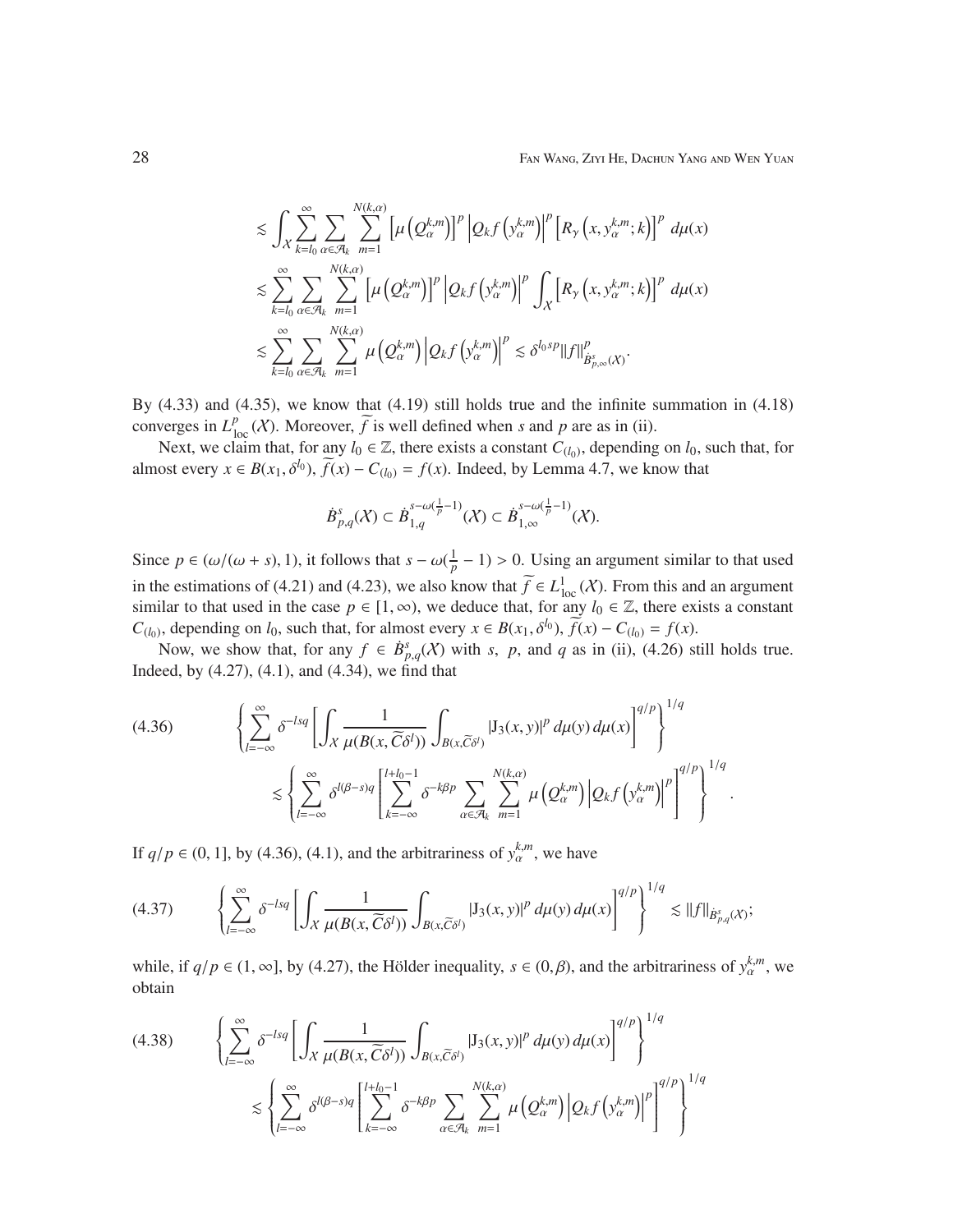$$
\leq \left( \sum_{l=-\infty}^{\infty} \delta^{l(\beta-s)q} \left\{ \sum_{k=-\infty}^{l+l_0-1} \delta^{-k(\beta+s)q/2} \left[ \sum_{\alpha \in \mathcal{A}_k} \sum_{m=1}^{N(k,\alpha)} \mu \left( Q_{\alpha}^{k,m} \right) \left| Q_k f \left( y_{\alpha}^{k,m} \right) \right|^p \right\}^{q/p} \right\} \times \left\{ \sum_{k=-\infty}^{l+l_0-1} \delta^{-k(\beta-s)p(q/p)'/2} \right\}^{\frac{q}{(q/p)'p}} \right)^{1/q} \leq \left\{ \sum_{k=-\infty}^{\infty} \delta^{-ksq} \sum_{l=k-l_0+1}^{\infty} \delta^{(l-k)(\beta-s)q/2} \left[ \sum_{\alpha \in \mathcal{A}_k} \sum_{m=1}^{N(k,\alpha)} \mu \left( Q_{\alpha}^{k,m} \right) \left| Q_k f \left( y_{\alpha}^{k,m} \right) \right|^p \right\}^{q/p} \right\}^{1/q} \leq ||f||_{\dot{B}^{s}_{p,q}(X)}.
$$

On the other hand, by (4.1), (4.30), (2.5), and (4.34), we find that

$$
(4.39) \quad \left[ \int_{X} \frac{1}{\mu(B(x, \widetilde{C}\delta^{l}))} \int_{B(x, \widetilde{C}\delta^{l})} |J_{4}(x, y)|^{p} d\mu(y) d\mu(x) \right]^{1/p}
$$
\n
$$
\leq \left\{ \sum_{k=l+l_{0}}^{\infty} \sum_{\alpha \in \mathcal{A}_{k}} \sum_{m=1}^{N(k, \alpha)} \left[ \mu\left(Q_{\alpha}^{k, m}\right) \left| Q_{k} f\left(y_{\alpha}^{k, m}\right) \right| \right]^{p}
$$
\n
$$
\times \int_{X} \frac{1}{\mu(B(x, \widetilde{C}\delta^{l}))} \int_{B(x, \widetilde{C}\delta^{l})} \left[ \left| \widetilde{Q}_{k}\left(x, y_{\alpha}^{k, m}\right) \right|^{p} + \left| \widetilde{Q}_{k}\left(y, y_{\alpha}^{k, m}\right) \right|^{p} \right] d\mu(y) d\mu(x) \right\}^{1/p}
$$
\n
$$
\leq \left\{ \sum_{k=l+l_{0}}^{\infty} \sum_{\alpha \in \mathcal{A}_{k}} \sum_{m=1}^{N(k, \alpha)} \left[ \mu\left(Q_{\alpha}^{k, m}\right) \left| Q_{k} f\left(y_{\alpha}^{k, m}\right) \right| \right]^{p} \int_{X} \left| \widetilde{Q}_{k}\left(x, y_{\alpha}^{k, m}\right) \right|^{p} d\mu(x) \right\}^{1/p}
$$
\n
$$
\leq \left\{ \sum_{k=l+l_{0}}^{\infty} \sum_{\alpha \in \mathcal{A}_{k}} \sum_{m=1}^{N(k, \alpha)} \mu\left(Q_{\alpha}^{k, m}\right) \left| Q_{k} f\left(y_{\alpha}^{k, m}\right) \right|^{p} \right\}^{1/p}.
$$

If  $q/p \in (0, 1]$ , by (4.1) and (4.39), we conclude that

$$
(4.40) \qquad \left\{ \sum_{l=-\infty}^{\infty} \delta^{-lsq} \left[ \int_X \frac{1}{\mu(B(x,\widetilde{C}\delta^l))} \int_{B(x,\widetilde{C}\delta^l)} |J_4(x,y)|^p \, d\mu(y) \, d\mu(x) \right]^{q/p} \right\}^{1/q} \lesssim ||f||_{\dot{B}^s_{p,q}(X)};
$$

while, if  $q/p \in (1, \infty]$ , by (4.39) and the Hölder inequality, we find that

$$
\left[\int_X \frac{1}{\mu(B(x,\widetilde{C}\delta^l))} \int_{B(x,\widetilde{C}\delta^l)} |J_4(x,y)|^p \, d\mu(y) \, d\mu(x)\right]^{q/p}
$$
  
\$\leq \delta^{lsq/2} \sum\_{k=l+l\_0}^{\infty} \delta^{-ksq/2} \left\{\sum\_{\alpha \in \mathcal{A}\_k} \sum\_{m=1}^{N(k,\alpha)} \mu\left(Q\_{\alpha}^{k,m}\right) \Big| Q\_k f\left(y\_{\alpha}^{k,m}\right)\Big|^p\right\}^{q/p},

which further implies that

$$
(4.41) \qquad \left\{ \sum_{l=-\infty}^{\infty} \delta^{-lsq} \left[ \int_X \frac{1}{\mu(B(x,\widetilde{C}\delta^l))} \int_{B(x,\widetilde{C}\delta^l)} |J_4(x,y)|^p \, d\mu(y) \, d\mu(x) \right]^{q/p} \right\}^{1/q} \lesssim ||f||_{\dot{B}^s_{p,q}(X)}.
$$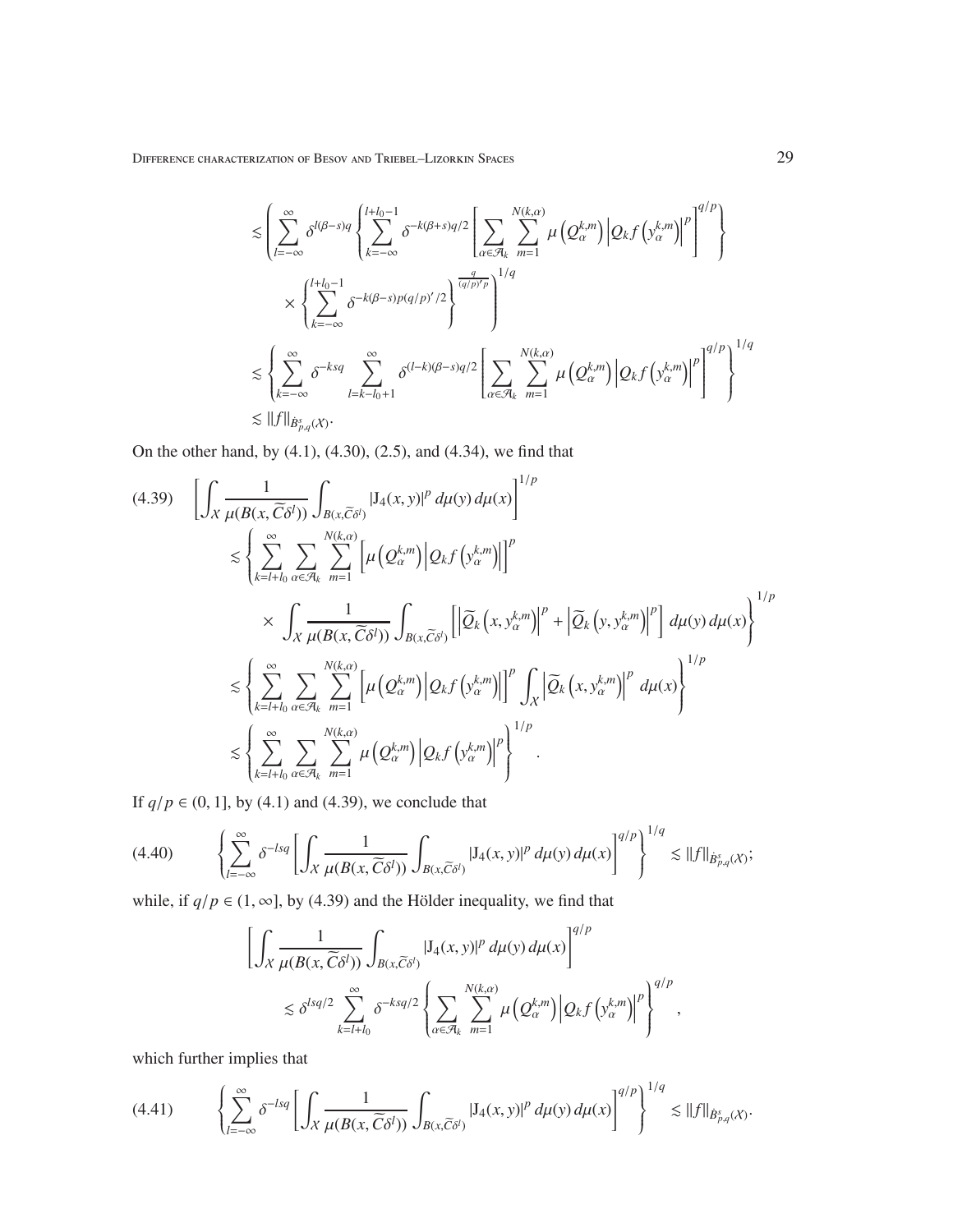This, combined with (4.37), (4.38), and (4.40), shows that (4.26) still holds true for any given *s*, *p*, and *q* as in (ii), and hence finishes the proof of (ii).

Next, we show (iii). Let  ${Q_k}_{k=-\infty}^{\infty}$  be an exp-ATI and  $f \in \dot{F}_{p,q}^s(\mathcal{X})$  with  $p \in (1,\infty)$ . Note that there exists a unique  $l_0 \in \mathbb{Z}$  such that  $\widetilde{C} \in (\delta^{l_0+1}, \delta^{l_0}]$ , where  $\widetilde{C}$  is as in Definition 3.6(i). Using an argument similar to that used in the estimation of (4.19), we know that, for any *s*, *p*, and *q* as in (ii),  $\dot{F}_{p,q}^s(\mathcal{X}) \subset L_{\text{loc}}^p(\mathcal{X})$ , and, for any  $l \in \mathbb{Z}$ ,  $x \in \mathcal{X}$  and  $y \in B(x, \widetilde{C}\delta^l)$ , we write

$$
f(x) - f(y) = \sum_{k=-\infty}^{l+l_0-1} \sum_{\alpha \in \mathcal{A}_k} \sum_{m=1}^{N(k,\alpha)} \mu\left(Q_{\alpha}^{k,m}\right) Q_k f\left(y_{\alpha}^{k,m}\right) \left[\widetilde{Q}_k\left(x, y_{\alpha}^{k,m}\right) - \widetilde{Q}_k\left(y, y_{\alpha}^{k,m}\right)\right] + \sum_{k=l+l_0}^{\infty} \sum_{\alpha \in \mathcal{A}_k} \sum_{m=1}^{N(k,\alpha)} \cdots
$$
  
=: J\_5(x, y) + J\_6(x, y).

We first estimate  $J_5$ . By (2.6), we have

$$
|J_5(x,y)| \leq \sum_{k=-\infty}^{l+l_0-1} \sum_{\alpha \in \mathcal{A}_k} \sum_{m=1}^{N(k,\alpha)} \mu\left(Q_{\alpha}^{k,m}\right) |Q_k f\left(y_{\alpha}^{k,m}\right)| \left[\frac{d(x,y)}{\delta^k + d(x,y_{\alpha}^{k,m})}\right]^{\beta} R_{\gamma}\left(x,y_{\alpha}^{k,m};k\right)
$$
  

$$
\lesssim \sum_{k=-\infty}^{l+l_0-1} \delta^{(l-k)\beta} \sum_{\alpha \in \mathcal{A}_k} \sum_{m=1}^{N(k,\alpha)} \mu\left(Q_{\alpha}^{k,m}\right) |Q_k f\left(y_{\alpha}^{k,m}\right) | R_{\gamma}\left(x,y_{\alpha}^{k,m};k\right),
$$

where  $R_{\gamma}(x, y_{\alpha}^{k,m}; k)$  is as in (2.3). From this, Lemma 4.10, and the Hölder inequality, we deduce that

$$
\left\{\sum_{l=-\infty}^{\infty} \delta^{-lsq} \left[\frac{1}{\mu(B(x,\widetilde{C}\delta^{l}))} \int_{B(x,\widetilde{C}\delta^{l})} |J_5(x,y)| d\mu(y)\right]^q\right\}^{1/q}
$$

$$
\lesssim \left[\sum_{k=-\infty}^{\infty} \delta^{-ksq} \left\{\right. \left.M \left(\sum_{\alpha \in \mathcal{A}_k} \sum_{m=1}^{N(k,\alpha)} \left|Q_k f\left(y_{\alpha}^{k,m}\right) \mathbf{1}_{Q_{\alpha}^{k,m}}\right|\right)(x)\right\}^q\right]^{1/q}
$$

with *M* as in (1.3), which, together with Lemma 4.11 and the arbitrariness of  $y_\alpha^{k,m}$ , further implies that

$$
(4.42)
$$
\n
$$
\left\| \left\{ \sum_{l=-\infty}^{\infty} \delta^{-lsq} \left[ \frac{1}{\mu(B(\cdot,\widetilde{C}\delta^{l}))} \int_{B(\cdot,\widetilde{C}\delta^{l})} |J_5(\cdot,y)| d\mu(y) \right]^q \right\}^{1/q} \right\|_{L^p(X)}
$$
\n
$$
\leq \left\| \left[ \sum_{k=-\infty}^{\infty} \delta^{-ksq} \left\{ M \left( \sum_{\alpha \in \mathcal{A}_k} \sum_{m=1}^{N(k,\alpha)} \left| Q_k f \left( y_{\alpha}^{k,m} \right) \mathbf{1}_{Q_{\alpha}^{k,m}} \right| \right] \right\}^{q} \right\}^{1/q} \right\|_{L^p(X)}
$$
\n
$$
\leq \|f\|_{F^s_{p,q}(X)}.
$$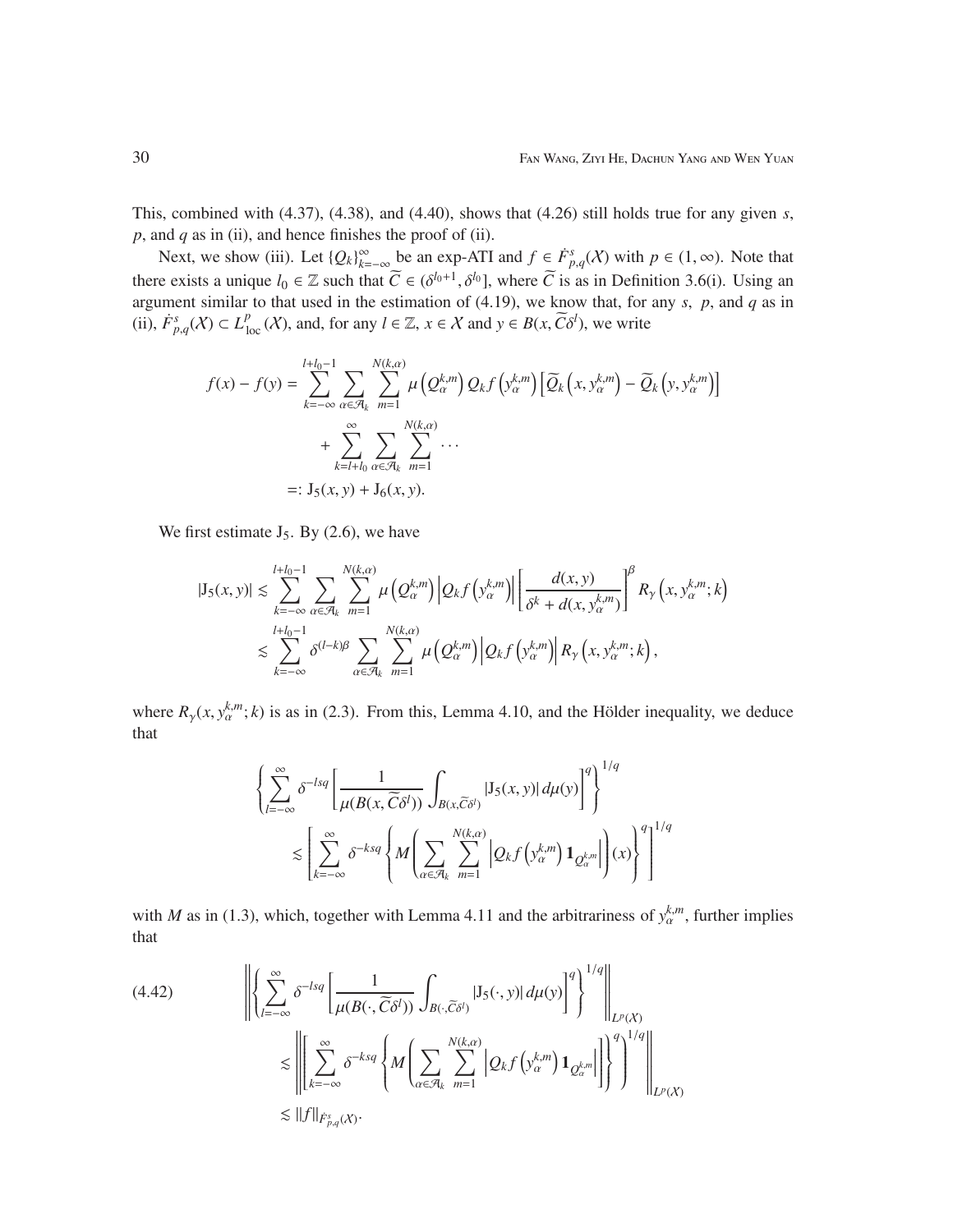Now, we estimate  $J_6$ . By Lemma 4.10, we have

$$
\begin{split} |J_{6}(x,y)|&\lesssim\sum_{k=l+l_{0}}^{\infty}\sum_{\alpha\in\mathcal{A}_{k}}\sum_{m=1}^{N(k,\alpha)}\mu\left(Q_{\alpha}^{k,m}\right)\left|Q_{k}f\left(y_{\alpha}^{k,m}\right)\right|\left[\left|\widetilde{Q}_{k}\left(x,y_{\alpha}^{k,m}\right)\right|+\left|\widetilde{Q}_{k}\left(y,y_{\alpha}^{k,m}\right)\right|\right] \\ &\lesssim\sum_{k=l+l_{0}}^{\infty}\left\{\left|M\left(\sum_{\alpha\in\mathcal{A}_{k}}\sum_{m=1}^{N(k,\alpha)}\left|Q_{k}f\left(y_{\alpha}^{k,m}\right)\right|\mathbf{1}_{Q_{\alpha}^{k,m}}\right)(x)\right. \\ &\left.+\left.M\left(\sum_{\alpha\in\mathcal{A}_{k}}\sum_{m=1}^{N(k,\alpha)}\left|Q_{k}f\left(y_{\alpha}^{k,m}\right)\right|\mathbf{1}_{Q_{\alpha}^{k,m}}\right)(y)\right.\right\}. \end{split}
$$

From this, the Hölder inequality, and the Lebesgue differential theorem, we deduce that, for almost every  $x \in \mathcal{X}$ ,

$$
\left\{\sum_{l=-\infty}^{\infty}\delta^{-lsq}\left[\frac{1}{\mu(B(x,\widetilde{C}\delta^{l}))}\int_{B(x,\widetilde{C}\delta^{l})}|J_{6}(x,y)|\,d\mu(y)\right]^{q}\right\}^{1/q} \n\lesssim \left\{\sum_{l=-\infty}^{\infty}\delta^{-lsq}\left[\sum_{k=l+l_{0}}^{\infty}\left\{M\left(\sum_{\alpha\in\mathcal{A}_{k}}\sum_{m=1}^{N(k,\alpha)}\left|\mathcal{Q}_{k}f\left(y^{k,m}_{\alpha}\right)\right|\mathbf{1}_{\mathcal{Q}_{\alpha}^{k,m}}\right)(x)\right. \right. \\ \left.\left.+M\circ M\left(\sum_{\alpha\in\mathcal{A}_{k}}\sum_{m=1}^{N(k,\alpha)}\left|\mathcal{Q}_{k}f\left(y^{k,m}_{\alpha}\right)\right|\mathbf{1}_{\mathcal{Q}_{\alpha}^{k,m}}\right)(x)\right\} \right\}^{q}\right\}^{1/q} \n\lesssim \left[\sum_{k=-\infty}^{\infty}\delta^{-ksq}\left\{M\circ M\left(\sum_{\alpha\in\mathcal{A}_{k}}\sum_{m=1}^{N(k,\alpha)}\left|\mathcal{Q}_{k}f\left(y^{k,m}_{\alpha}\right)\mathbf{1}_{\mathcal{Q}_{\alpha}^{k,m}}\right|\right)(x)\right\}^{q}\right]^{1/q},
$$

where, for any  $f \in L^1_{loc}(\mathcal{X})$ ,  $M \circ M(f) := M(M(f))$ . This, combined with Lemma 4.11 and the arbitrariness of  $y_\alpha^{k,m}$ , implies that

$$
\left\|\left\{\sum_{l=-\infty}^{\infty}\delta^{-l sq}\left[\frac{1}{\mu(B(\cdot,\widetilde{C}\delta^{l}))}\int_{B(\cdot,\widetilde{C}\delta^{l})}|J_6(\cdot,y)|\,d\mu(y)\right]^q\right\}^{1/q}\right\|_{L^p(X)}\lesssim \|f\|_{\dot{F}^{s}_{p,q}(X)},
$$

which, together with (4.42), then completes the proof of (iii).

Finally, we prove (iv). Let  ${Q_k}_{k=-\infty}^{\infty}$  be an exp-ATI and  $f \in \dot{F}_{p,q}^s(\mathcal{X})$  with *s*, *p*, and *q* as in (iii). Note that there exists a unique  $l_0 \in \mathbb{Z}$  such that  $\widetilde{C} \in (\delta^{l_0+1}, \delta^{l_0}]$ , where  $\widetilde{C}$  is as in Definition 3.8(i). Using an argument similar to that used in the estimation of (4.19), we know that  $f \in L^1_{loc}(\mathcal{X})$  and, for any  $l \in \mathbb{Z}, x \in \mathcal{X}$ , and  $y \in B(x, \widetilde{C}\delta^l)$ , we write

$$
f(x) - f(y) = \sum_{k=-\infty}^{l+l_0-1} \sum_{\alpha \in \mathcal{A}_k} \sum_{m=1}^{N(k,\alpha)} \mu\left(Q_{\alpha}^{k,m}\right) Q_k f\left(y_{\alpha}^{k,m}\right) \left[\widetilde{Q}_k\left(x, y_{\alpha}^{k,m}\right) - \widetilde{Q}_k\left(y, y_{\alpha}^{k,m}\right)\right] + \sum_{k=l+l_0}^{\infty} \sum_{\alpha \in \mathcal{A}_k} \sum_{m=1}^{N(k,\alpha)} \cdots
$$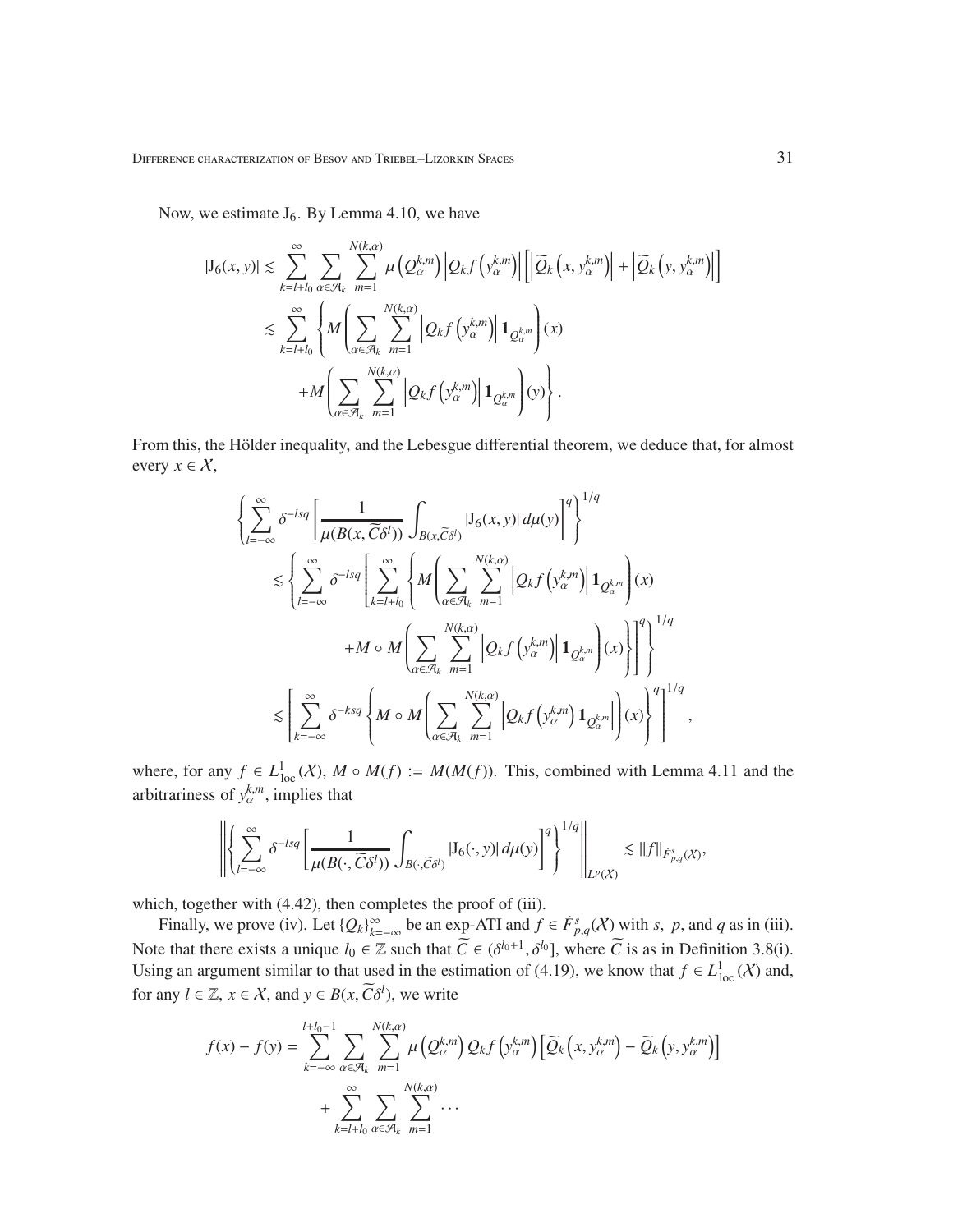$$
=: J_7(x, y) + J_8(x, y).
$$

We first estimate  $J_7$ . By (2.6), we have

$$
|J_{7}(x,y)| \lesssim \sum_{k=-\infty}^{l+l_{0}-1} \sum_{\alpha \in \mathcal{A}_{k}} \sum_{m=1}^{N(k,\alpha)} \mu\left(Q_{\alpha}^{k,m}\right) |Q_{k}f\left(y_{\alpha}^{k,m}\right)| \left[\frac{d(x,y)}{\delta^{k}+d(x,y_{\alpha}^{k,m})}\right]^{\beta} R_{\gamma}\left(x,y_{\alpha}^{k,m};k\right)
$$
  

$$
\lesssim \sum_{k=-\infty}^{l+l_{0}-1} \delta^{(l-k)\beta} \sum_{\alpha \in \mathcal{A}_{k}} \sum_{m=1}^{N(k,\alpha)} \mu\left(Q_{\alpha}^{k,m}\right) |Q_{k}f\left(y_{\alpha}^{k,m}\right)| R_{\gamma}\left(x,y_{\alpha}^{k,m};k\right),
$$

where  $R_{\gamma}(x, y_{\alpha}^{k,m}; k)$  is as in (2.3). From this and Lemma 4.10, we deduce that, for any  $r \in (\omega/(\omega +$  $\gamma$ ), 1] and  $x \in \mathcal{X}$ ,

$$
\left\{\sum_{l=-\infty}^{\infty}\delta^{-lsq}\left[\frac{1}{\mu(B(x,\widetilde{C}\delta^{l}))}\int_{B(x,\widetilde{C}\delta^{l})}|J_{7}(x,y)|^{u} d\mu(y)\right]^{\frac{q}{u}}\right\}^{1/q} \lesssim \left[\sum_{k=-\infty}^{\infty}\delta^{-ksq}\left\{M\left[\sum_{\alpha\in\mathcal{A}_{k}}\sum_{m=1}^{N(k,\alpha)}\left|\mathcal{Q}_{k}f\left(y_{\alpha}^{k,m}\right)\right|^{r}\mathbf{1}_{\mathcal{Q}_{\alpha}^{k,m}}\right](x)\right\}^{\frac{q}{r}}\right]^{1/q},
$$

where we used (4.1) when  $q \in (0, 1]$ , or the Hölder inequality when  $q \in (1, \infty]$ . This, combined with Lemma 4.11 and the arbitrariness of  $y_\alpha^{k,m}$ , implies that

$$
(4.43) \qquad \left\| \left\{ \sum_{l=-\infty}^{\infty} \delta^{-lsq} \left[ \frac{1}{\mu(B(\cdot,\widetilde{C}\delta^{l}))} \int_{B(\cdot,\widetilde{C}\delta^{l})} |J_{7}(\cdot,y)|^{u} d\mu(y) \right]^{u} \right\}^{1/q} \right\|_{L^{p}(X)} \leq \left\| \left[ \sum_{k=-\infty}^{\infty} \delta^{-ksq} \left\{ M \left( \sum_{\alpha \in \mathcal{A}_{k}} \sum_{m=1}^{N(k,\alpha)} \left| Q_{k} f \left( y_{\alpha}^{k,m} \right) \right|^{r} \mathbf{1}_{Q_{\alpha}^{k,m}} \right) \right\}^{u} \right\}^{1/q} \right\|_{L^{p}(X)} \leq \left\| \left[ \sum_{k=-\infty}^{\infty} \delta^{-ksq} \left\{ M \left( \sum_{\alpha \in \mathcal{A}_{k}} \sum_{m=1}^{N(k,\alpha)} \left| Q_{k} f \left( y_{\alpha}^{k,m} \right) \right|^{r} \mathbf{1}_{Q_{\alpha}^{k,m}} \right) \right\}^{u} \right\}^{u} \right\|_{L^{p}(X)} \leq \left\| \left\{ \sum_{k=-\infty}^{\infty} \delta^{-ksq} \left[ \sum_{\alpha \in \mathcal{A}_{k}} \sum_{m=1}^{N(k,\alpha)} \left| Q_{k} f \left( y_{\alpha}^{k,m} \right) \right|^{r} \mathbf{1}_{Q_{\alpha}^{k,m}} \right\}^{u} \right\}^{u} \right\|_{L^{p}(X)} \leq \left\| \left[ \sum_{k=-\infty}^{\infty} \delta^{-ksq} \sum_{\alpha \in \mathcal{A}_{k}} \sum_{m=1}^{N(k,\alpha)} \left| Q_{k} f \left( y_{\alpha}^{k,m} \right) \right|^{q} \mathbf{1}_{Q_{\alpha}^{k,m}} \right]^{u} \right\|_{L^{p}(X)} \leq ||f||_{F_{p,q}^{s}(X)},
$$

where we chose  $r \in (\omega/(\omega + \gamma), \min\{p, q\}).$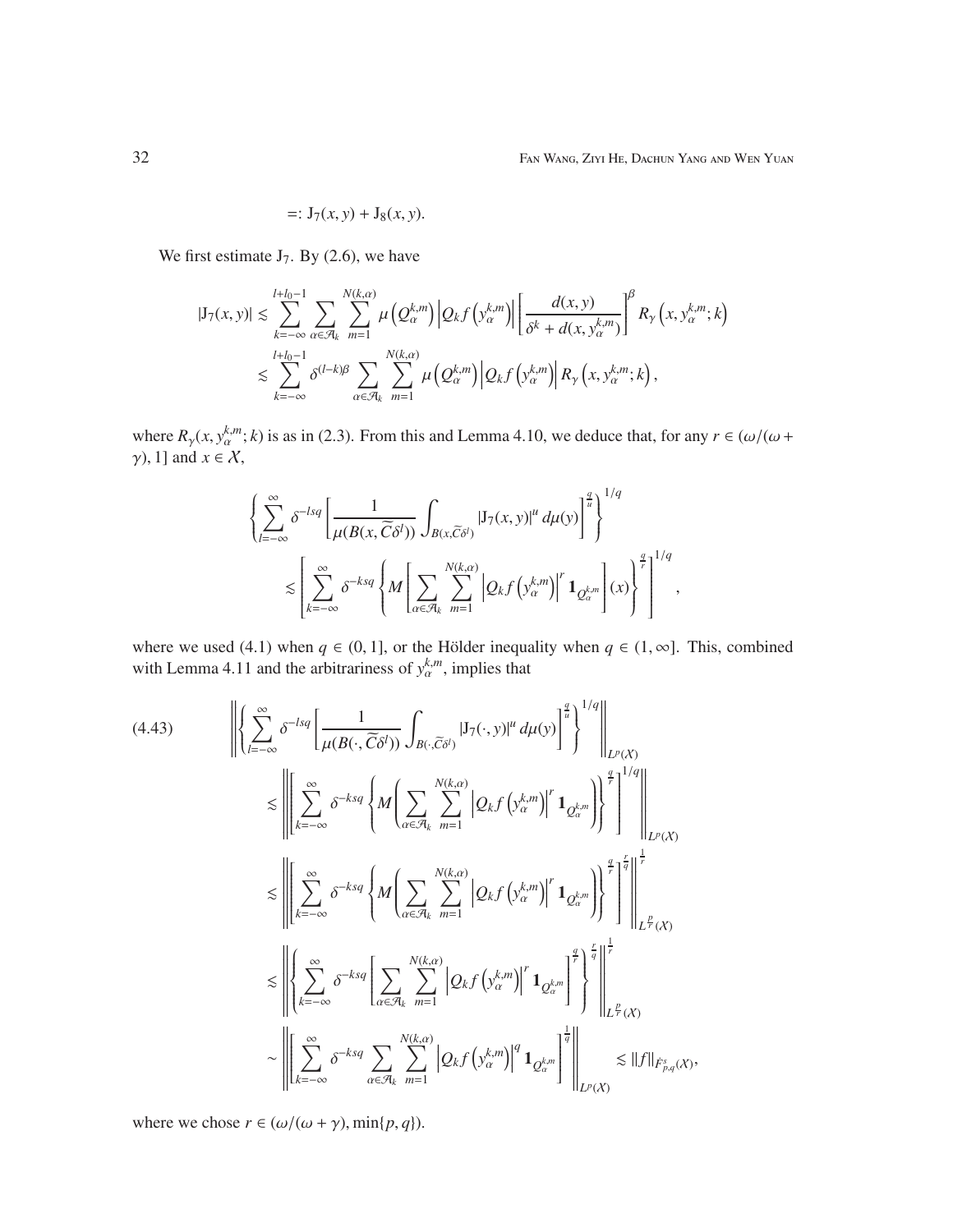Now, we estimate J<sub>8</sub>. By the size condition of  $\widetilde{Q}_k$  and Lemma 4.10, we have, for any  $r \in$  $(\omega/(\omega + \gamma), 1],$ 

$$
|J_8(x, y)| \leq \sum_{k=l+l_0}^{\infty} \sum_{\alpha \in \mathcal{A}_k} \sum_{m=1}^{N(k, \alpha)} \mu\left(Q_{\alpha}^{k,m}\right) |Q_k f\left(y_{\alpha}^{k,m}\right)| \left[\left|\widetilde{Q}_k\left(x, y_{\alpha}^{k,m}\right)\right| + \left|\widetilde{Q}_k\left(y, y_{\alpha}^{k,m}\right)\right|\right]
$$
  

$$
\leq \sum_{k=l+l_0}^{\infty} \left\{ M \left(\sum_{\alpha \in \mathcal{A}_k} \sum_{m=1}^{N(k, \alpha)} \left|Q_k f\left(y_{\alpha}^{k,m}\right)\right|^r \mathbf{1}_{Q_{\alpha}^{k,m}}\right)(x) \right\}^{\frac{1}{r}}
$$
  

$$
+ \sum_{k=l+l_0}^{\infty} \left\{ M \left(\sum_{\alpha \in \mathcal{A}_k} \sum_{m=1}^{N(k, \alpha)} \left|Q_k f\left(y_{\alpha}^{k,m}\right)\right|^r \mathbf{1}_{Q_{\alpha}^{k,m}}\right)(y) \right\}^{\frac{1}{r}}
$$
  

$$
=: J_{8,1}(x) + J_{8,2}(y).
$$

Using an argument similar to that used in the estimation of (4.43), we conclude that

$$
(4.44) \qquad \left\| \left\{ \sum_{l=-\infty}^{\infty} \delta^{-lsq} \left[ \frac{1}{\mu(B(\cdot,\widetilde{C}\delta^{l}))} \int_{B(\cdot,\widetilde{C}\delta^{l})} |J_{8,1}(\cdot)|^{u} \, d\mu(y) \right]^{\frac{q}{u}} \right\}^{1/q} \right\|_{L^{p}(X)} \lesssim \|f\|_{\dot{F}_{p,q}^{s}(X)}.
$$

To estimate  $J_{8,2}$ , since  $u \in (0, \min\{p, q\})$ , it follows that

$$
\left\{\sum_{l=-\infty}^{\infty} \delta^{-lsq} \left[\frac{1}{\mu(B(x,\widetilde{C}\delta^{l}))} \int_{B(x,\widetilde{C}\delta^{l})} |J_{8,2}(y)|^{u} d\mu(y)\right]^{\frac{q}{u}}\right\}^{1/q}
$$
  

$$
\lesssim \left\{\sum_{l=-\infty}^{\infty} \delta^{-lsq} \left[M\left(\sum_{k=l+l_{0}}^{\infty} \left[M\left(\sum_{\alpha \in \mathcal{A}_{k}} \sum_{m=1}^{N(k,\alpha)} \left|\mathcal{Q}_{k}f\left(y_{\alpha}^{k,m}\right)\right|^{r} \mathbf{1}_{\mathcal{Q}_{\alpha}^{k,m}}\right)\right]^{\frac{1}{r}}\right\}^{u}\right\}^{1/q}
$$

which, together with Lemma 4.11, implies that

$$
\left\| \left\{ \sum_{l=-\infty}^{\infty} \delta^{-lsq} \left[ \frac{1}{\mu(B(\cdot,\widetilde{C}\delta^{l}))} \int_{B(\cdot,\widetilde{C}\delta^{l})} |J_{8,2}(y)| d\mu(y) \right]^{q} \right\}^{1/q} \right\|_{L^{p}(X)} \leq \left\| \left\{ \sum_{l=-\infty}^{\infty} \delta^{-lsq} \left[ M \left( \left\{ \sum_{k=l+l_0}^{\infty} \left[ M \left( \sum_{\alpha \in \mathcal{A}_k} \sum_{m=1}^{N(k,\alpha)} \left| Q_{k} f \left( y_{\alpha}^{k,m} \right) \right|^{r} \mathbf{1}_{Q_{\alpha}^{k,m}} \right) \right]^{1} \right\}^{q} \right\}^{1/q} \right\|_{L^{p}(X)} \right\|_{L^{p}(X)} \times \left\| \left\{ \sum_{l=-\infty}^{\infty} \delta^{-lsq} \left[ M \left( \left\{ \sum_{k=l+l_0}^{\infty} \left[ M \left( \sum_{\alpha \in \mathcal{A}_k} \sum_{m=1}^{N(k,\alpha)} \left| Q_{k} f \left( y_{\alpha}^{k,m} \right) \right|^{r} \mathbf{1}_{Q_{\alpha}^{k,m}} \right) \right]^{1} \right\}^{q} \right\}^{1/q} \right\|_{L^{p}(X)} \right\|_{L^{p}(X)} \right\|_{L^{p}(X)}
$$

$$
\leq \left\| \left\{ \sum_{l=-\infty}^{\infty} \delta^{-lsq} \left\{ \sum_{k=l+l_0}^{\infty} \left[ M \left( \sum_{\alpha \in \mathcal{A}_k} \sum_{m=1}^{N(k,\alpha)} \left| Q_{k} f \left( y_{\alpha}^{k,m} \right) \right|^{r} \mathbf{1}_{Q_{\alpha}^{k,m}} \right) \right]^{1/q} \right\}^{1/q} \right\} \right\|_{L^{p}(X)} \right\|_{L^{p}(X)}
$$

,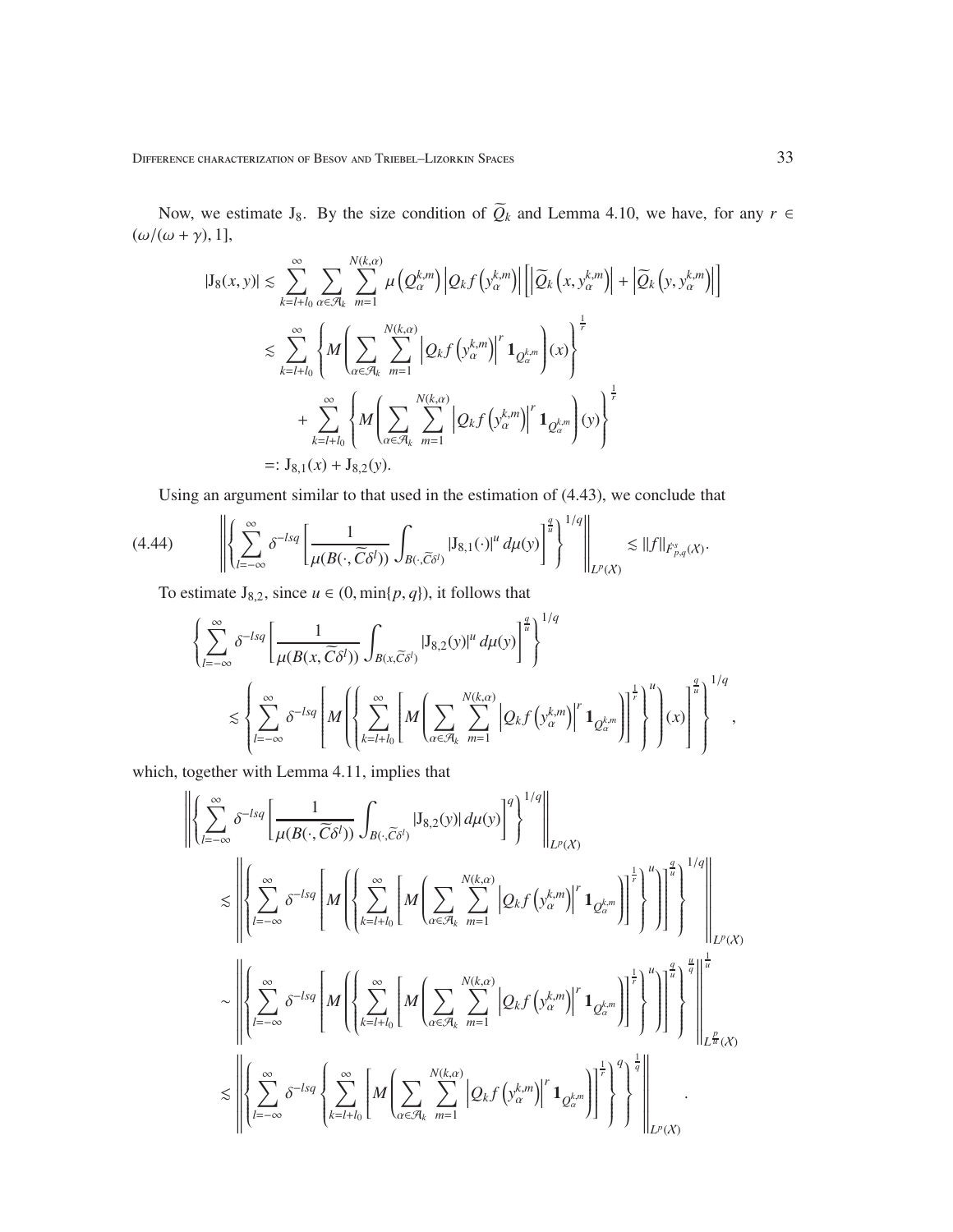From this and an argument similar to that used in the estimation of  $J_7$ , we deduce that

$$
\left\|\left\{\sum_{l=-\infty}^\infty \delta^{-l sq}\left[\frac{1}{\mu(B(\cdot,\widetilde{C}\delta^l))}\int_{B(\cdot,\widetilde{C}\delta^l)}|J_{8,2}(y)|\,d\mu(y)\right]^q\right\}^{1/q}\right\|_{L^p(X)}\lesssim \|f\|_{\dot{F}^{s}_{p,q}(X)},
$$

where we chose  $r \in (\omega/(\omega + \gamma), \min\{p, q\})$ . Combining this, (4.43), and (4.44), we then complete the proof of (iv) and hence of Proposition 4.6.

**Remark 4.12.** We point out that Proposition 4.6(iv) is new even when  $X$  is an RD-spaces.

Using Propositions 3.7(i), 4.1, and 4.6, we obtain the following difference characterization of homogeneous Besov and Triebel–Lizorkin spaces, and we omit the details here.

**Theorem 4.13.** *Let*  $\eta$  *be as in Definition 2.4,*  $\beta$ ,  $\gamma \in (0, \eta)$ *, and s*  $\in (0, \beta \land \gamma)$ *.* 

- (i) If  $p \in [1, \infty]$  and  $q \in (0, \infty]$ , then  $\dot{L}(s, p, q; \chi) = \dot{L}_b(s, p, q; \chi) = \dot{B}_{p,q}^s(\chi)$  with equivalent *(quasi-)norms.*
- (ii) If  $p \in (1, \infty)$  and  $q \in (1, \infty]$ , then  $\dot{L}_t(s, p, q; X) = \dot{F}_{p,q}^s(X)$  with equivalent norms.

## 5 Relations with inhomogeneous Besov and Triebel–Lizorkin spaces

In this section, we consider the relations between spaces of Lipschitz-type and inhomogeneous Besov spaces or Triebel– Lizorkin spaces on spaces of homogenous type. In this section, we do not need to assume that  $\mu(\chi) = \infty$ . Let us begin with the following proposition.

**Proposition 5.1.** *Let*  $\eta$  *be as in Definition 2.4 and*  $\omega$  *as in* (1.1),  $\beta$ ,  $\gamma \in (0, \eta)$ , and  $s \in (0, \beta \wedge \gamma)$ .

- (i) *If*  $p \in [1, \infty]$  *and*  $q \in (0, \infty]$ *, then*  $L_b(s, p, q; \mathcal{X}) \subset B_{p,q}^s(\mathcal{X})$ *;*
- (ii) *If*  $p \in [1, \infty]$  *and*  $q \in (\omega/[\omega + (\beta \wedge \gamma)], \infty]$ *, then*  $L_t(s, p, q; \chi) \subset F_{p,q}^s(\chi)$ *.*

*Proof.* We first prove (i). By the definition of  $L_b(s, p, q; X)$  with *s*, *p*, and *q* as in this proposition, we know that  $L_b(s, p, q; \lambda) \subset L^p(\lambda)$ . From this and  $p \in [1, \infty]$ , it follows that  $L^p(\lambda) \subset (\mathcal{G}_0^{\eta})$  $\int_0^{\eta}(\beta,\gamma)$ ' and hence  $L_b(s, p, q; \lambda) \subset (\mathcal{G}_0^{\eta})$  $\eta_0^{\eta}(\beta, \gamma)$ ' for any given  $\beta, \gamma \in (0, \eta)$ .

Let  $\{Q_k\}_{k=0}^{\infty}$  be an exp-IATI and  $f \in L_b(s, p, q; \mathcal{X})$ . Note that, by [29, Proposition 2.2(iii)], we know that, for any  $p \in [1, \infty]$  and  $k \in \{0, \ldots, N\}$ ,

$$
||Q_k f||_{L^p(X)} \lesssim ||f||_{L^p(X)}.
$$

From this, (4.5), and the Minkowski inequality, it follows that

(5.2) 
$$
||f||_{B_{p,q}^s(X)} = \left\{ \sum_{k=0}^N \sum_{\alpha \in \mathcal{A}_k} \sum_{m=1}^{N(k,\alpha)} \mu\left(Q_{\alpha}^{k,m}\right) \left[m_{Q_{\alpha}^{k,m}}\left(|Q_k(f)|\right)\right]^p \right\}^{1/p} + \left[\sum_{k=N+1}^{\infty} \delta^{-ksq} ||Q_k(f)||_{L^p(X)}^q\right]^{1/q}
$$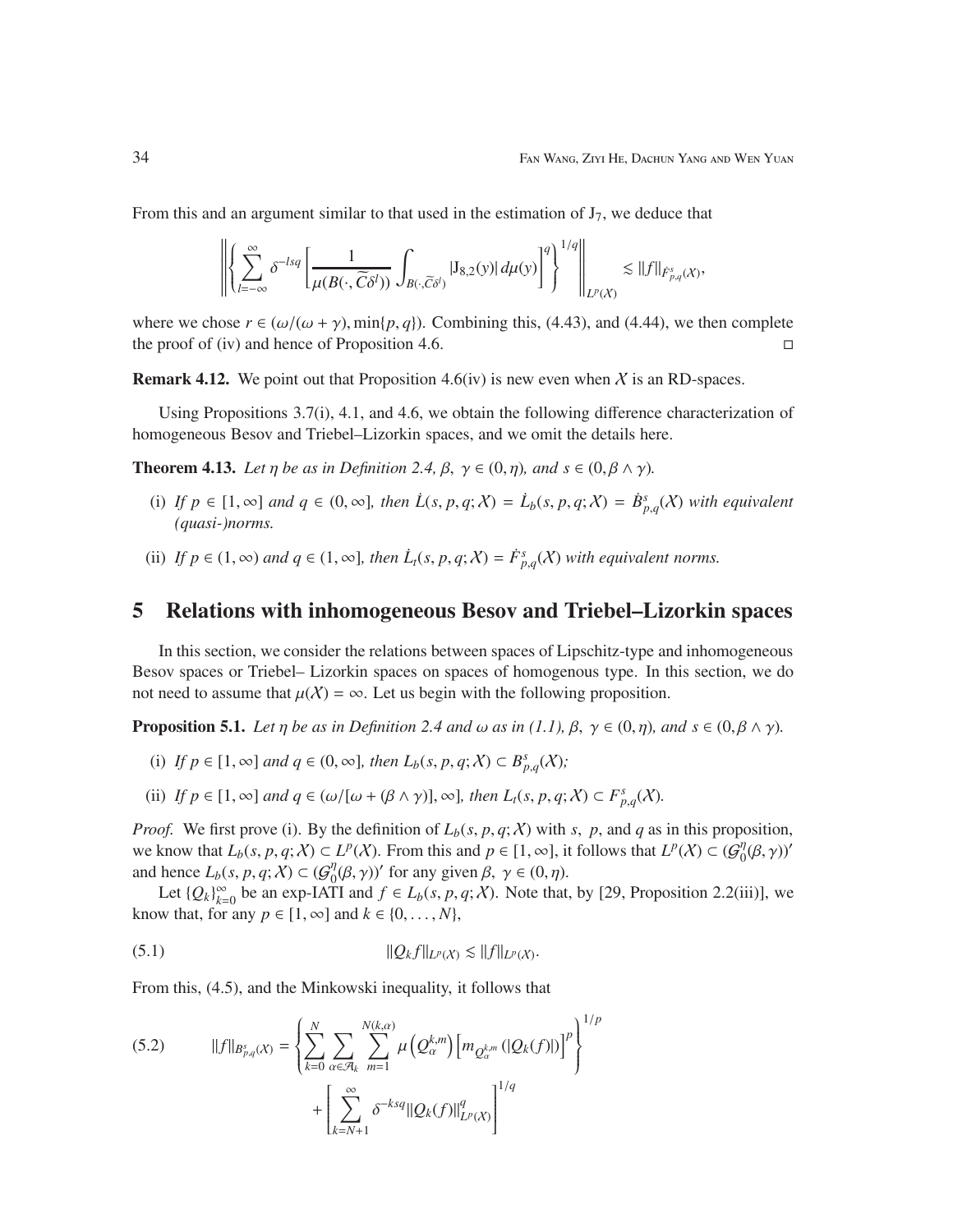$$
\lesssim \|f\|_{L^p(X)} + \left\{\sum_{k=N+1}^\infty \delta^{-ksq} \left[\sum_{j=0}^\infty \delta^{j\gamma} \left\{\int_X \left[J_{j-k}(f;x)\right]^p \ d\mu(x)\right\}^{1/p}\right]^q\right\}^{1/q},
$$

where *J*<sub>*j*−*k*</sub>(*f*; *x*) is as in (4.3). If *q* ∈ (0, 1], by (5.2) and (4.1), we find that

$$
(5.3) \qquad ||f||_{B_{p,q}^s(X)} \lesssim ||f||_{L^p(X)} + \left[ \sum_{k=N+1}^{\infty} \delta^{-ksq} \sum_{j=0}^{\infty} \delta^{j\gamma q} \left\{ \int_X \left[ J_{j-k}(f;x) \right]^p d\mu(x) \right\}^{q/p} \right]^{1/q}
$$
  

$$
\lesssim ||f||_{L^p(X)} + \left[ \sum_{j=0}^{\infty} \delta^{j\gamma q} \sum_{k=N+1}^{\infty} \delta^{-ksq} \left\{ \int_X \left[ J_{j-k}(f;x) \right]^p d\mu(x) \right\}^{q/p} \right]^{1/q}
$$
  

$$
\lesssim ||f||_{L^p(X)} + ||f||_{L_b(s,p,q;X)} \sim ||f||_{L_b(s,p,q;X)};
$$

while, if  $q \in (1, \infty)$ , by (5.2) and the Minkowski inequality, we obtain

$$
\begin{aligned} ||f||_{B^s_{p,q}(X)} &\lesssim ||f||_{L^p(X)} + \sum_{j=0}^\infty \delta^{j\gamma} \left[ \sum_{k=N+1}^\infty \delta^{-ksq} \left\{ \int_X \left[ J_{j-k}(f;x) \right]^p \ d\mu(x) \right\}^{q/p} \right]^{1/q} \\ &\lesssim ||f||_{L^p(X)} + ||f||_{\dot{L}_b(s,p,q;X)} \sim ||f||_{L_b(s,p,q;X)}. \end{aligned}
$$

This, combined with (5.3), then finishes the proof of (i).

Now, we prove (ii). Assume that  $f \in L_t(s, p, q; X)$  with *s*, *p*, and *q* as in this proposition. By the definition of  $L_t(s, p, q; \lambda)$ , we know that  $L_t(s, p, q; \lambda) \subset L^p(\lambda)$ . Since  $p \in [1, \infty]$  and *L*<sup>*p*</sup>(*X*) ⊂ ( $\mathcal{G}_0^{\eta}$  $\mathcal{O}_0^{\eta}(\beta, \gamma)$ ', it follows that  $L_t(s, p, q; \mathcal{X}) \subset (\mathcal{G}_0^{\eta})$  $\eta_0^{\eta}(\beta, \gamma)$ ' for any given  $\beta, \gamma \in (0, \eta)$ .

Let  ${Q_k}_{k=0}^{\infty}$  be an exp-IATI. If  $p \in [1, \infty)$ , using (5.1) and an argument similar to that used in the estimations of  $(4.14)$  and  $(4.15)$ , we find that

$$
\begin{split} ||f||_{F^s_{p,q}(\mathcal{X})}&\lesssim \left\{\sum_{k=0}^N\sum_{\alpha\in\mathcal{A}_k}\sum_{m=1}^{N(k,\alpha)}\mu\left(Q^{k,m}_{\alpha}\right)\left[m_{Q^{k,m}_{\alpha}}\left(|Q_k(f)|\right)\right]^p\right\}^{1/p}+\left\|\left\{\sum_{k=N+1}^\infty\delta^{-ksq}|Q_kf|^q\right\}^{1/q}\right\|_{L^p(\mathcal{X})}\\ &\lesssim ||f||_{L^p(\mathcal{X})}+\|f\|_{\dot{L}_t(s,p,q;\mathcal{X})}\sim \|f\|_{L_t(s,p,q;\mathcal{X})}. \end{split}
$$

If  $p = \infty$ , then, from (2.4) and (4.34), it follows that, for any  $k \in \{0, ..., N\}$  and  $x \in \mathcal{X}$ ,

$$
|Q_k f(x)| = \left| \int_X Q_k(x, y) f(y) \, d\mu(y) \right| \lesssim ||f||_{L^{\infty}(X)}
$$

and hence, for any  $k \in \{0, \ldots, N\}$ ,  $\alpha \in \mathcal{A}_k$ , and  $m \in \{1, \ldots, N(k, \alpha)\}$ ,

$$
(5.4) \t\t\t\t m_{Q_{\alpha}^{k,m}}(|Q_k f|) \lesssim ||f||_{L^{\infty}(X)}.
$$

Moreover, by an argument similar to that used in (4.16), we find that, for any  $j \in \{N+1, N+2, \dots\}$ and  $\alpha \in \mathcal{A}_j$ ,

$$
\frac{1}{\mu(Q_{\alpha}^{j})}\int_{Q_{\alpha}^{j}}\sum_{k=j}^{\infty}\delta^{-ksq}|Q_{k}f(x)|^{q} d\mu(x)\lesssim||f||_{\dot{L}_{t}(s,\infty,q;X)}^{q}.
$$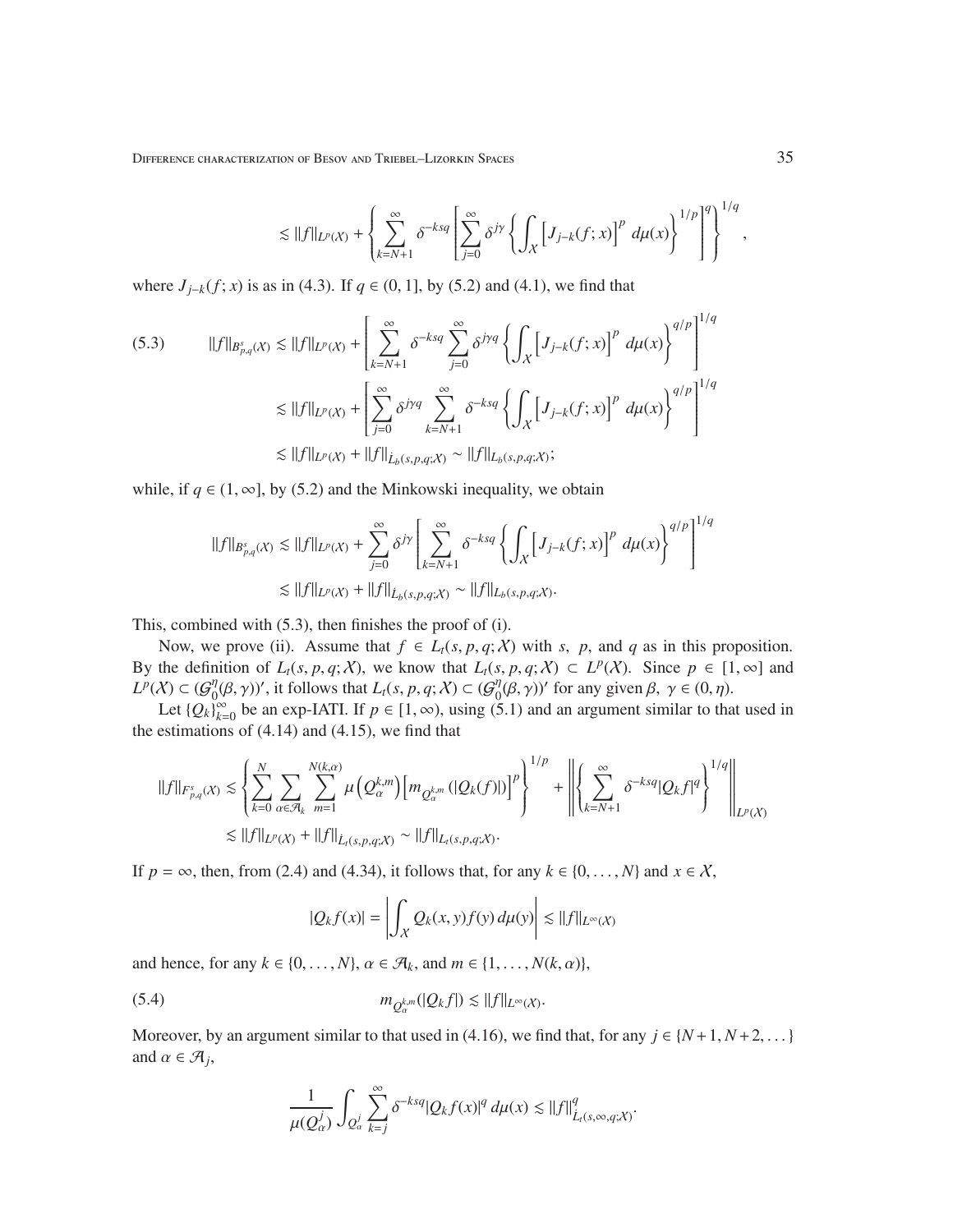Using this and (5.4), we conclude that  $f \in F^s_{\infty,q}(X)$  and

$$
\|f\|_{F^s_{\infty,q}(\mathcal X)}\lesssim \|f\|_{L^\infty(\mathcal X)}+\|f\|_{\dot L_t(s,p,q;\mathcal X)}\sim \|f\|_{L_t(s,p,q;\mathcal X)},
$$

which completes the proof of (ii) and hence of Proposition 5.1.  $\Box$ 

To establish the converse of Proposition 5.1, we need the following notion of local lower bounds; see, for instance, [19, Definition 1.1].

**Definition 5.2.** Suppose that  $(X, d, \mu)$  is a space of homogeneous type with upper dimension  $\omega$  as in (1.1). The measure  $\mu$  is said to have a *local lower bound Q* with  $Q \in (0, \infty)$ , if there exists a positive constant *C* such that, for any  $x \in \mathcal{X}$  and  $r \in (0, 1]$ ,

$$
\mu(B(x,r)) \ge Cr^Q.
$$

- Remark 5.3. (i) Differently from the global lower bound *Q*, which only makes sense for any  $Q \in (0, \omega]$ , of X in Definition 4.4, the local lower bound Q of X indeed makes sense for any  $Q \in (0, \infty)$ .
	- (ii) Observe that the local lower bound  $Q$  of  $X$  in [19, Definition 1.1] is directly required to be the same as in the upper dimension  $\omega$  of X.

Next, we establish the converse of Proposition 5.1.

**Proposition 5.4.** *Let*  $\eta$  *be as in Definition 2.4,*  $\omega$  *as in (1.1),*  $\beta$ ,  $\gamma \in (0, \eta)$ ,  $s \in (0, \beta \wedge \gamma)$ , and  $Q \in [\omega, \infty)$ .

- (i) *If*  $p \in [1, \infty]$  *and*  $q \in (0, \infty]$ *, then*  $B_{p,q}^{s}(\mathcal{X}) \subset L(s, p, q; \mathcal{X})$ *;*
- (ii) If X has a local lower bound Q,  $p \in (Q/(Q + s), 1)$  satisfies  $-\eta < s Q/p$ , and  $q \in (0, \infty)$ , *then*  $B_{p,q}^s(X) \subset L(s,p,q;X)$ ;
- (iii) *If*  $p \in (1, \infty)$  *and*  $q \in (1, \infty)$ *, then*  $F_{p,q}^s(X) \subset L_t(s, p, q; X)$ ;
- (iv) *If* X has a local lower bound Q,  $p \in (Q/(Q + s), 1]$  satisfies  $-\eta < s Q/p$ , and  $q \in$  $(Q/[Q + (\beta \wedge \gamma)], \infty]$ , then  $F^{s}_{p,q}(X) \subset L_{t}(s, p, q, u; X)$  with  $u \in (0, \min\{p, q\})$ .

To show Proposition 5.4, we need the following embedding lemma for inhomogeneous Besov and Triebel–Lizorkin spaces on spaces of homogeneous type, which comes from the combination of [19, Theorem 1.3] and [30, Theorem 7.4] with some slight modifications based on the observation that it is easy to check that [19, Proposition 3.1] still holds true when  $O \in [\omega, \infty)$ . Recall that Lemma 5.5 was proved in [19, Theorem 1.3] only in the case  $Q = \omega$ .

**Lemma 5.5.** *Let*  $\eta$  *be as in Definition 2.4,*  $\omega$  *as in* (1.1),  $Q \in [\omega, \infty)$ ,  $\beta$ ,  $\gamma \in (0, \eta)$ ,  $s \in (0, \beta \wedge \gamma)$ , *and*  $p \in (Q/(Q + s), 1]$  *satisfy*  $-\eta < s - Q/p$ *. Assume that* X *has a local lower bound* Q*.* 

(i) *If*  $q \in (0, \infty]$ *, then* 

$$
B_{p,q}^s(X) \subset B_{1,q}^{s-Q(\frac{1}{p}-1)}(X).
$$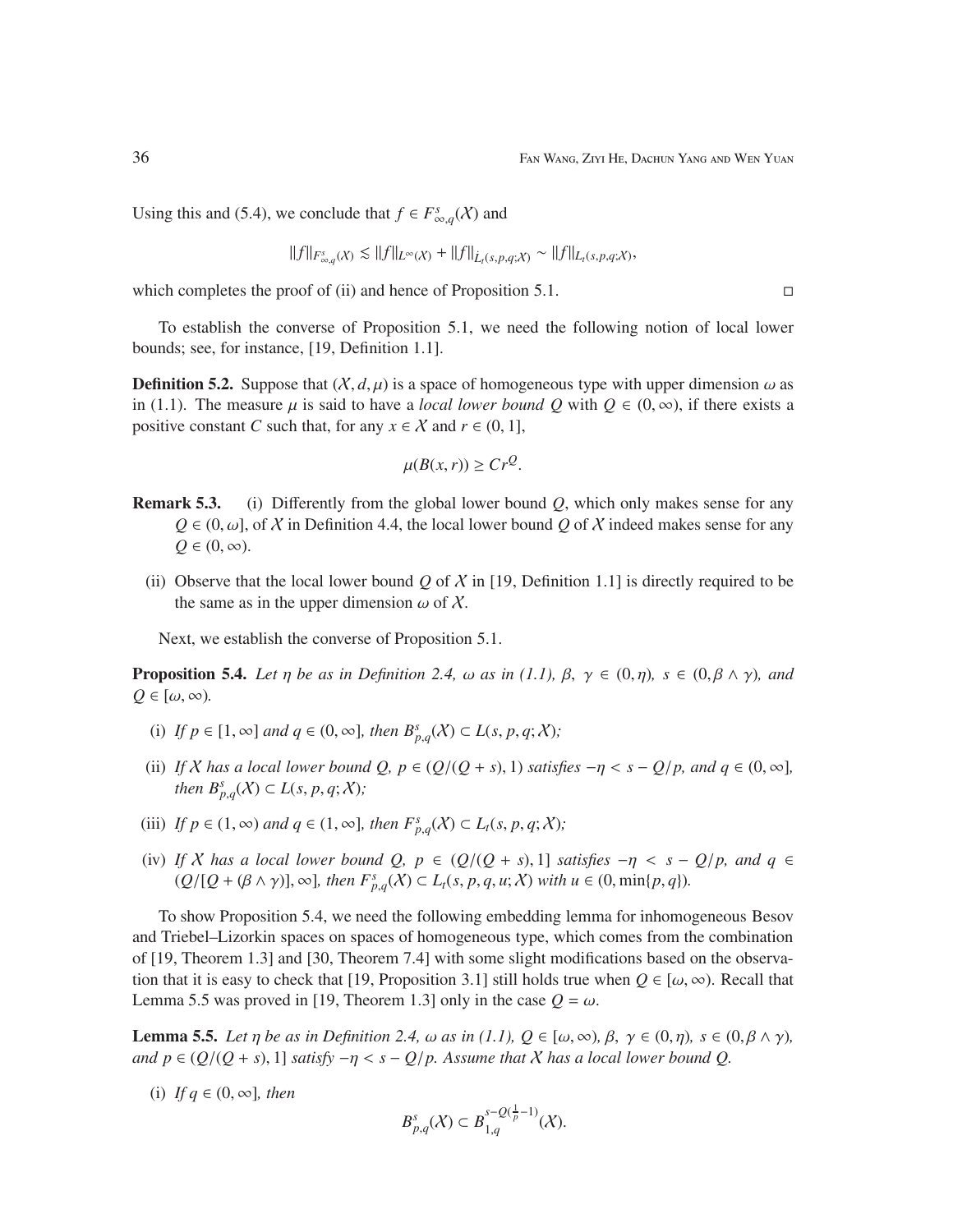(ii) *If q*  $\in$   $(Q/[Q + (\beta \wedge \gamma)], \infty]$ *, then* 

$$
F_{p,q}^s(X) \subset F_{1,q}^{s-Q(\frac{1}{p}-1)}(X).
$$

Remark 5.6. We point that the local lower bound *Q* of X in Proposition 5.4 and Lemma 5.5 is required to be in  $[\omega, \infty)$ . It is still unclear whether or not the conclusions of Proposition 5.4 and Lemma 5.5 still hold true if the local lower bound *Q* of  $\chi$  belongs to  $(0, \omega)$ . Indeed, we prove Proposition 5.4 by using Lemma 5.5, while Lemma 5.5 strongly depends on [19, Proposition 3.1] which needs  $Q = \omega$  but it is easy to check that [19, Proposition 3.1] still holds true when  $Q \in (\omega, \infty)$ . This results in the restriction of Proposition 5.4 on the local lower bound of X.

Now, we prove Proposition 5.4.

*Proof of Proposition 5.4.* We first prove (i). By an argument similar to that used in the proof of [48, Theorem 6.12], we know that, for any  $p \in [1, \infty]$  and  $q \in (0, \infty]$ ,  $B_{p,q}^s(\mathcal{X}) \subset L^p(\mathcal{X})$ . Using this and Proposition 3.10(ii), to prove (i), it suffices to show that

$$
(5.5) \qquad \left\{ \sum_{l=0}^{\infty} \delta^{-lsq} \left[ \frac{1}{\mu(B(x,\widetilde{C}\delta^{l}))} \int_{B(x,\widetilde{C}\delta^{l})} |f(x)-f(y)|^{p} d\mu(y) d\mu(x) \right]^{q/p} \right\}^{1/q} \lesssim ||f||_{B^{s}_{p,q}(X)}.
$$

Note that there exists a unique  $l_0 \in \mathbb{Z}$  such that  $\widetilde{C} \in (\delta^{l_0+1}, \delta^{l_0}]$ . Since the space  $\dot{L}_b(s, p, q; \chi)$  is independent of the choice of  $\tilde{C}$ , without loss of generality, we may assume that  $l_0 \in (-\infty, 0] \cap \mathbb{Z}$ . By Lemma 2.10, we have

$$
(5.6) \qquad \left\{ \sum_{l=0}^{\infty} \delta^{-lsq} \left[ \int_{\mathcal{X}} \frac{1}{\mu(B(x, \widetilde{C}\delta^{l}))} \int_{B(x, \widetilde{C}\delta^{l})} |f(x) - f(y)|^{p} d\mu(y) d\mu(x) \right]^{q/p} \right\}^{1/q}
$$
  
\n
$$
\leq \left\{ \sum_{l=0}^{\infty} \delta^{-lsq} \left[ \int_{\mathcal{X}} \frac{1}{\mu(B(x, \delta^{l+l_{0}}))} \right. \\ \times \int_{B(x, \delta^{l+l_{0}})} \left\{ \sum_{\alpha \in \mathcal{A}_{0}} \sum_{m=1}^{N(0, \alpha)} \int_{Q_{\alpha}^{0,m}} |\widetilde{Q}_{0}(x, z) - \widetilde{Q}_{0}(x, z)| d\mu(z) Q_{\alpha,1}^{0,m}(f) \right. \\ \left. + \sum_{k=1}^{N} \sum_{\alpha \in \mathcal{A}_{k}} \sum_{m=1}^{N(k, \alpha)} \mu(Q_{\alpha}^{k,m}) \right. \\ \times \left| \widetilde{Q}_{k}(x, y_{\alpha}^{k,m}) - \widetilde{Q}_{k}(y, y_{\alpha}^{k,m}) \right| Q_{\alpha,1}^{k,m}(f) \right\}^{p} d\mu(y) d\mu(x) \Big]^{q/p} \Bigg\}^{1/q}
$$
  
\n
$$
+ \left\{ \sum_{l=0}^{N+2-l_{0}} \delta^{-lsq} \left[ \int_{\mathcal{X}} \frac{1}{\mu(B(x, \delta^{l+l_{0}}))} \int_{B(x, \delta^{l+l_{0}})} \left\{ \sum_{k=N+1}^{\infty} \sum_{\alpha \in \mathcal{A}_{k}} \sum_{m=1}^{N(k, \alpha)} \mu(Q_{\alpha}^{k,m}) \right. \\ \times \left| \widetilde{Q}_{k}(x, y_{\alpha}^{k,m}) - \widetilde{Q}_{k}(y, y_{\alpha}^{k,m}) \right| \left| Q_{k} f(y_{\alpha}^{k,m}) \right| \right\}^{p} d\mu(y) d\mu(x) \Bigg]^{q/p} \Bigg\}^{1/q}
$$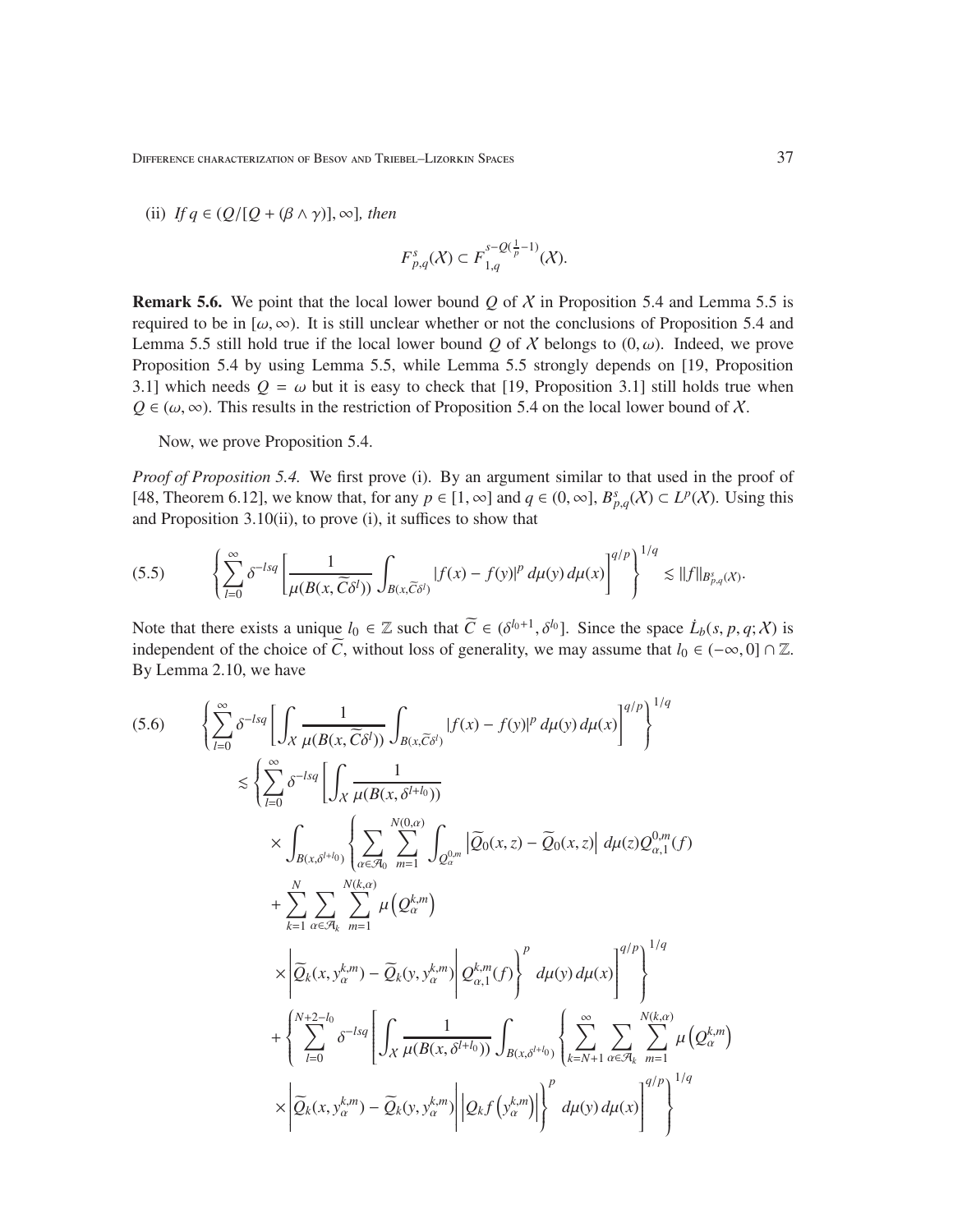$$
+ \left\{ \sum_{l=N+3-l_0}^{\infty} \delta^{-lsq} \left[ \int_X \frac{1}{\mu(B(x, \delta^{l+l_0}))} \int_{B(x, \delta^{l+l_0})} \left\{ \sum_{k=N+1}^{l+l_0-1} \sum_{\alpha \in \mathcal{A}_k} \sum_{m=1}^{N(k,\alpha)} \mu\left(Q_{\alpha}^{k,m}\right) \right. \right. \\ \times \left| \widetilde{Q}_k(x, y_{\alpha}^{k,m}) - \widetilde{Q}_k(y, y_{\alpha}^{k,m}) \right| \left| Q_k f\left(y_{\alpha}^{k,m}\right) \right| \right\}^p d\mu(y) d\mu(x) \Bigg]^{q/p} \Bigg\}^{1/q} \\ + \left\{ \sum_{l=N+3-l_0}^{\infty} \delta^{-lsq} \left[ \int_X \frac{1}{\mu(B(x, \delta^{l+l_0}))} \int_{B(x, \delta^{l+l_0})} \left\{ \sum_{k=l+l_0-1}^{\infty} \sum_{\alpha \in \mathcal{A}_k} \sum_{m=1}^{N(k,\alpha)} \mu\left(Q_{\alpha}^{k,m}\right) \right. \right. \\ \times \left| \widetilde{Q}_k(x, y_{\alpha}^{k,m}) - \widetilde{Q}_k(y, y_{\alpha}^{k,m}) \right| \left| Q_k f\left(y_{\alpha}^{k,m}\right) \right| \right\}^p d\mu(y) d\mu(x) \Bigg]^{q/p} \Bigg\}^{1/q} \\ =: Y_1 + Y_2 + Y_3 + Y_4.
$$

We first estimate  $Y_1$ . By [48, (4.6)], we further obtain

$$
(5.7) \quad Y_1 \leq \left\{ \sum_{l=0}^{\infty} \delta^{-lsq} \left[ \int_X \frac{1}{\mu(B(x, \delta^{l+l_0}))} \int_{B(x, \delta^{l+l_0})} \left\{ \sum_{k=0}^N \sum_{\alpha \in \mathcal{A}_k} \sum_{m=1}^{N(k,\alpha)} \mu\left(Q_{\alpha}^{k,m} \right) m_{Q_{\alpha}^{k,m}}(|Q_k f|) \right. \right. \\ \times \quad \text{sup} \left| \widetilde{Q}_k(x, z) - \widetilde{Q}_k(y, z) \right| \right\}^p d\mu(y) d\mu(x) \left\| \int^{q/p} \right\}^{1/q} \\ \leq \left\{ \sum_{l=0}^{N+1-l_0} \delta^{-lsq} \left[ \int_X \frac{1}{\mu(B(x, \delta^{l+l_0}))} \int_{B(x, \delta^{l+l_0})} \left\{ \sum_{k=0}^N \sum_{\alpha \in \mathcal{A}_k} \sum_{m=1}^{N(k,\alpha)} \mu\left(Q_{\alpha}^{k,m} \right) m_{Q_{\alpha}^{k,m}}(|Q_k f|) \right. \right. \\ \times \left[ \sup_{z \in Q_{\alpha}^{k,m}} \left| \widetilde{Q}_k(x, z) \right| + \sup_{z \in Q_{\alpha}^{k,m}} \left| \widetilde{Q}_k(y, z) \right| \right] \right\}^p d\mu(y) d\mu(x) \left\| \int^{q/p} \right\}^{1/q} \\ + \left\{ \sum_{l=N+2-l_0}^{\infty} \delta^{-lsq} \left[ \int_X \frac{1}{\mu(B(x, \delta^{l+l_0}))} \int_{B(x, \delta^{l+l_0})} \left\{ \sum_{k=0}^N \sum_{\alpha \in \mathcal{A}_k} \sum_{m=1}^{N(k,\alpha)} \mu\left(Q_{\alpha}^{k,m} \right) \right. \right. \\ \times m_{Q_{\alpha}^{k,m}}(|Q_k f|) \sup_{z \in Q_{\alpha}^{k,m}} \left| \widetilde{Q}_k(x, z) - \widetilde{Q}_k(y, z) \right| \right\}^p d\mu(y) d\mu(x) \left\| \int^{q/p} \right\}^{1/q} \\ =: Y_{1,1} + Y_{1,2}.
$$

To estimate Y<sub>1,1</sub>, note that, for any  $x \in \mathcal{X}$  and  $z \in Q_{\alpha}^{k,m}$ ,  $\delta^k + d(x, z) \sim \delta^k + d(x, y_{\alpha}^{k,m})$ . By this, the Hölder inequality, and Lemmas  $4.3(i)$  and  $4.9$ , we obtain

$$
\sum_{k=0}^N \sum_{\alpha \in \mathcal{A}_k} \sum_{m=1}^{N(k,\alpha)} \mu\left(Q_\alpha^{k,m}\right) m_{Q_\alpha^{k,m}}(|Q_k f|) \left[\sup_{z \in Q_\alpha^{k,m}} \left|\widetilde{Q}_k(x,z)\right| + \sup_{z \in Q_\alpha^{k,m}} \left|\widetilde{Q}_k(y,z)\right|\right] \n\lesssim \left\{\sum_{k=0}^N \sum_{\alpha \in \mathcal{A}_k} \sum_{m=1}^{N(k,\alpha)} \mu\left(Q_\alpha^{k,m}\right) \left[m_{Q_\alpha^{k,m}}(|Q_k f|) \right]^p \left[\sup_{z \in Q_\alpha^{k,m}} \left|\widetilde{Q}_k(x,z)\right| + \sup_{z \in Q_\alpha^{k,m}} \left|\widetilde{Q}_k(y,z)\right|\right] \right\}^{1/p},
$$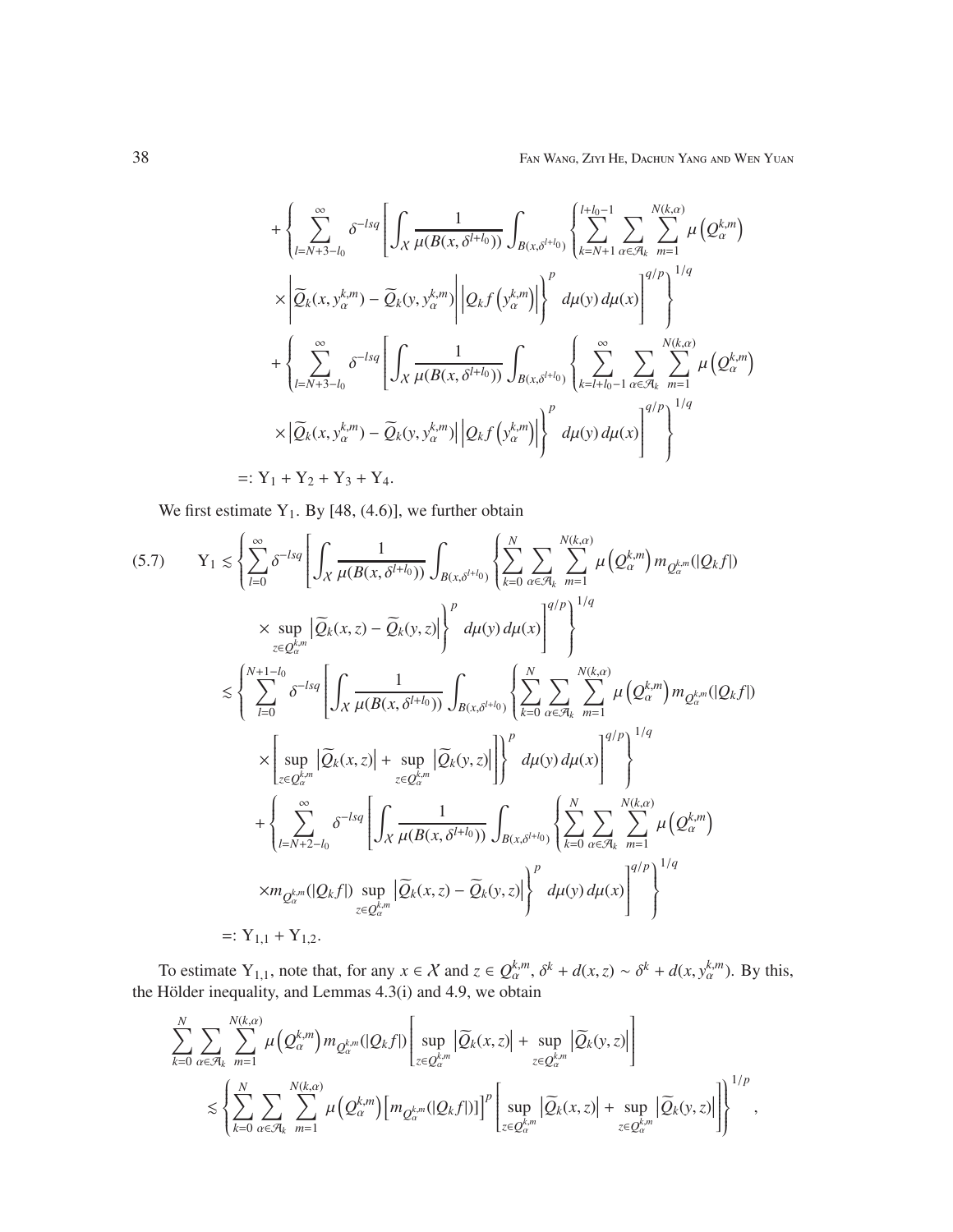which, together with Lemmas 4.3(i) and 4.9, (4.30), (4.34), and the arbitrariness of  $y_\alpha^{k,m}$ , further implies that

$$
Y_{1,1} \lesssim \left\{ \sum_{l=0}^{N+1-l_0} \delta^{-lsq} \sum_{k=0}^N \sum_{\alpha \in \mathcal{A}_k} \sum_{m=1}^{N(k,\alpha)} \mu(Q_\alpha^{k,m}) \left[ m_{Q_\alpha^{k,m}}(|Q_k f|) \right]^p \int_{\mathcal{X}} R_{\gamma}\left(x, y_{\alpha}^{k,m}; k\right) d\mu(x) \right\}^{1/p}
$$
  

$$
\lesssim ||f||_{B^s_{p,q}(\mathcal{X})},
$$

where  $R_{\gamma}(x, y_{\alpha}^{k,m}; k)$  is as in (2.3).

Now, we estimate Y<sub>1,2</sub>. By (2.6), the fact that  $\delta^k + d(x, z) \sim \delta^k + d(x, y_\alpha^{k,m})$  for any  $x \in \mathcal{X}$ , the regularity of  $\widetilde{Q}_k$ , and  $z \in Q_\alpha^{k,m}$ , we find that

$$
(5.8) \quad Y_{1,2} \leq \left\{ \sum_{l=N+2-l_0}^{\infty} \delta^{-lsq} \left[ \int_X \frac{1}{\mu(B(x,\delta^{l+l_0}))} \int_{B(x,\delta^{l+l_0})} \left\{ \sum_{k=0}^N \sum_{\alpha \in \mathcal{A}_k} \sum_{m=1}^{N(k,\alpha)} \mu\left(Q_{\alpha}^{k,m}\right) m_{Q_{\alpha}^{k,m}}(|Q_k f|) \right. \right. \\ \times \left. \left[ \frac{d(x,y)}{\delta^k + d(x,y_{\alpha}^{k,m})} \right]^\beta R_\gamma\left(x,y_{\alpha}^{k,m};k\right) \right\}^p d\mu(y) d\mu(x) \right\}^{q/p} \right\}^{1/q} \\ \leq \left\{ \sum_{l=N+2-l_0}^{\infty} \delta^{l(\beta-s)q} \left[ \int_X \frac{1}{\mu(B(x,\delta^{l+l_0}))} \int_{B(x,\delta^{l+l_0})} \left\{ \sum_{k=0}^N \sum_{\alpha \in \mathcal{A}_k} \sum_{m=1}^{N(k,\alpha)} \mu\left(Q_{\alpha}^{k,m}\right) m_{Q_{\alpha}^{k,m}}(|Q_k f|) \right. \right. \\ \times R_\gamma\left(x,y_{\alpha}^{k,m};k\right) \right\}^p d\mu(y) d\mu(x) \right\}^{q/p} .
$$

From this,  $s \in (0,\beta)$ ,  $p \in [1,\infty]$ , and an argument similar to that used in the estimation of Y<sub>1,1</sub>, we deduce that

$$
Y_{1,2} \lesssim ||f||_{B_{p,q}^s(X)}.
$$

Next, we estimate  $Y_2$ . We first note that, by the Hölder inequality, (2.5), and Lemma 4.9, for any fixed  $\widetilde{s} \in (0, s)$ ,

$$
\sum_{k=N+1}^{\infty} \sum_{\alpha \in \mathcal{A}_k}^{N(k,\alpha)} \mu\left(Q_{\alpha}^{k,m}\right) \left|\widetilde{Q}_k(x, y_{\alpha}^{k,m}) - \widetilde{Q}_k(y, y_{\alpha}^{k,m})\right| \left|Q_k f\left(y_{\alpha}^{k,m}\right)\right|
$$
\n
$$
\lesssim \left\{\sum_{k=N+1}^{\infty} \delta^{-k\widetilde{s}p} \sum_{\alpha \in \mathcal{A}_k} \sum_{m=1}^{N(k,\alpha)} \mu\left(Q_{\alpha}^{k,m}\right) \left|\widetilde{Q}_k(x, y_{\alpha}^{k,m}) - \widetilde{Q}_k(y, y_{\alpha}^{k,m})\right| \left|Q_k f\left(y_{\alpha}^{k,m}\right)\right|^{p}\right\}^{1/p}
$$
\n
$$
\times \left\{\sum_{k=N+1}^{\infty} \delta^{k\widetilde{s}p'} \sum_{\alpha \in \mathcal{A}_k} \sum_{m=1}^{N(k,\alpha)} \mu\left(Q_{\alpha}^{k,m}\right) \left|\widetilde{Q}_k(x, y_{\alpha}^{k,m}) - \widetilde{Q}_k(y, y_{\alpha}^{k,m})\right|\right\}^{1/p'}
$$
\n
$$
\lesssim \left\{\sum_{k=N+1}^{\infty} \delta^{-k\widetilde{s}p} \sum_{\alpha \in \mathcal{A}_k} \sum_{m=1}^{N(k,\alpha)} \mu\left(Q_{\alpha}^{k,m}\right) \left|\widetilde{Q}_k(x, y_{\alpha}^{k,m}) - \widetilde{Q}_k(y, y_{\alpha}^{k,m})\right| \left|Q_k f\left(y_{\alpha}^{k,m}\right)\right|^{p}\right\}^{1/p}
$$

.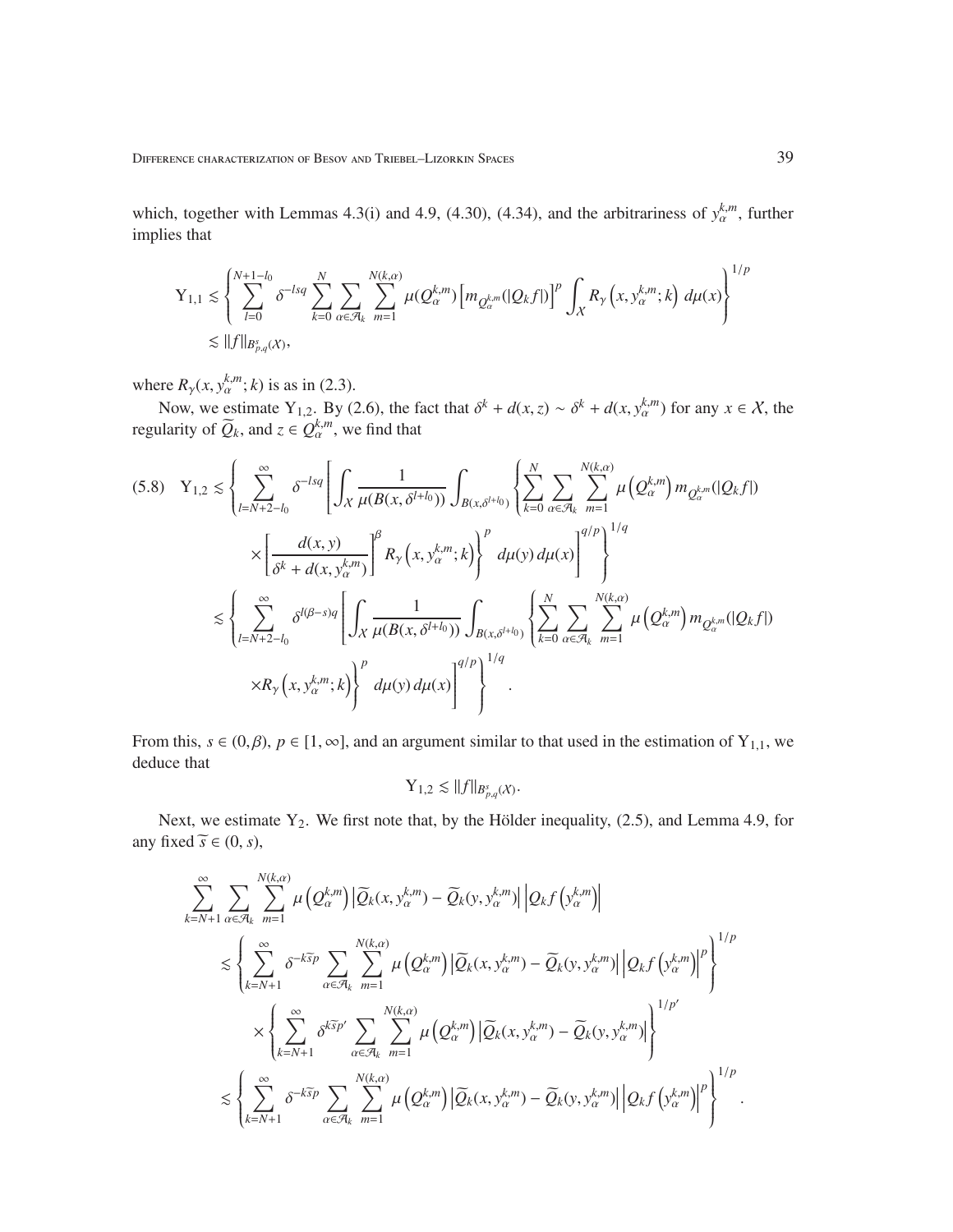From this, (4.30), (4.34), and the arbitrariness of  $y_\alpha^{k,m}$ , we deduce that

$$
\begin{split} \mathbf{Y}_2 &\lesssim \left\{ \sum_{l=0}^{N+2-l_0} \delta^{-lsq} \left( \sum_{k=N+1}^{\infty} \delta^{-ksq} \left[ \sum_{\alpha \in \mathcal{A}_k} \sum_{m=1}^{N(k,\alpha)} \mu(Q_{\alpha}^{k,m}) \left| Q_k f\left(\mathbf{y}_{\alpha}^{k,m}\right) \right|^p \right]^{q/p} \right\} \\ &\times \left[ \sum_{k=N+1}^{\infty} \delta^{k(s-\overline{s})p(q/p)'} \right]^{1/(q/p)'} \right\}^{1/p} \\ &\lesssim \|f\|_{\mathcal{B}^s_{p,q}(X)}, \end{split}
$$

where we used (4.1) when  $q/p \in (0, 1]$ , or the Hölder inequality when  $q/p \in (1, \infty]$ .

We now estimate  $Y_3$ . By (2.6), we conclude that

$$
(5.9) \tY_3 \leq \left\{ \sum_{l=N+3-l_0}^{\infty} \delta^{-lsq} \left[ \int_X \frac{1}{\mu(B(x, \delta^{l+l_0}))} \int_{B(x, \delta^{l+l_0})} \left\{ \sum_{k=N+1}^{l+l_0-1} \sum_{\alpha \in \mathcal{A}_k} \sum_{m=1}^{N(k, \alpha)} \mu\left(Q_{\alpha}^{k,m}\right) \right. \right. \\ \times \left| Q_k f\left(y_{\alpha}^{k,m}\right) \right| \left[ \frac{d(x, y)}{\delta^k + d(x, y_{\alpha}^{k,m})} \right]^\beta R_\gamma\left(x, y_{\alpha}^{k,m}; k\right) \right\}^p d\mu(y) d\mu(x) \right\}^{q/p} \right\}^{1/q}
$$

$$
\leq \left\{ \sum_{l=N+3-l_0}^{\infty} \delta^{l(\beta-s)q} \left[ \int_X \frac{1}{\mu(B(x, \delta^{l+l_0}))} \int_{B(x, \delta^{l+l_0})} \left\{ \sum_{k=N+1}^{l+l_0-1} \delta^{-k\beta} \sum_{\alpha \in \mathcal{A}_k} \sum_{m=1}^{N(k, \alpha)} \mu\left(Q_{\alpha}^{k,m}\right) \right. \right. \\ \times \left| Q_k f\left(y_{\alpha}^{k,m}\right) \right| R_\gamma\left(x, y_{\alpha}^{k,m}; k\right) \right\}^p d\mu(y) d\mu(x) \right\}^{q/p} \right\}^{1/q},
$$

where  $R_{\gamma}(x, y_{\alpha}^{k,m}; k)$  is as in (2.3). Due to  $p \in [1, \infty]$ , by (5.9), the Hölder inequality, Lemma 4.9, and (4.34), we have

$$
\begin{split} \mathbf{Y}_{3} &\lesssim \left\{\sum_{l=N+3-l_{0}}^{\infty}\delta^{l(\widetilde{\beta}-s)q}\left[\int_{\mathcal{X}}\frac{1}{\mu(B(x,\delta^{l+l_{0}}))}\int_{B(x,\delta^{l+l_{0}})}\left\{\sum_{k=N+1}^{l+l_{0}-1}\delta^{-k\widetilde{\beta}p}\sum_{\alpha\in\mathcal{A}_{k}}\sum_{m=1}^{N(k,\alpha)}\mu\left(Q_{\alpha}^{k,m}\right)\right.\\ &\left.\times\left|\mathcal{Q}_{k}f\left(\mathbf{y}_{\alpha}^{k,m}\right)\right|^{p}R_{\gamma}\left(x,\mathbf{y}_{\alpha}^{k,m};k\right)\right\}d\mu(\mathbf{y})\,d\mu(x)\right\}^{q/p}\right\}^{1/q} \\ &\lesssim \left\{\sum_{l=N+3-l_{0}}^{\infty}\delta^{l(\widetilde{\beta}-s)q}\left[\sum_{k=N+1}^{l+l_{0}-1}\delta^{-k\widetilde{\beta}p}\sum_{\alpha\in\mathcal{A}_{k}}\sum_{m=1}^{N(k,\alpha)}\mu\left(Q_{\alpha}^{k,m}\right)\left|\mathcal{Q}_{k}f\left(\mathbf{y}_{\alpha}^{k,m}\right)\right|^{p}\right]^{q/p}\right\}^{1/q}, \end{split}
$$

where  $\beta \in (s, \beta)$  is a fixed constant. From this, (4.1) when  $q/p \in (0, 1]$ , or the Hölder inequality when  $q/p \in (1, \infty]$ , and the arbitrariness of  $y_{\alpha}^{k,m}$ , we deduce that

$$
Y_3 \lesssim \|f\|_{B_{p,q}^s(\mathcal{X})}.
$$

Finally, using an argument similar to that used in the estimation of  $Y_2$ , we also obtain  $Y_4 \leq$  $||f||_{B_{p,q}^{s}(X)}$ . This finishes the proof of (5.5) and hence of (i).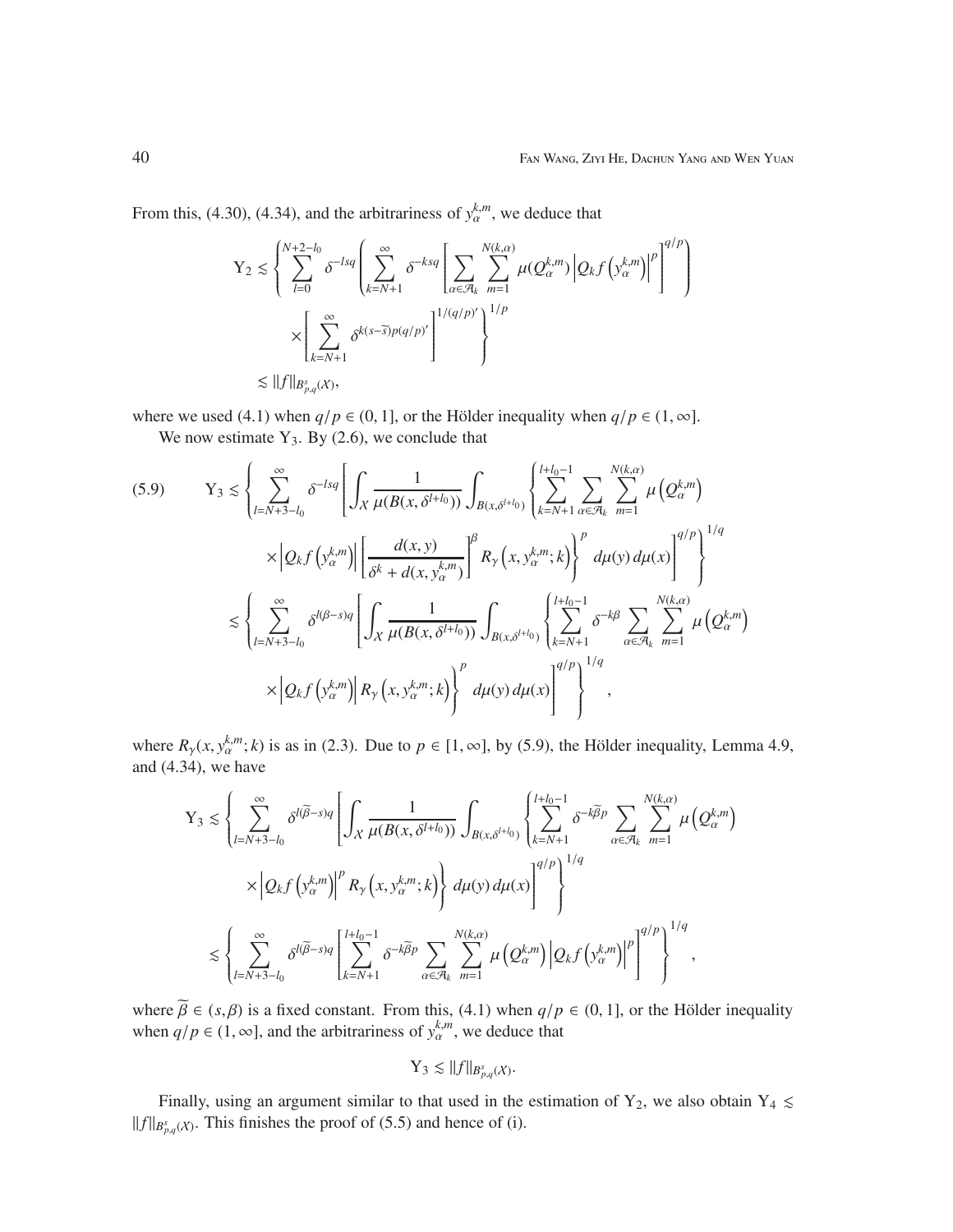Next, we show (ii). Assume that  $p \in (Q/(Q + s), 1), q \in (0, \infty], \{Q_k\}_{k=0}^{\infty}$  is an exp-IATI, and *f* ∈  $B_{p,q}^s(X)$ . Then, by Lemma 2.10, for any  $x \in X$ , let

$$
\widetilde{f}(x) := \sum_{\alpha \in \mathcal{A}_0} \sum_{m=1}^{N(0,\alpha)} \int_{Q_{\alpha}^{0,m}} \widetilde{Q}_0(x,y) d\mu(y) Q_{\alpha,1}^{0,m}(f) \n+ \sum_{k=1}^N \sum_{\alpha \in \mathcal{A}_k} \sum_{m=1}^{N(k,\alpha)} \mu(Q_{\alpha}^{k,m}) \widetilde{Q}_k(x,y_{\alpha}^{k,m}) Q_{\alpha,1}^{k,m}(f) \n+ \sum_{k=N+1}^{\infty} \sum_{\alpha \in \mathcal{A}_k} \sum_{m=1}^{N(k,\alpha)} \mu(Q_{\alpha}^{k,m}) \widetilde{Q}_k(x,y_{\alpha}^{k,m}) Q_k f(y_{\alpha}^{k,m}).
$$

We claim that  $\widetilde{f}$  is well defined and, moreover,  $\widetilde{f} \in L^p(X)$ . Indeed, from (4.34), we deduce that

$$
\begin{split} \left\|\widetilde{f}\right\|^{p}_{L^{p}(X)} &\lesssim \sum_{k=0}^{N}\sum_{\alpha\in\mathcal{A}_{k}}\sum_{m=1}^{N(k,\alpha)}\left[\mu(Q_{\alpha}^{k,m})m_{Q_{\alpha}^{k,m}}(|Q_{k}f|)\right]^{p}\int_{\mathcal{X}}\left[R_{\gamma}\left(x,y_{\alpha}^{k,m};k\right)\right]^{p}\,d\mu(x) \\ &+\sum_{k=N+1}^{\infty}\sum_{\alpha\in\mathcal{A}_{k}}\sum_{m=1}^{N(k,\alpha)}\left[\mu(Q_{\alpha}^{k,m})|Q_{k}f(y_{\alpha}^{k,m})|\right]^{p}\int_{\mathcal{X}}\left[R_{\gamma}\left(x,y_{\alpha}^{k,m};k\right)\right]^{p}\,d\mu(x) \\ &\lesssim \sum_{k=0}^{N}\sum_{\alpha\in\mathcal{A}_{k}}\sum_{m=1}^{N(k,\alpha)}\mu(Q_{\alpha}^{k,m})\left[m_{Q_{\alpha}^{k,m}}(|Q_{k}f|)\right]^{p}+\sum_{k=N+1}^{\infty}\sum_{\alpha\in\mathcal{A}_{k}}\sum_{m=1}^{N(k,\alpha)}\mu(Q_{\alpha}^{k,m})|Q_{k}f(y_{\alpha}^{k,m})|^{p} \\ &\lesssim \left\|f\right\|^{p}_{B^{s}_{p,q}(X)}.\end{split}
$$

where  $R_{\gamma}(x, y_{\alpha}^{k,m}; k)$  is as in (2.3) and we used (4.1) when  $q/p \in (0, 1]$ , or the Hölder inequality when  $q/p \in (1, \infty]$ . Using this, we obtain  $\widetilde{f} \in L^p(\mathcal{X})$  and  $\|\widetilde{f}\|_{L^p(\mathcal{X})} \leq \|f\|_{B_{p,q}^s(\mathcal{X})}$ . Moreover, by Lemma 5.5, we conclude that  $f \in B_{1a}^{s-Q(\frac{1}{p}-1)}$  $\int_{1,q}^{\infty}$  (X). Thus, from an argument similar to that used in the proof of [48, Theorem 6.12], we deduce that  $f = \tilde{f}$  in ( $G_0^{\eta}$  $\eta_0^{\eta}(\beta, \gamma)$ '. Based on this, in what follows, we do not need to distinguish  $f$  or  $\tilde{f}$ . Using this and Proposition 3.10(ii), we know that, to prove (i), it suffices to show that (5.5) still holds true for any given *s*, *p*, and *q* as in (ii). Therefore, by (5.6) and (5.7), we need to estimate  $Y_{1,1}$ ,  $Y_{1,2}$ ,  $Y_2$ ,  $Y_3$ , and  $Y_4$ , respectively.

To estimate Y<sub>1,1</sub>, by (4.1), (2.5), Lemma 4.3(i), (4.30), (4.34), and the arbitrariness of  $y_{\alpha}^{k,m}$ , we have

$$
\begin{split} \label{eq:Y_11} Y_{1,1} &\lesssim \left\{ \sum_{l=0}^{N+1-l_0} \delta^{-l s q} \sum_{k=0}^N \sum_{\alpha \in \mathcal{A}_k} \sum_{m=1}^{N(k,\alpha)} \left[ \mu(Q_\alpha^{k,m}) m_{Q_\alpha^{k,m}}(|Q_k f|) \right]^p \int_{\mathcal{X}} \left[ R_\gamma \left( x, y_\alpha^{k,m} ; k \right) \right]^p \, d\mu(x) \right\}^{1/p} \\ &\lesssim \| f \|_{B^s_{p,q}(\mathcal{X})}. \end{split}
$$

To estimate  $Y_{1,2}$ , from (5.8) and an argument similar to that used in the estimation of  $Y_{1,1}$ , we deduce that

$$
Y_{1,2} \lesssim ||f||_{B_{p,q}^s(\mathcal{X})}.
$$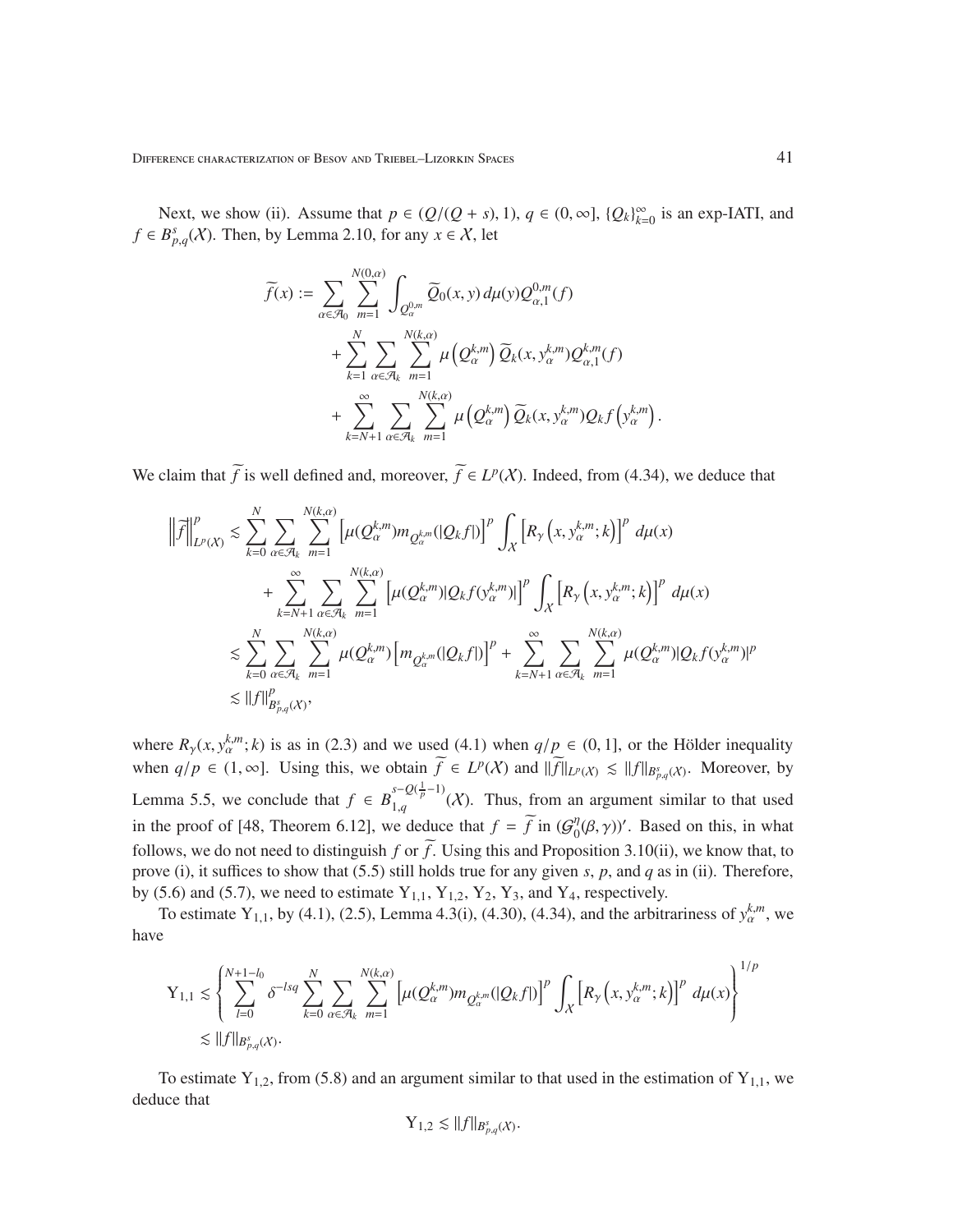1/*q*

Now, we estimate Y<sub>2</sub>. By  $p \in (Q/(Q + s), 1]$ , (4.1), (4.30), (2.5), and (4.34), we find that

$$
\begin{split} \mathbf{Y}_2 &\lesssim \left[ \sum_{l=0}^{N+2-l_0} \delta^{-lsq} \left\{ \sum_{k=N+1}^{\infty} \sum_{\alpha \in \mathcal{A}_k} \sum_{m=1}^{N(k,\alpha)} \left[ \mu(Q_{\alpha}^{k,m}) \left| Q_k f\left(\mathbf{y}_{\alpha}^{k,m}\right) \right| \right]^p \right. \\ & \times \int_{\mathcal{X}} \left[ \frac{1}{V_{\delta^k}(\mathbf{y}_{\alpha}^{k,m}) + V(x, \mathbf{y}_{\alpha}^{k,m})} \right]^p \left[ \frac{\delta^k}{\delta^k + d(x, \mathbf{y}_{\alpha}^{k,m})} \right]^{\gamma p} \left. d\mu(x) \right\}^{q/p} \right]^{1/p} \\ & \lesssim \left[ \sum_{l=0}^{N+2-l_0} \delta^{-lsq} \left\{ \sum_{k=N+1}^{\infty} \sum_{\alpha \in \mathcal{A}_k} \sum_{m=1}^{N(k,\alpha)} \mu(Q_{\alpha}^{k,m}) \left| Q_k f\left(\mathbf{y}_{\alpha}^{k,m}\right) \right|^p \right\}^{q/p} \right]^{1/p}. \end{split}
$$

If  $q/p \in (0, 1]$ , by this,  $(4.1)$ ,  $s \in (0, \beta \wedge \gamma)$ , and the arbitrariness of  $y_\alpha^{k,m}$ , we know that

$$
\begin{aligned} \mathbf{Y}_2 \lesssim & \left[ \sum_{l=0}^{N+2-l_0} \delta^{-lsq} \sum_{k=N+1}^{\infty} \delta^{-ksq} \left\{ \sum_{\alpha \in \mathcal{A}_k} \sum_{m=1}^{N(k,\alpha)} \mu(Q_\alpha^{k,m}) \left| Q_k f\left(y_\alpha^{k,m}\right) \right|^p \right\}^{q/p} \right]^{1/p} \\ \lesssim & \|f\|_{\mathcal{B}^s_{p,q}(X)}; \end{aligned}
$$

while, if  $q/p \in (0, \infty]$ , by this, the Hölder inequality, and the arbitrariness of  $y_\alpha^{k,m}$ , we find that

$$
\begin{split} \mathbf{Y}_2 &\lesssim \left\{ \sum_{l=0}^{N+2-l_0} \delta^{-lsq} \left( \sum_{k=N+1}^{\infty} \delta^{-ksq} \left[ \sum_{\alpha \in \mathcal{A}_k} \sum_{m=1}^{N(k,\alpha)} \mu(Q_\alpha^{k,m}) \left| Q_k f\left(y_\alpha^{k,m}\right) \right|^p \right]^{q/p} \right\} \left[ \sum_{k=N+1}^{\infty} \delta^{lsp(q/p)'} \right]^{1/(q/p)'} \right\}^{1/p} \\ &\lesssim ||f||_{B^s_{p,q}(\chi)}. \end{split}
$$

Next, we estimate Y<sub>3</sub>. Since  $p \in (Q/(Q + s), 1]$ , from (5.9), (4.1), and (4.34), it follows that

$$
Y_3 \lesssim \left\{ \sum_{l=N+3-l_0}^{\infty} \delta^{l(\beta-s)q} \left[ \sum_{k=N+1}^{l+l_0-1} \delta^{-k\beta p} \left\{ \sum_{\alpha \in \mathcal{A}_k} \sum_{m=1}^{N(k,\alpha)} \mu\left(Q_\alpha^{k,m}\right) \left| Q_k f\left(y_\alpha^{k,m}\right) \right|^p \right\} \right]^{1/q}.
$$

If  $q/p \in (0, 1]$ , by this, (4.1), and the arbitrariness of  $y_{\alpha}^{k,m}$ , we conclude that

$$
\begin{split} \mathbf{Y}_3 \lesssim & \left\{ \sum_{k=N+1}^\infty \delta^{-k\beta p} \left[ \sum_{l=k-l_0+1}^\infty \delta^{l(\beta-s)q} \right] \right| \sum_{\alpha \in \mathcal{A}_k} \sum_{m=1}^{N(k,\alpha)} \mu\left(Q_\alpha^{k,m}\right) \left| Q_k f\left(\mathbf{y}_\alpha^{k,m}\right) \right|^p \right\}^{q/p} \right\}^{1/q} \\ \lesssim & \left\|f \right\|_{B^s_{p,q}(\mathcal{X})}; \end{split}
$$

while, if  $p/q \in (1, \infty]$ , by this, the Hölder inequality,  $s \in (0, \beta)$ , and the arbitrariness of  $y_\alpha^{k,m}$ , we conclude that

$$
\label{eq:Y3} \mathbf{Y}_3 \lesssim \left\{ \sum_{l=N+3-l_0}^{\infty} \delta^{l(\beta-s)q} \left[ \sum_{k=N+1}^{l+l_0-1} \delta^{-k(\beta+s)p/2} \left\{ \sum_{\alpha \in \mathcal{A}_k} \sum_{m=1}^{N(k,\alpha)} \mu\left( Q_{\alpha}^{k,m} \right) \left| \mathcal{Q}_k f\left(\mathbf{y}_{\alpha}^{k,m}\right) \right|^p \right\}^{q/p} \right\}
$$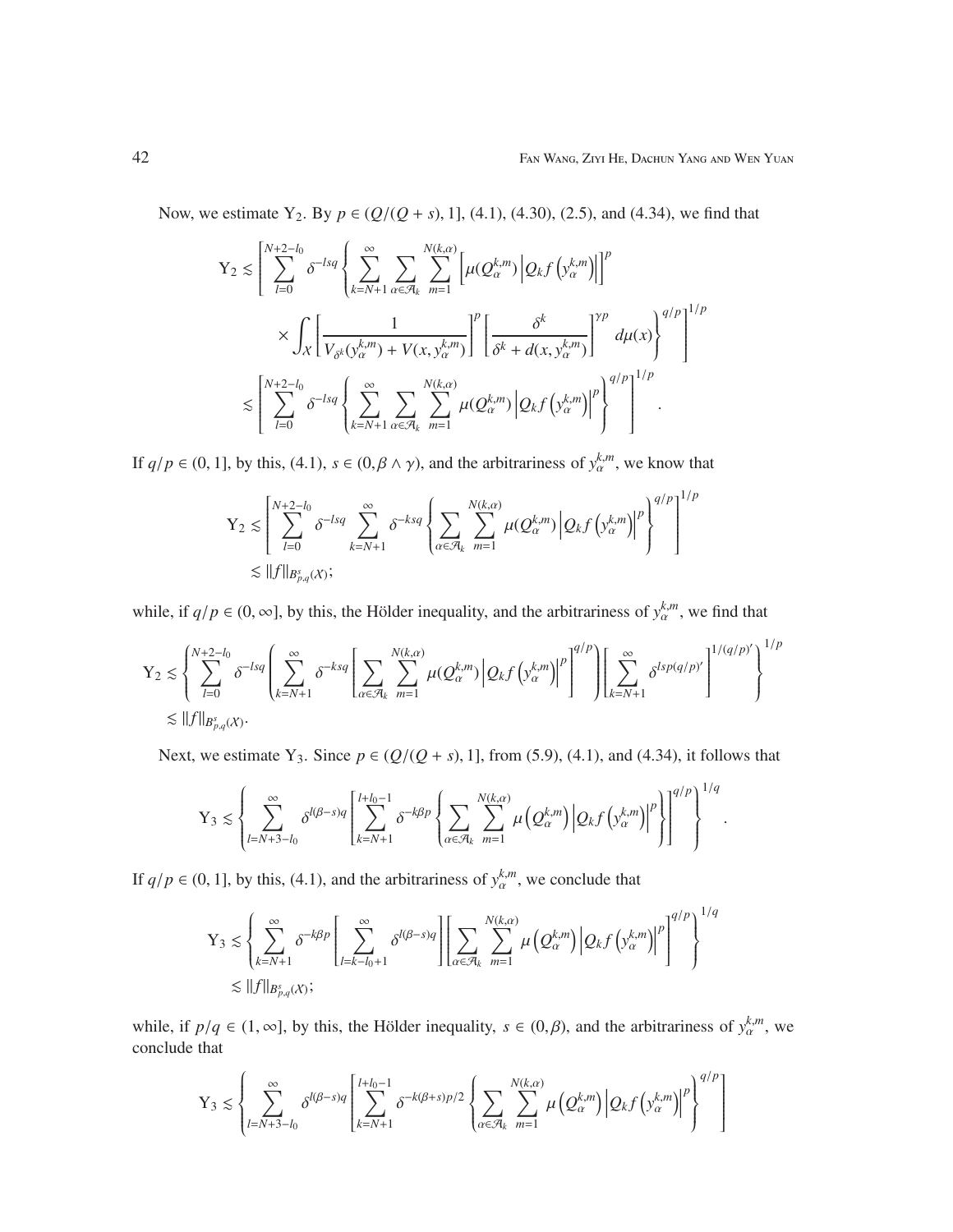$$
\times \left[ \sum_{k=N+1}^{l+l_0-1} \delta^{-k(\beta-s)p(q/p)'/2} \right]^{\frac{1}{(q/p)'}\frac{q}{p}} \right]^{1/q}
$$
  

$$
\lesssim ||f||_{B^s_{p,q}(\mathcal{X})}.
$$

Finally, using an argument similar to that used in the estimation of  $Y_2$ , we also obtain  $Y_4 \leq$  $||f||_{B_{p,q}^s(X)}$ . Combining the estimates of Y<sub>1,1</sub>, Y<sub>1,2</sub>, Y<sub>2</sub>, Y<sub>3</sub>, and Y<sub>4</sub>, we show that (5.5) still holds true for any given *s*, *p*, and *q* as in (ii), which completes the proof of (ii).

Now, we show (iii). Using an argument similar to that used in the proof of [48, Theorem 6.12 (II)], we know that, for any given  $s \in (0, \beta \wedge \gamma)$ ,  $p \in (1, \infty)$ , and  $q \in (1, \infty)$ ,

$$
F_{p,q}^s(\mathcal{X}) \subset L^p(\mathcal{X}) \quad \text{and, for any } f \in F_{p,q}^s(\mathcal{X}), \ ||f||_{L^p(\mathcal{X})} \lesssim ||f||_{F_{p,q}^s(\mathcal{X})}.
$$

By this and Proposition 3.10(iii), to prove (iii), it suffices to show that, for any  $f \in F^s_{p,q}(X)$  with  $s \in (0, \beta \wedge \gamma)$ ,  $p \in (1, \infty)$ , and  $q \in (1, \infty)$ ,

$$
(5.10) \qquad \left\| \left\{ \sum_{l=0}^{\infty} \delta^{-lsq} \left[ \frac{1}{\mu(B(\cdot,\widetilde{C}\delta^{l}))} \int_{B(\cdot,\widetilde{C}\delta^{l})} |f(\cdot)-f(y)| \, d\mu(y) \right]^q \right\}^{1/q} \right\|_{L^p(X)} \lesssim \|f\|_{F^s_{p,q}(X)}.
$$

Next, we show (5.10). Let  ${Q_k}_{k=0}^{\infty}$  be an exp-IATI and  $f \in F_{p,q}^s(\mathcal{X})$ . Note that there exists a unique  $l_0 \in \mathbb{Z}$  such that  $\widetilde{C} \in (\delta^{l_0+1}, \delta^{l_0}]$ . Since the space  $L_t(s, p, q; \chi)$  is independent of  $\widetilde{C}$  in Definition 3.8(ii), without loss of generality, we may assume  $l_0 \in [N+2, \infty) \cap \mathbb{Z}$ . By Lemma 2.10, for any  $l \in \mathbb{Z}_+$ ,  $x \in \mathcal{X}$ , and  $y \in B(x, \widetilde{C}\delta^l)$ , we write

$$
f(x) - f(y) = \sum_{\alpha \in \mathcal{A}_0} \sum_{m=1}^{N(0,\alpha)} \int_{Q_{\alpha}^{0,m}} \left[ \widetilde{Q}_0(x, z) - \widetilde{Q}_0(y, z) \right] d\mu(z) Q_{\alpha,1}^{0,m}(f) + \sum_{k=1}^N \sum_{\alpha \in \mathcal{A}_k} \sum_{m=1}^{N(k,\alpha)} \mu\left(Q_{\alpha}^{k,m}\right) \left[ \widetilde{Q}_k(x, y_{\alpha}^{k,m}) - \widetilde{Q}_k(y, y_{\alpha}^{k,m}) \right] Q_{\alpha,1}^{k,m}(f) + \sum_{k=N+1}^{l+l_0-1} \sum_{\alpha \in \mathcal{A}_k} \sum_{m=1}^{N(k,\alpha)} \mu\left(Q_{\alpha}^{k,m}\right) \left[ \widetilde{Q}_k(x, y_{\alpha}^{k,m}) - \widetilde{Q}_k(y, y_{\alpha}^{k,m}) \right] Q_k f\left(y_{\alpha}^{k,m}\right) + \sum_{k=l+l_0}^{\infty} \sum_{\alpha \in \mathcal{A}_k} \sum_{m=1}^{N(k,\alpha)} \cdots =: Z_1(x, y) + Z_2(x, y) + Z_3(x, y) + Z_4(x, y).
$$

We first estimate  $Z_1$  and  $Z_2$ . By [48, (4.6)], (2.6), and Lemmas 4.3(i) and 4.10, we have

$$
|Z_1(x,y)|+|Z_2(x,y)|
$$
  

$$
\lesssim \sum_{k=0}^N \sum_{\alpha \in \mathcal{A}_k} \sum_{m=1}^{N(k,\alpha)} \mu\left(Q_\alpha^{k,m}\right) m_{Q_\alpha^{k,m}}(|Q_k f|) \left[\frac{d(x,y)}{\delta^k+d(x,y_\alpha^{k,m})}\right]^\beta R_\gamma\left(x,y_\alpha^{k,m};k\right)
$$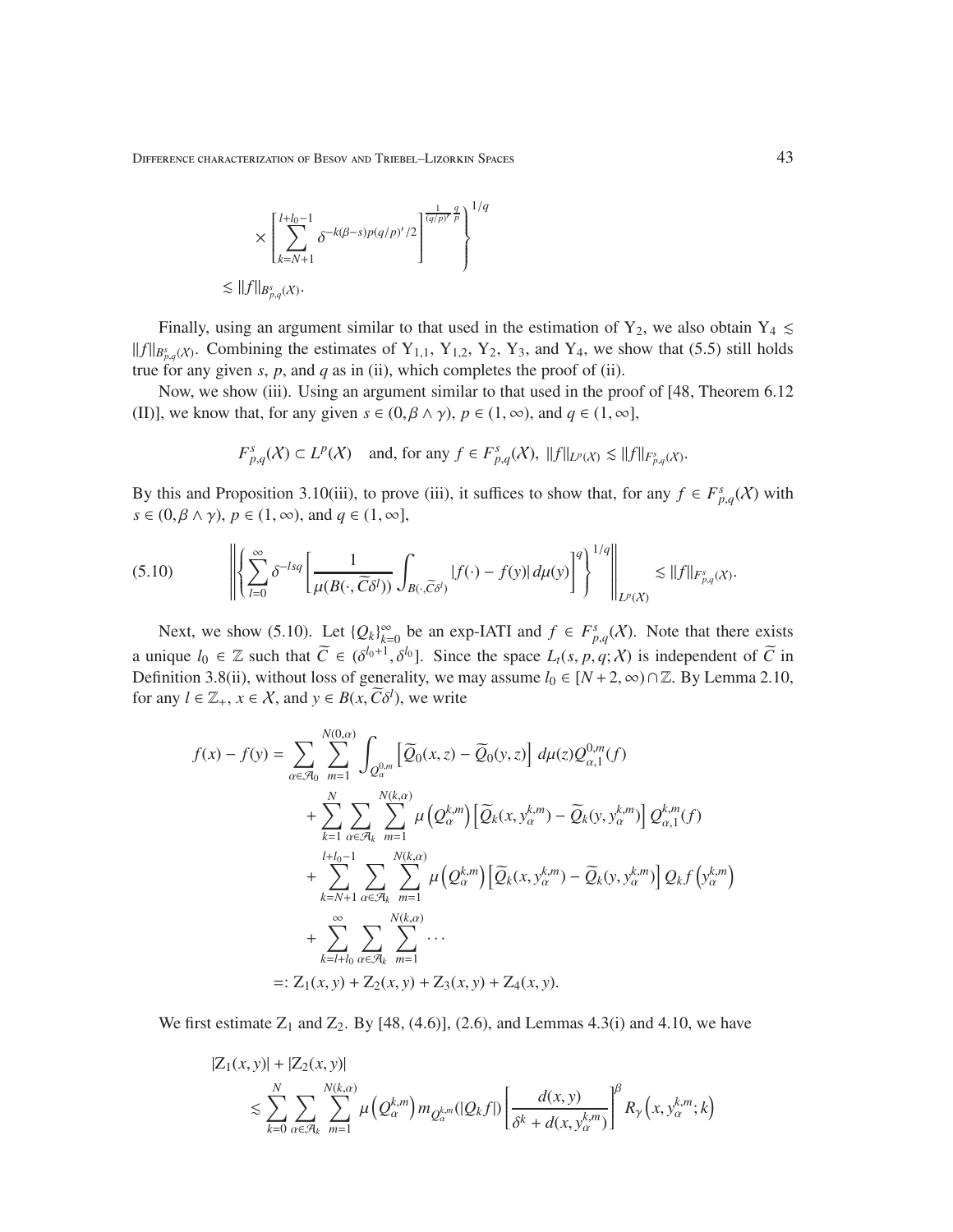$$
\leq \delta^{l\beta} \sum_{k=0}^N \sum_{\alpha \in \mathcal{A}_k} \sum_{m=1}^{N(k,\alpha)} \mu\left(Q_\alpha^{k,m}\right) m_{Q_\alpha^{k,m}}(|Q_k f|) R_\gamma\left(x, y_\alpha^{k,m}; k\right) \n\leq \delta^{l\beta} \sum_{k=0}^N M\left(\sum_{\alpha \in \mathcal{A}_k} \sum_{m=1}^{N(k,\alpha)} m_{Q_\alpha^{k,m}}(|Q_k f|) \mathbf{1}_{Q_\alpha^{k,m}}\right)(x),
$$

where  $R_{\gamma}(x, y_{\alpha}^{k,m}; k)$  is as in (2.3).

Similarly, we obtain

$$
|Z_3(x,y)| \lesssim \sum_{k=N+1}^{l+l_0-1} \delta^{(l-k)\beta} M\left(\sum_{\alpha \in \mathcal{A}_k} \sum_{m=1}^{N(k,\alpha)} |Q_k f\left(y_{\alpha}^{k,m}\right) | 1_{Q_{\alpha}^{k,m}}\right)(x).
$$

From these estimates, the Hölder inequality, Lemma 4.11, and the arbitrariness of  $y_\alpha^{k,m}$ , we deduce that

$$
\begin{split} &\left\|\left\{\sum_{l=0}^{\infty}\delta^{-l sq}\left[\frac{1}{\mu(B(\cdot,\widetilde{C}\delta^{l}))}\int_{B(\cdot,\widetilde{C}\delta^{l})}|Z_{1}(\cdot,y)+Z_{2}(\cdot,y)+Z_{3}(\cdot,y)|\,d\mu(y)\right]^{q}\right\}^{1/q}\right\|_{L^{p}(X)}\\ &\lesssim \left\|\sum_{k=0}^{N}M\left(\sum_{\alpha\in\mathcal{A}_{k}}\sum_{m=1}^{N(k,\alpha)}m_{Q_{\alpha}^{k,m}}(|Q_{k}f|){{\bf 1}}_{Q_{\alpha}^{k,m}}\right)\right\|_{L^{p}(X)}\\ &+\left\|\left\{\sum_{k=N+1}^{l+l_0-1}\delta^{-k sq}\left[M\left(\sum_{\alpha\in\mathcal{A}_{k}}\sum_{m=1}^{N(k,\alpha)}\left|Q_{k}f\left(y_{\alpha}^{k,m}\right)\right|{\bf 1}_{Q_{\alpha}^{k,m}}\right)\right]^{q}\right\}^{1/q}\right\|_{L^{p}(X)}\\ &\lesssim \|f\|_{F_{p,q}^{s}(X)}. \end{split}
$$

Now, we estimate  $Z_4$ . By (2.5) and Lemma 4.10, we have

$$
|Z_4(x,y)| \lesssim \sum_{k=l+l_0}^{\infty} \left[ M \left( \sum_{\alpha \in \mathcal{A}_k} \sum_{m=1}^{N(k,\alpha)} |Q_k f\left(y^{k,m}_{\alpha}\right) | 1_{Q_{\alpha}^{k,m}} \right) (x) + M \left( \sum_{\alpha \in \mathcal{A}_k} \sum_{m=1}^{N(k,\alpha)} |Q_k f\left(y^{k,m}_{\alpha}\right) | 1_{Q_{\alpha}^{k,m}} \right) (y) \right].
$$

From this and the Hölder inequality, we further deduce that

$$
\begin{aligned} &\frac{1}{\mu(B(x,\widetilde{C}\delta^{l}))}\int_{B(x,\widetilde{C}\delta^{l})} |Z_4(x,y)|\,d\mu(y)\\&\lesssim \delta^{ls/2}\left\{\sum_{k=l+l_0}^{\infty}\delta^{-ksq/2}\left[M\left(\sum_{\alpha\in\mathcal{A}_k}\sum_{m=1}^{N(k,\alpha)}|Q_k f\left(y_{\alpha}^{k,m}\right)|\mathbf{1}_{Q_{\alpha}^{k,m}}\right)(x)\right.\\&\left.\left.+M\circ M\left(\sum_{\alpha\in\mathcal{A}_k}\sum_{m=1}^{N(k,\alpha)}|Q_k f\left(y_{\alpha}^{k,m}\right)|\mathbf{1}_{Q_{\alpha}^{k,m}}\right)(x)\right]^{q}\right\}^{1/q}, \end{aligned}
$$

which, together with Lemma 4.11 and the arbitrariness of  $y_\alpha^{k,m}$ , implies that

$$
\left\| \left\{ \sum_{l=0}^{\infty} \delta^{-lsq} \left[ \frac{1}{\mu(B(\cdot,\widetilde{C}\delta^{l}))} \int_{B(\cdot,\widetilde{C}\delta^{l})} |Z_4(\cdot,y)| d\mu(y) \right]^q \right\}^{1/q} \right\|_{L^p(X)}
$$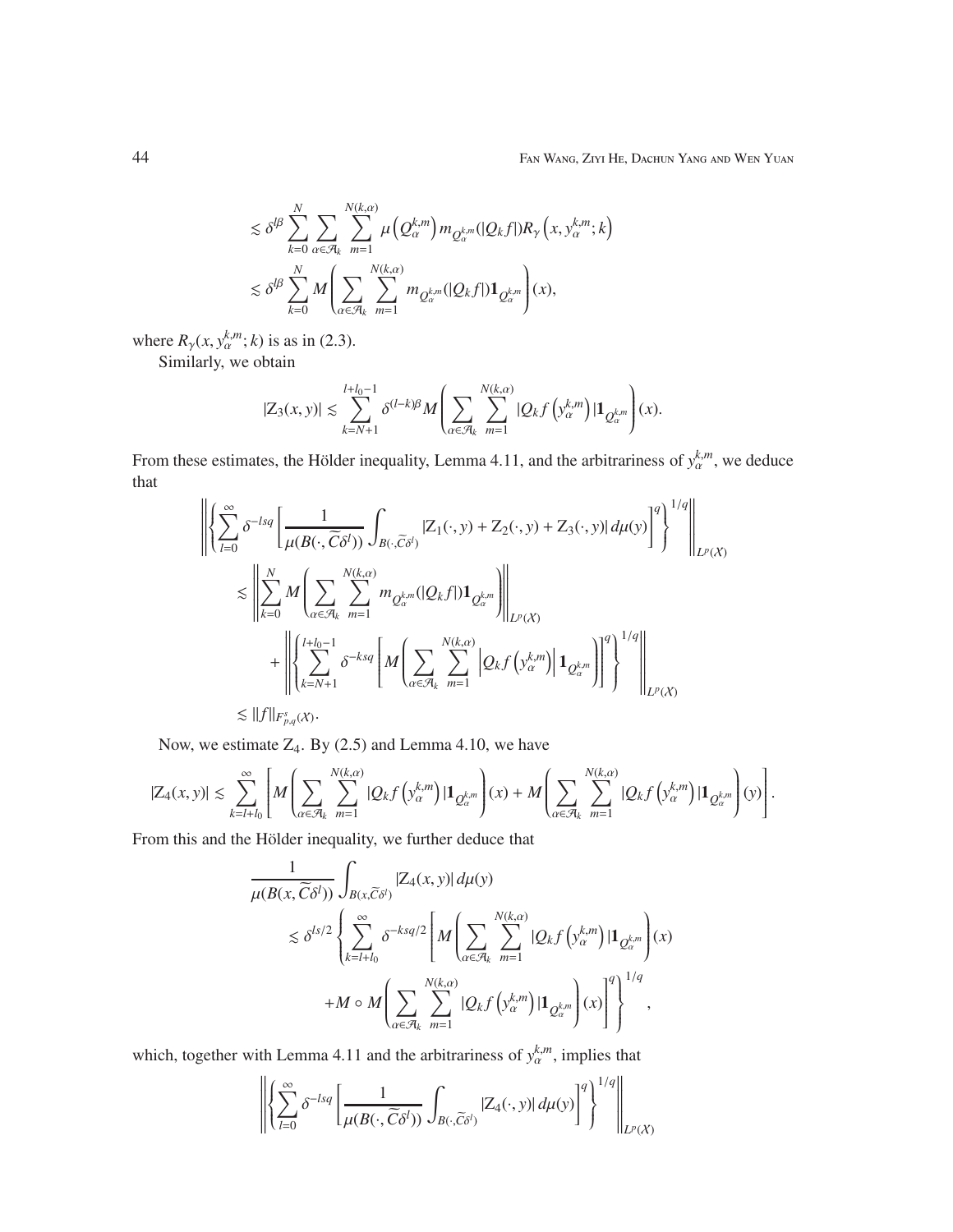$$
\leq \left\| \left\{ \sum_{k=N+1}^{\infty} \delta^{-ksq} \left[ M \left( \sum_{\alpha \in \mathcal{A}_k} \sum_{m=1}^{N(k,\alpha)} |Q_k f\left(\boldsymbol{y}_{\alpha}^{k,m}\right) | \mathbf{1}_{Q_{\alpha}^{k,m}} \right) \right. \right. \\ \left. + M \circ M \left( \sum_{\alpha \in \mathcal{A}_k} \sum_{m=1}^{N(k,\alpha)} |Q_k f\left(\boldsymbol{y}_{\alpha}^{k,m}\right) | \mathbf{1}_{Q_{\alpha}^{k,m}} \right) \right\}^q \right\}^{1/q} \right\|_{L^p(X)} \\ \lesssim ||f||_{F^s_{p,q}(X)}.
$$

This finishes the proof of (5.10) and hence of (iii).

Finally, we show (iv). By an argument similar to that used in the proof of (ii), we know that, for any given *s*, *p*, and *q* as in this proposition,

$$
F_{p,q}^s(X) \subset L^p(X)
$$
 and, for any  $f \in F_{p,q}^s(X)$ ,  $||f||_{L^p(X)} \lesssim ||f||_{F_{p,q}^s(X)}$ .

Let  ${Q_k}_{k=0}^{\infty}$  be an exp-IATI and  $f \in F^s_{p,q}(X)$ . Note that there exists a unique  $l_0 \in \mathbb{Z}$  such that  $\widetilde{C} \in (\delta^{l_0+1}, \delta^{l_0}]$ . In what follows, we assume  $l_0 \in [N+2, \infty) \cap \mathbb{Z}$ . By Lemma 2.10, for any  $l \in \mathbb{Z}_+$ ,  $x \in \mathcal{X}$ , and  $y \in B(x, \widetilde{C}\delta^l)$ , we write

$$
f(x) - f(y) = \sum_{\alpha \in \mathcal{A}_0} \sum_{m=1}^{N(0,\alpha)} \int_{Q_{\alpha}^{0,m}} \left[ \widetilde{Q}_0(x, z) - \widetilde{Q}_0(y, z) \right] d\mu(z) Q_{\alpha,1}^{0,m}(f) + \sum_{k=1}^{N} \sum_{\alpha \in \mathcal{A}_k} \sum_{m=1}^{N(k,\alpha)} \mu\left(Q_{\alpha}^{k,m}\right) \left[ \widetilde{Q}_k(x, y_{\alpha}^{k,m}) - \widetilde{Q}_k(y, y_{\alpha}^{k,m}) \right] Q_{\alpha,1}^{k,m}(f) + \sum_{k=N+1}^{l+l_0-1} \sum_{\alpha \in \mathcal{A}_k} \sum_{m=1}^{N(k,\alpha)} \mu\left(Q_{\alpha}^{k,m}\right) \left[ \widetilde{Q}_k(x, y_{\alpha}^{k,m}) - \widetilde{Q}_k(y, y_{\alpha}^{k,m}) \right] Q_k f\left(y_{\alpha}^{k,m}\right) + \sum_{k=l+l_0}^{\infty} \sum_{\alpha \in \mathcal{A}_k} \sum_{m=1}^{N(k,\alpha)} \cdots =: \mathbf{R}_1(x, y) + \mathbf{R}_2(x, y) + \mathbf{R}_3(x, y) + \mathbf{R}_4(x, y).
$$

We first estimate  $R_1$  and  $R_2$ . By [48, (4.6)], (2.6), and Lemmas 4.3(i) and 4.10, we have, for any fixed  $r \in (Q/(Q + \gamma), 1]$  and for any  $x \in \mathcal{X}$  and  $y \in B(x, \widetilde{C}\delta^l)$ ,

$$
\begin{aligned} |{\bf R}_1(x,y)|+|{\bf R}_2(x,y)|&\lesssim \sum_{k=0}^N \sum_{\alpha\in\mathcal{A}_k}\sum_{m=1}^{N(k,\alpha)}\mu\left(Q_\alpha^{k,m}\right)m_{Q_\alpha^{k,m}}(|Q_k f|)\left[\frac{d(x,y)}{\delta^k+d(x,y_\alpha^{k,m})}\right]^\beta R_\gamma\left(x,y_\alpha^{k,m};k\right)\\ &\lesssim \delta^{l\beta}\sum_{k=0}^N \sum_{\alpha\in\mathcal{A}_k}\sum_{m=1}^{N(k,\alpha)}\mu\left(Q_\alpha^{k,m}\right)m_{Q_\alpha^{k,m}}(|Q_k f|)R_\gamma\left(x,y_\alpha^{k,m};k\right)\\ &\lesssim \delta^{l\beta}\sum_{k=0}^N\left[M\left(\sum_{\alpha\in\mathcal{A}_k}\sum_{m=1}^{N(k,\alpha)}\left[m_{Q_\alpha^{k,m}}(|Q_k f|)\right]^r{\bf 1}_{Q_\alpha^{k,m}}\right)(x)\right]^\frac{1}{r}, \end{aligned}
$$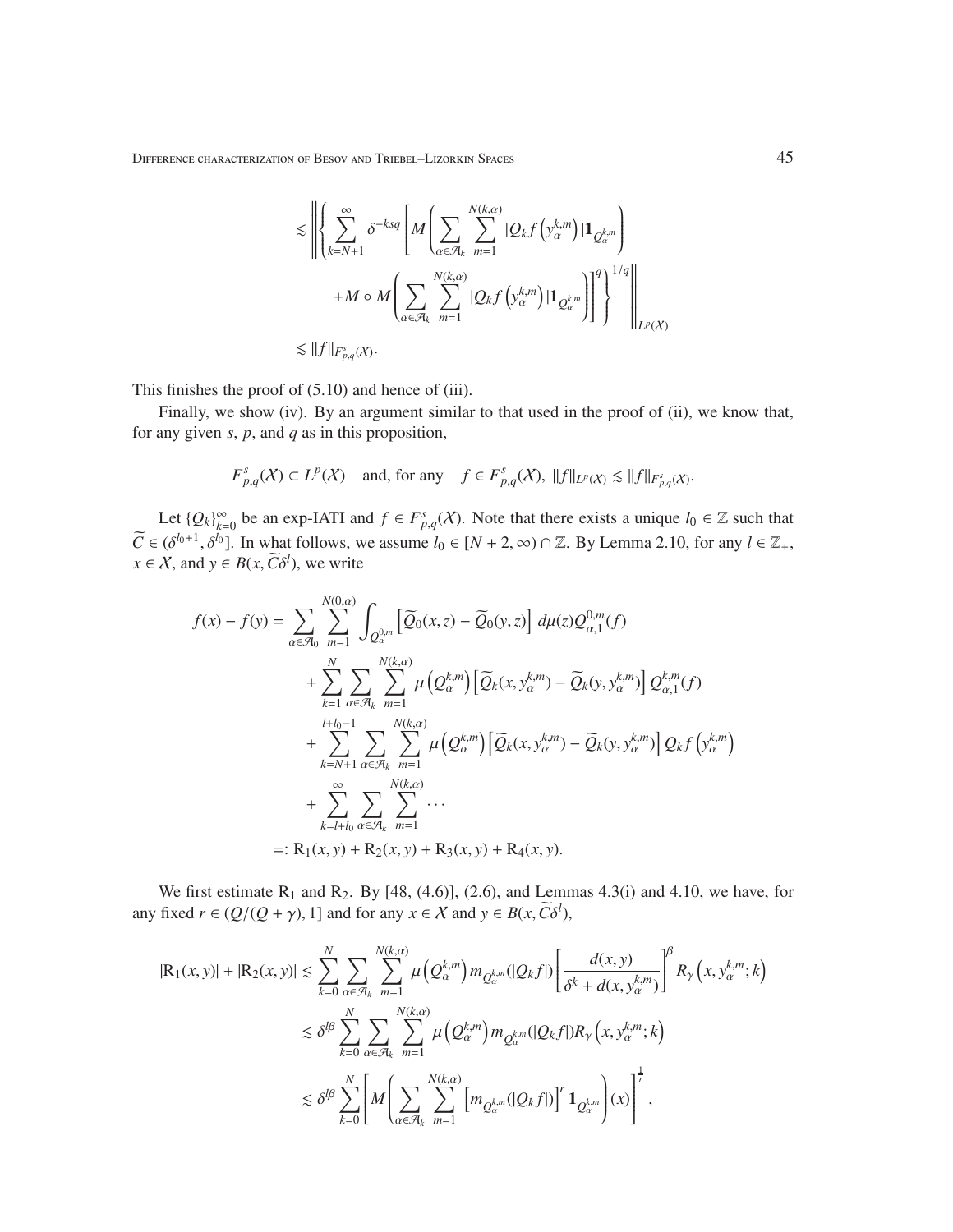where  $R_{\gamma}(x, y_{\alpha}^{k,m}; k)$  is as in (2.3). Using these estimates and Lemma 4.11, and choosing  $r \in$  $(Q/(Q + \gamma), p)$ , we conclude that

$$
\begin{split} &\left\|\left\{\sum_{l=0}^{\infty}\delta^{-l sq}\left[\frac{1}{\mu(B(\cdot,\widetilde{C}\delta^{l}))}\int_{B(\cdot,\widetilde{C}\delta^{l})}\left|R_{1}(\cdot,y)+R_{2}(\cdot,y)\right|^{u}d\mu(y)\right]^{\frac{q}{u}}\right\}^{\frac{1}{q}}\right\|_{L^{p}(X)}\\ &\lesssim \left\|\left\{\sum_{l=0}^{\infty}\delta^{l(\beta-s)q}\sum_{k=0}^{N}\left[M\left(\sum_{\alpha\in\mathcal{A}_{k}}\sum_{m=1}^{N(k,\alpha)}\left[m_{Q_{\alpha}^{k,m}}(|Q_{k}f|)\right]^{r}\mathbf{1}_{Q_{\alpha}^{k,m}}\right]\right]^{\frac{q}{q}}\right\}^{\frac{1}{q}}\right\|_{L^{p}(X)}\\ &\lesssim \sum_{k=0}^{N}\left\|\left\{M\left(\sum_{\alpha\in\mathcal{A}_{k}}\sum_{m=1}^{N(k,\alpha)}\left[m_{Q_{\alpha}^{k,m}}(|Q_{k}f|)\right]^{r}\mathbf{1}_{Q_{\alpha}^{k,m}}\right)\right\}^{\frac{1}{r}}\right\|_{L^{p}(X)}\\ &\lesssim \sum_{k=0}^{N}\left\|\left\{\sum_{\alpha\in\mathcal{A}_{k}}\sum_{m=1}^{N(k,\alpha)}\left[m_{Q_{\alpha}^{k,m}}(|Q_{k}f|)\right]^{r}\mathbf{1}_{Q_{\alpha}^{k,m}}\right\}^{\frac{1}{r}}\right\|_{L^{p}(X)}\\ &\sim \left\{\sum_{k=0}^{N}\sum_{\alpha\in\mathcal{A}_{k}}\sum_{m=1}^{N(k,\alpha)}\left[m_{Q_{\alpha}^{k,m}}(|Q_{k}f|)\right]^{p}\mu(Q_{\alpha}^{k,m})\right\}^{\frac{1}{p}}\lesssim ||f||_{F_{p,q}^{s}(X)}.\end{split}
$$

Now, we estimate R<sub>3</sub>. Similarly to the estimations of R<sub>1</sub> and R<sub>2</sub>, we have, for any  $x \in \mathcal{X}$  and  $y \in B(x, \widetilde{C}\delta^l),$ 

$$
|\mathbf{R}_3(x,y)|\lesssim \sum_{k=N+1}^{l+l_0-1}\delta^{(l-k)\beta}\left[M\left(\sum_{\alpha\in\mathcal{A}_k}\sum_{m=1}^{N(k,\alpha)}\left|\mathcal{Q}_kf\left(y_\alpha^{k,m}\right)\right|^{r}\mathbf{1}_{\mathcal{Q}_\alpha^{k,m}}\right)(x)\right]^{\frac{1}{r}},
$$

which further implies that

$$
\left\{\sum_{l=0}^{\infty} \delta^{-lsq} \left[\frac{1}{\mu(B(x,\widetilde{C}\delta^{l}))} \int_{B(x,\widetilde{C}\delta^{l})} |\mathbf{R}_{3}(x,y)|^{u} d\mu(y)\right]^{\frac{q}{u}}\right\}^{\frac{1}{q}} \n\lesssim \left[\sum_{l=0}^{\infty} \delta^{-lsq} \left\{\sum_{k=N+1}^{l+l_{0}-1} \delta^{(l-k)\beta} \left[M\left(\sum_{\alpha\in\mathcal{A}_{k}}\sum_{m=1}^{N(k,\alpha)} \left|\mathbf{Q}_{k}f\left(y_{\alpha}^{k,m}\right)\right|^{r} \mathbf{1}_{Q_{\alpha}^{k,m}}\right)(x)\right]^{\frac{1}{r}}\right\}^{q} \right\}^{\frac{1}{q}} \n\lesssim \left\{\sum_{k=N+1}^{\infty} \delta^{-ksq} \left[M\left(\sum_{\alpha\in\mathcal{A}_{k}}\sum_{m=1}^{N(k,\alpha)} \left|\mathbf{Q}_{k}f\left(y_{\alpha}^{k,m}\right)\right|^{r} \mathbf{1}_{Q_{\alpha}^{k,m}}\right)(x)\right]^{\frac{q}{r}}\right\}^{\frac{1}{q}},
$$

where, in the last inequality, we used (4.1) when  $q \in (Q/[Q + (\beta \wedge \gamma), 1]$ , or the Hölder inequality when  $q \in (1, \infty]$ , and  $s \in (0, \beta)$ . Using this, Lemma 4.11, and the arbitrariness of  $y_\alpha^{k,m}$ , and choosing  $r \in (Q/(Q + \gamma), \min\{p, q\})$ , we find that

$$
\left\| \left\{ \sum_{l=0}^{\infty} \delta^{-lsq} \left[ \frac{1}{\mu(B(\cdot,\widetilde{C}\delta^{l}))} \int_{B(\cdot,\widetilde{C}\delta^{l})} |R_3(\cdot,y)|^u d\mu(y) \right]^{\frac{q}{u}} \right\}^{\frac{1}{q}} \right\|_{L^p(X)}
$$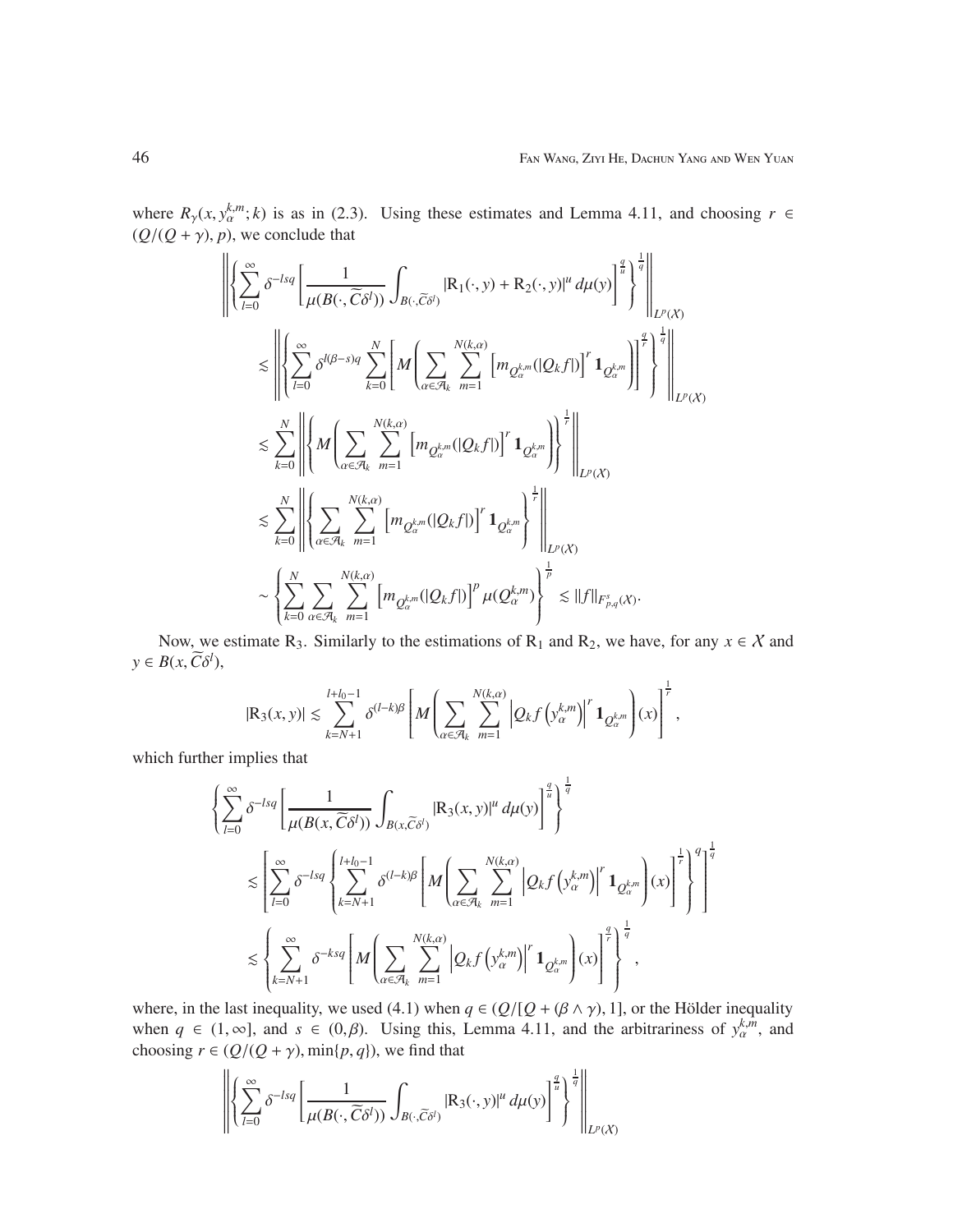$$
\lesssim \left\| \left\{ \sum_{k=N+1}^{\infty} \delta^{-ksq} \left[ M \left( \sum_{\alpha \in \mathcal{A}_k} \sum_{m=1}^{N(k,\alpha)} \left| Q_k f \left( y_{\alpha}^{k,m} \right) \right|^r \mathbf{1}_{Q_{\alpha}^{k,m}} \right) \right\}^{\frac{q}{r}} \right\}^{\frac{1}{q}} \right\|_{L^p(X)} \sim \left\| \left\{ \sum_{k=N+1}^{\infty} \delta^{-ksq} \left[ M \left( \sum_{\alpha \in \mathcal{A}_k} \sum_{m=1}^{N(k,\alpha)} \left| Q_k f \left( y_{\alpha}^{k,m} \right) \right|^r \mathbf{1}_{Q_{\alpha}^{k,m}} \right) \right\}^{\frac{q}{r}} \right\}^{\frac{1}{q}} \right\|_{L^p(X)} \approx \left\| \left\{ \sum_{k=N+1}^{\infty} \delta^{-ksq} \sum_{\alpha \in \mathcal{A}_k} \sum_{m=1}^{N(k,\alpha)} \left| Q_k f \left( y_{\alpha}^{k,m} \right) \right|^q \mathbf{1}_{Q_{\alpha}^{k,m}} \right\}^{\frac{r}{q}} \right\|_{L^p(X)}^{\frac{1}{r}} \lesssim ||f||_{F_{p,q}^s(X)}.
$$

Finally, from an argument similar to that used in the proof of Proposition 4.6(iii), we deduce that

$$
\left\|\left\{\sum_{l=0}^{\infty}\delta^{-l sq}\left[\frac{1}{\mu(B(\cdot,\widetilde{C}\delta^{l}))}\int_{B(\cdot,\widetilde{C}\delta^{l})}\left|R_4(\cdot,y)\right|^u d\mu(y)\right]^{\frac{q}{u}}\right\}^{\frac{1}{q}}\right\|_{L^p(X)}\lesssim \|f\|_{F^s_{p,q}(\mathcal{X})}.
$$

This finishes the proof of (iii) and hence of Proposition 5.4.  $\Box$ 

**Remark 5.7.** We point out that Proposition 5.4(iv) is new even when  $X$  is an RD-spaces.

Combining Propositions 3.7(i), 5.1, and 5.4, we obtain the following difference characterization of inhomogeneous Besov and Triebel–Lizorkin spaces; we omit the details.

**Theorem 5.8.** *Let*  $\eta$  *be as in Definition 2.4,*  $\beta$ ,  $\gamma \in (0, \eta)$ *, and*  $s \in (0, \beta \wedge \gamma)$ *.* 

- (i) If  $p \in [1, \infty]$  and  $q \in (0, \infty]$ , then  $L(s, p, q; \mathcal{X}) = L_b(s, p, q; \mathcal{X}) = B_{p,q}^s(\mathcal{X})$  with equivalent *(quasi-)norms.*
- (ii) If  $p \in (1, \infty)$  and  $q \in (1, \infty]$ , then  $L_t(s, p, q; \mathcal{X}) = F_{p,q}^s(\mathcal{X})$  with equivalent norms.

## References

- [1] R. Alvarado, H. Górka, P. Hajłasz, Sobolev embedding for  $M^{1,p}$  spaces is equivalent to a lower bound of the measure, J. Funct. Anal. 279 (2020), 108628, 39 pp.
- [2] R. Alvarado and M. Mitrea, Hardy Spaces on Ahlfors-Regular Quasi Metric Spaces. A Sharp Theory, Lecture Notes in Mathematics 2142, Springer, Cham, 2015.
- [3] R. Alvarado, F. Wang, D. Yang and W. Yuan, A pointwise characterization of Besov and Triebel–Lizorkin spaces on spaces of homogeneous type, Submitted.
- [4] P. Auscher and T. Hytönen, Orthonormal bases of regular wavelets in spaces of homogeneous type, Appl. Comput. Harmon. Anal. 34 (2013), 266–296.
- [5] O. V. Besov, V. P. Il'in and S. M. Nikol'skiĭ, Integralnye Predstavleniya Funktsii i Teoremy Vlozheniya, Second edition, Fizmatlit "Nauka", Moscow, 1996.
- [6] T. A. Bui and X. T. Duong, Sharp weighted estimates for square functions associated to operators on spaces of homogeneous type, J. Geom. Anal. 30 (2020), 874–900.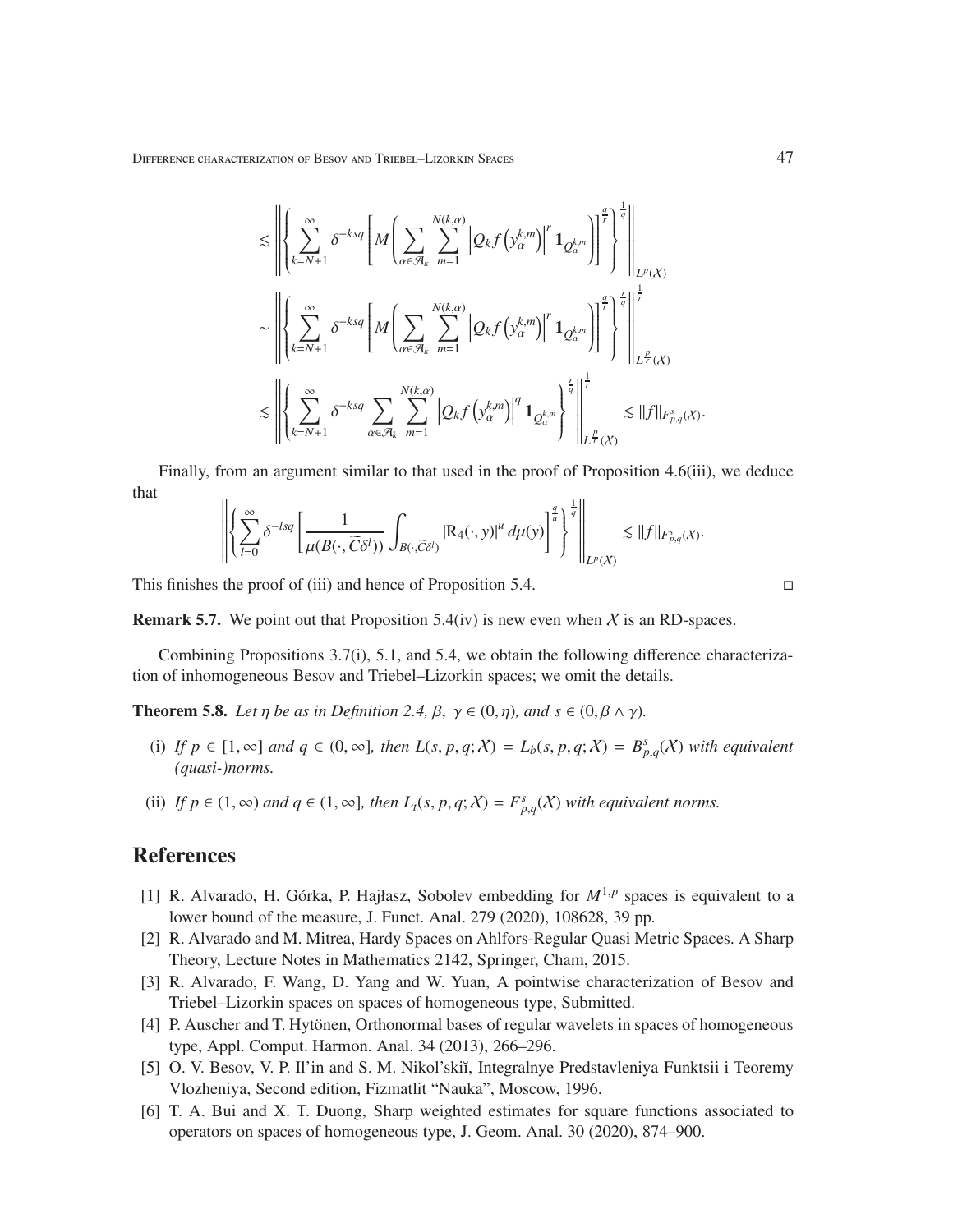- [7] T. A. Bui, X. T. Duong and L. D. Ky, Hardy spaces associated to critical functions and applications to *T*1 theorems, J. Fourier Anal. Appl. 26 (2020), Article number 27, 67 pp.
- [8] T. A. Bui, X. T. Duong and F. K. Ly, Maximal function characterizations for new local Hardy type spaces on spaces of homogeneous type, Trans. Amer. Math. Soc. 370 (2018), 7229–7292.
- [9] T. A. Bui, X. T. Duong and F. K. Ly, Maximal function characterizations for Hardy spaces on spaces of homogeneous type with finite measure and applications, J. Funct. Anal. 278 (2020), 108423. 55 pp.
- [10] R. R. Coifman and G. Weiss, Analyse Harmonique Non-Commutative sur Certains Espaces Homogènes, (French) Étude de Certaines Intégrales Singulières, Lecture Notes in Mathematics 242, Berlin–New York, Springer-Verlag, 1971.
- [11] R. R. Coifman and G. Weiss, Extensions of Hardy spaces and their use in analysis, Bull. Amer. Math. Soc. 83 (1977), 569–645.
- [12] D. Deng and Y. Han, Harmonic Analysis on Spaces of Homogeneous Type. With a Preface by Yves Meyer, Lecture Notes in Mathematics 1966, Berlin, Springer-Verlag, 2009.
- [13] X. T. Duong and L. Yan, Hardy spaces of spaces of homogeneous type, Proc. Amer. Math. Soc. 131 (2003), 3181–3189.
- [14] X. Fu, T. Ma and D. Yang, Real-variable characterizations of Musielak– Orlicz Hardy spaces on spaces of homogeneous type, Ann. Acad. Sci. Fenn. Math. 45 (2020), 343–410.
- [15] A. Grigor'yan, Heat kernels and function theory on metric measure spaces, in: Heat Kernels and Analysis on Manifolds, Graphs, and Metric Spaces (Paris, 2002), pp. 143–172, Contemp. Math. 338. Amer. Math. Soc. Providence, RI 2003.
- [16] A. Grigor'yan, J. Hu and K. Lau, Heat kernels on metric-measure spaces and an application to semi-linear elliptic equations, Trans. Amer. Math. Soc. 355 (2003), 2065–2095.
- [17] L. Grafakos, L. Liu, D. Maldonado and D. Yang, Multilinear analysis on metric spaces, Dissertationes Math. 497 (2014), 1–121.
- [18] L. Grafakos, L. Liu and D. Yang, Vector-valued singular integrals and maximal functions on spaces of homogeneous type, Math. Scand. 104 (2009), 296–310.
- [19] Ya. Han, Yo. Han, Z. He, J. Li and C. Pereyra, Geometric characterizations of embedding theorems — for Sobolev, Besov, and Triebel–Lizorkin spaces on spaces of homogeneous type — via orthonormal wavelets, J. Geom. Anal. (2020), https://doi.org/10.1007/s12220- 020-00536-6.
- [20] Ya. Han, Yo. Han and J. Li, Criterion of the boundedness of singular integrals on spaces of homogeneous type, J. Funct. Anal. 271 (2016), 3423–3464.
- [21] Ya. Han, Yo. Han and J. Li, Geometry and Hardy spaces on spaces of homogeneous type in the sense of Coifman and Weiss, Sci. China Math. 60 (2017), 2199–2218.
- [22] Y. Han, J. Li and L. A. Ward, Hardy space theory on spaces of homogeneous type via orthonormal wavelet bases, Appl. Comput. Harmon. Anal. 45 (2018), 120–169.
- [23] Y. Han, S. Lu and D. Yang, Inhomogeneous Besov and Triebel–Lizorkin spaces on spaces of homogeneous type, Approx. Theory Appl. (N. S.) 15 (3) (1999), 37–65.
- [24] Y. Han, D. Müller and D. Yang, Littlewood–Paley characterizations for Hardy spaces on spaces of homogeneous type, Math. Nachr. 279 (2006), 1505–1537.
- [25] Y. Han, D. Müller and D. Yang, A theory of Besov and Triebel–Lizorkin spaces on metric measure spaces modeled on Carnot– Carathéodory spaces, Abstr. Appl. Anal. 2008, Art. ID 893409, 1–250.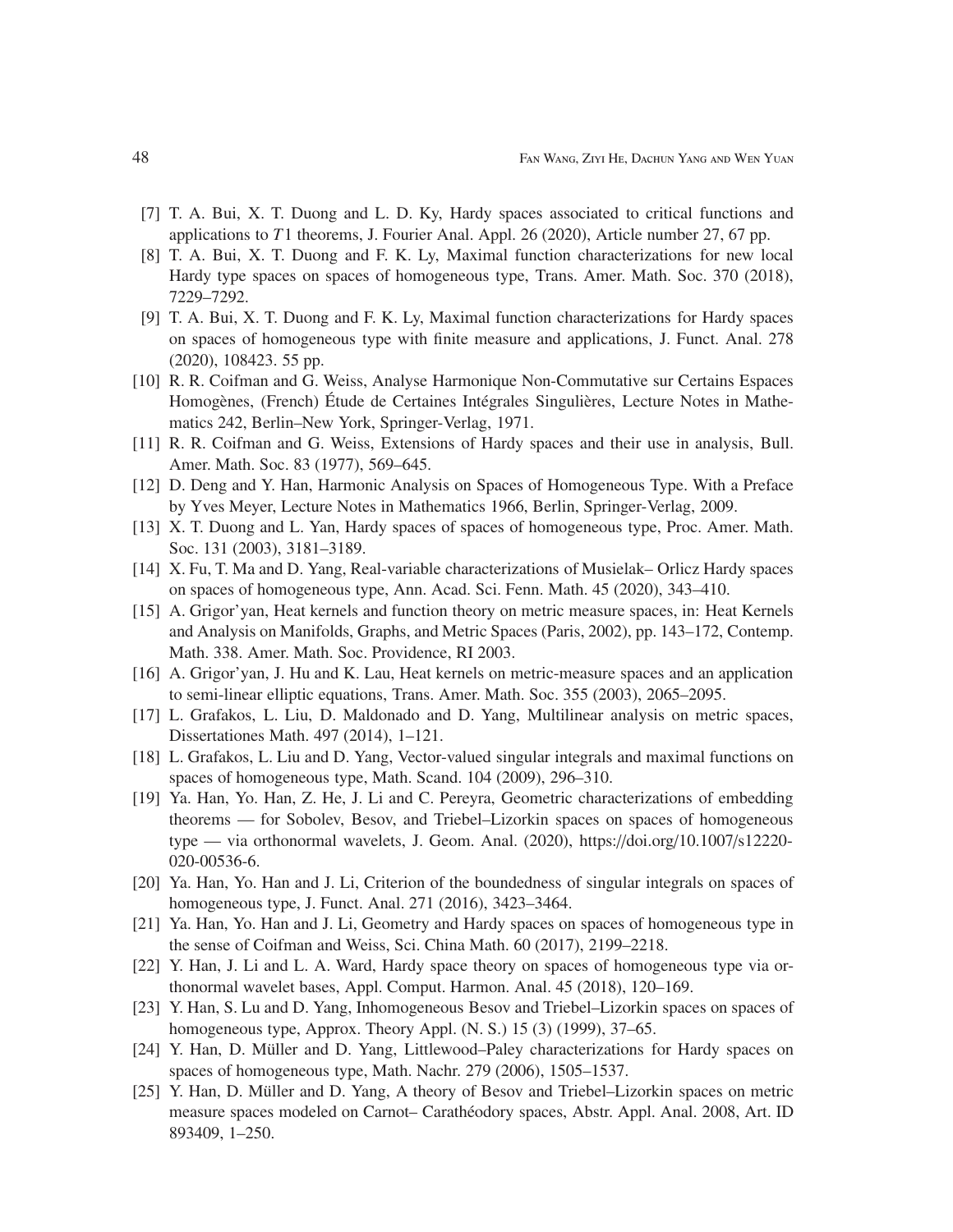- [26] Y. Han and D. Yang, New characterizations and applications of inhomogeneous Besov and Triebel–Lizorkin spaces on homogeneous type spaces and fractals, Dissertationes Math. (Rozprawy Mat.) 403 (2002), 1–102.
- [27] Y. Han and D. Yang, Some new spaces of Besov and Triebel– Lizorkin type on homogeneous spaces, Studia Math. 156 (2003), 67–97.
- [28] Z. He, Y. Han, J. Li, L. Liu, D. Yang and W. Yuan, A complete real- variable theory of Hardy spaces on spaces of homogeneous type, J. Fourier Anal. Appl. 25 (2019), 2197–2267.
- [29] Z. He, L. Liu, D. Yang and W. Yuan, New Calder on reproducing formulae with exponential decay on spaces of homogeneous type, Sci. China Math. 62 (2019), 283–350.
- [30] Z. He, F. Wang, D. Yang and W. Yuan, Wavelet characterizations of Besov and Triebel– Lizorkin spaces on spaces of homogeneous type and their applications, Submitted.
- [31] Z. He, D. Yang and W. Yuan, Real-variable characterizations of local Hardy spaces on spaces of homogeneous type, Math. Nachr. (2019), https://doi.org/10.1002/mana.201900320.
- [32] T. Hytönen and A. Kairema, Systems of dyadic cubes in a doubling metric space, Colloq. Math. 126 (2012), 1–33.
- [33] T. Hytönen and O. Tapiola, Almost Lipschitz-continuous wavelets in metric spaces via a new randomization of dyadic cubes, J. Approx. Theory 185 (2014), 12–30.
- [34] A. Jonsson, Besov spaces on closed subsets of  $\mathbb{R}^n$ , Trans. Amer. Math. Soc. 341 (1994), 355–370.
- [35] A. Jonsson, Brownian motion on fractals and function spaces, Math. Z. 222 (1996), 495–504.
- [36] A. Jonsson and H. Wallin, Function Spaces on Subsets of  $\mathbb{R}^n$ , Math. Reports, Vol. 2, Harwood Academic Publ., London 1984.
- [37] A. Jonsson and H. Wallin, Boundary value problems and Brownian motion on fractals, Chaos Solitons Fractals 8 (1997), 191–205.
- [38] P. Koskela, D. Yang and Y. Zhou, A characterization of Hajłasz–Sobolev and Triebel– Lizorkin spaces via grand Littlewood–Paley functions, J. Funct. Anal. 258 (2010), 2637– 2661.
- [39] P. Koskela, D. Yang and Y. Zhou, Pointwise characterizations of Besov and Triebel–Lizorkin spaces and quasiconformal mappings, Adv. Math. 226 (2011), 3579–3621.
- [40] D. Müller and D. Yang, A difference characterization of Besov and Triebel–Lizorkin spaces on RD-spaces, Forum Math. 21 (2009), 259–298.
- [41] E. Nakai and K. Yabuta, Pointwise multipliers for functions of weighted bounded mean oscillation on spaces of homogeneous type, Math. Japon. 46 (1997), 15–28.
- [42] L. Song and L. Yan, Maximal function characterizations for Hardy spaces associated with nonnegative self-adjoint operators on spaces of homogeneous type, J. Evol. Equ. 18 (2018), 221–243.
- [43] E. M. Stein, Singular Integrals and Differentiability Properties of Functions, Princeton University Press, Princeton, NJ, 1970.
- [44] H. Triebel, Theory of Function Spaces. I, Monographs in Mathematics 78, Birkhäuser Verlag, Basel, 1983.
- [45] H. Triebel, Theory of Function Spaces. II, Monographs in Mathematics 84, Birkhäuser Verlag, Basel, 1992.
- [46] H. Triebel, Theory of Function Spaces. III, Monographs in Mathematics 100, Birkhäuser Verlag, Basel, 2006.